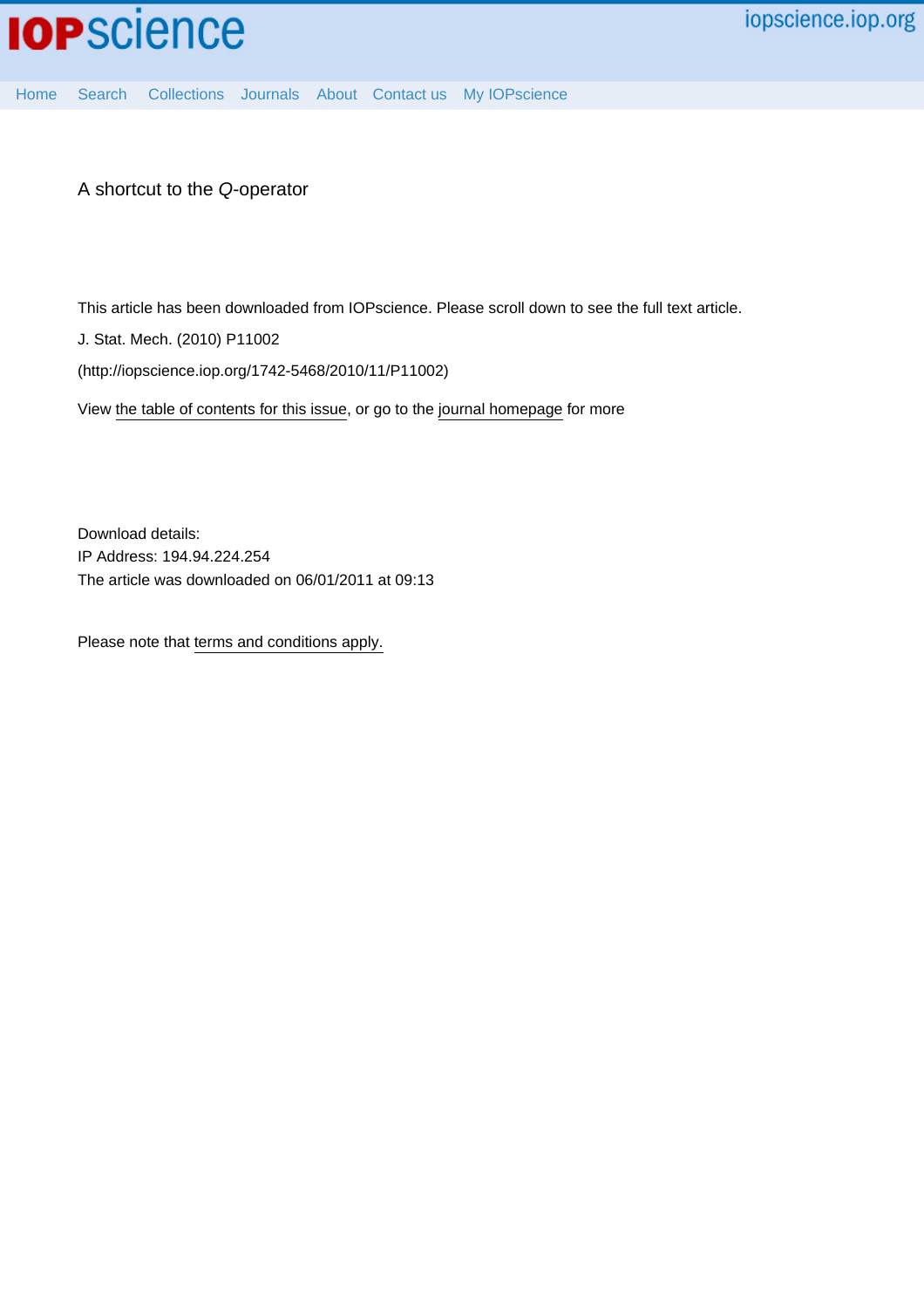**Journal of Statistical Mechanics: Theory and Experiment**<br>An IOP and SISSA journal

# **A shortcut to the** *Q***-operator**

## $V$ ladimir V Bazhanov<sup>1</sup>, Tomasz Łukowski<sup>2,3</sup>, **Carlo Meneghelli**<sup>3</sup> **and Matthias Staudacher**<sup>3</sup>*,*<sup>4</sup>

<sup>1</sup> Department of Theoretical Physics, Research School of Physics and Engineering, Australian National University, Canberra, ACT 0200, Australia <sup>2</sup> Institute of Physics, Jagellonian University, ulica Reymonta 4, 30-059 Kraków, Poland <sup>3</sup> Max-Planck-Institut für Gravitationsphysik, Albert-Einstein-Institut, Am Mühlenberg 1, 14476 Potsdam, Germany  $4$  Institut für Mathematik und Institut für Physik, Humboldt-Universität zu Berlin, Unter den Linden 6, 10099 Berlin, Germany E-mail: [Vladimir.Bazhanov@anu.edu.au,](mailto:Vladimir.Bazhanov@anu.edu.au) [tomaszlukowski@gmail.com,](mailto:tomaszlukowski@gmail.com) [carlo@aei.mpg.de](mailto:carlo@aei.mpg.de) and [matthias@aei.mpg.de](mailto:matthias@aei.mpg.de)

Received 7 June 2010 Accepted 29 September 2010 Published 2 November 2010

Online at [stacks.iop.org/JSTAT/2010/P11002](http://stacks.iop.org/JSTAT/2010/P11002) [doi:](http://dx.doi.org/10.1088/1742-5468/2010/11/P11002)10.1088/1742-5468/2010/11/P11002

**Abstract.** Baxter's *Q*-operator is generally believed to be the most powerful tool for the exact diagonalization of integrable models. Curiously, it has hitherto not yet been properly constructed in the simplest such system, the compact spin- $\frac{1}{2}$  Heisenberg–Bethe *XXX* spin chain. Here we attempt to fill this gap and show how two linearly independent operatorial solutions to Baxter's TQ equation may be constructed as commuting transfer matrices if a twist field is present. The latter are obtained by tracing over infinitely many oscillator states living in the auxiliary channel of an associated monodromy matrix. We furthermore compare our approach to and differentiate it from earlier articles addressing the problem of the construction of the *Q*-operator for the *XXX* chain. Finally we speculate on the importance of *Q*-operators for the physical interpretation of recent proposals for the *Y* -system of AdS/CFT.

**Keywords:** algebraic structures of integrable models, integrable spin chains (vertex models), quantum integrability (Bethe ansatz), symmetries of integrable models

**ArXiv ePrint:** [1005.3261](http://arxiv.org/abs/1005.3261)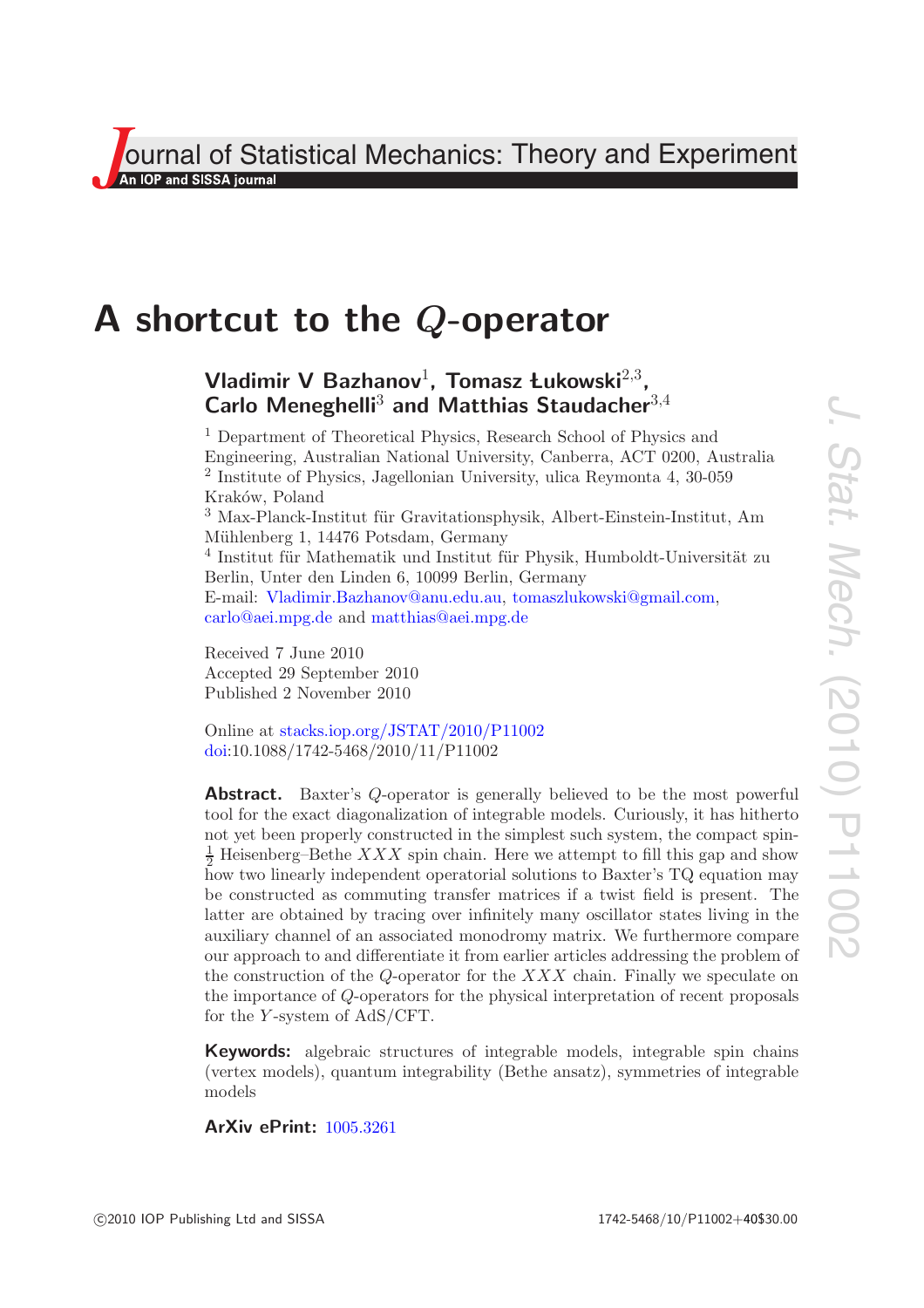## **Contents**

|    | 1. Motivation                                                                                                                                                                                                                                                                                                                                                                                                                       | 3                                                              |                                              |
|----|-------------------------------------------------------------------------------------------------------------------------------------------------------------------------------------------------------------------------------------------------------------------------------------------------------------------------------------------------------------------------------------------------------------------------------------|----------------------------------------------------------------|----------------------------------------------|
|    | 2. Brief Review of the spin- $\frac{1}{2}$ XXX Heisenberg chain                                                                                                                                                                                                                                                                                                                                                                     | $\overline{4}$                                                 |                                              |
| 3. | Construction of $Q_{\pm}$ as transfer matrices<br>3.1. Yang-Baxter equation and commuting transfer matrices<br>3.2.<br>3.3.<br>3.4.<br>3.5.<br>4. Removing the twist: the $\phi \rightarrow 0$ limit<br>Divergencies in the zero-twist limit $\ldots \ldots \ldots \ldots \ldots \ldots \ldots$<br>4.1.<br>Q-operator in the zero-twist limit $\dots \dots \dots \dots \dots \dots \dots \dots \dots \dots$<br>4.2.<br>4.3.<br>4.4. | 10<br>10<br>13<br>14<br>17<br>19<br>19<br>20<br>21<br>22<br>23 | tat<br>N<br>ech                              |
|    | 4.5. Numerical results on the root distributions of $Q(u)$ and $P(u)$<br>5. Relation to earlier work<br>5.1.<br>5.2.<br>5.3.                                                                                                                                                                                                                                                                                                        | 25<br>26<br>26<br>26<br>27                                     | DO<br>$\overline{\phantom{a}}$<br>$\bigcirc$ |
| 6. | Conclusions and open problems                                                                                                                                                                                                                                                                                                                                                                                                       | 27                                                             | $\overline{\mathbf{U}}$<br>$\mathcal{A}$     |
|    | <b>Acknowledgments</b><br>Appendix A. Functional relations<br>Appendix B. Explicit results for small chain lengths                                                                                                                                                                                                                                                                                                                  | 28<br>29<br>30                                                 | $\rightarrow$                                |
|    | Appendix C. Analytic continuation of the trace                                                                                                                                                                                                                                                                                                                                                                                      | 32                                                             |                                              |
|    | Appendix D. $\mathfrak{su}(2)$ covariance properties                                                                                                                                                                                                                                                                                                                                                                                | 34                                                             |                                              |
|    | Appendix E. $\mathfrak{sl}(2)$ transformation properties of Wronskian                                                                                                                                                                                                                                                                                                                                                               | 35                                                             |                                              |
|    | <b>Appendix F. Numerics</b>                                                                                                                                                                                                                                                                                                                                                                                                         | 35                                                             |                                              |
|    | <b>References</b>                                                                                                                                                                                                                                                                                                                                                                                                                   | 37                                                             |                                              |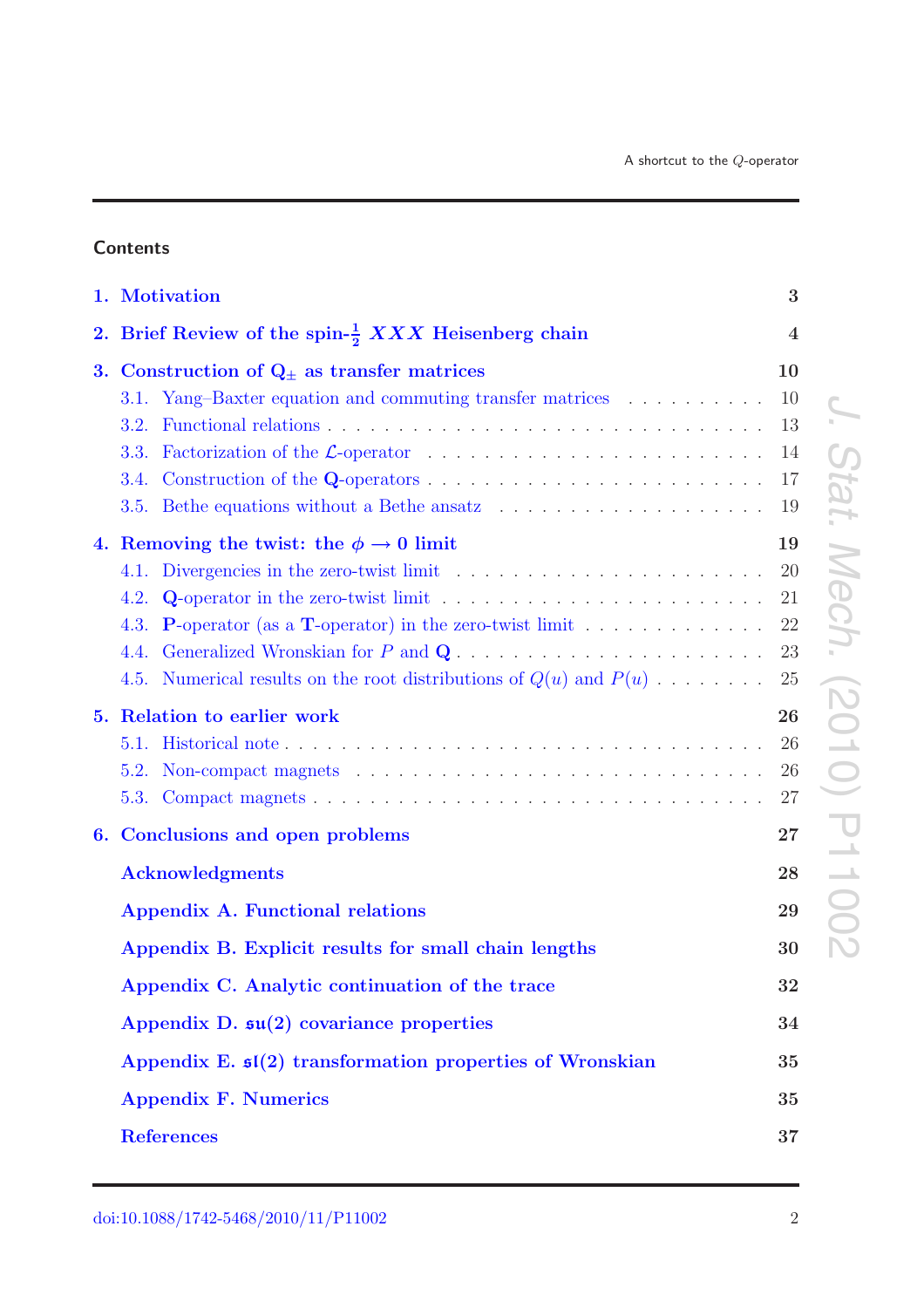## <span id="page-3-0"></span>**1. Motivation**

Recently there has been much progress on integrability in planar four-dimensional gauge theories  $[1]-[3]$  $[1]-[3]$  $[1]-[3]$  and AdS/CFT  $[4,5]$  $[4,5]$ . At variance with the long-held belief that quantum integrability is confined to low-dimensional systems, the asymptotic Bethe ansatz solution of planar  $\mathcal{N} = 4$  gauge theory was conjectured by a combination of rigorous results and assumptions [\[5\]](#page-38-1). Further conjectures and arcane techniques led to the first proposals [\[6\]](#page-38-2) for the full, non-asymptotic spectrum of this gauge theory, as well as its dual superstring theory on the space  $AdS_5 \times S^5$ . The proper interpretation and even the veracity of these latter proposals remains hotly debated, and in any case there is currently no trace of the theoretical underpinnings of the employed experimental mathematics. The final equations obtained take the form of an infinite system of integro-difference equations, based on a conjectured thermodynamic Bethe ansatz, which involve an infinite set of 'T-functions'. These may in turn be rewritten for a sometimes more convenient set of 'Y -functions'. In the large volume limit the 'T-functions' are to be interpreted as transfer matrices of an infinite number of excitations, most of them corresponding to bound states. However, some of the T-functions involve excitations believed to be elementary (mirror magnons), while others turn into what looks like the eigenvalues of some Baxter **Q**-operators.

Currently, it is totally unclear which *operators* **T** and **Q** possess all these eigenvalues T and Q. In other words, even if the proposals [\[6\]](#page-38-2) are made more precise, and turn out to be correct, the question *'What has been diagonalized?'* will remain unanswered. One clearly would like to construct the associated operators, and prove that their mutual commutativity is based on an underlying Yang–Baxter symmetry.

One very curious feature of AdS/CFT integrability is that the underlying integrable system is both a quantum sigma model 'living' on a smooth continuous two-dimensional worldsheet, and at the same time a certain long-range spin chain defined on a discrete lattice. The two pictures are related by a continuous coupling constant, and one cannot say that the continuum sigma model is obtained from a discrete spin chain by a continuum limit. The sigma model *is* also a spin chain.

For short-range spin chains, the construction of transfer matrix operators **T** is rather well understood, see below. However, the general principles of construction of the Baxter **Q**-operators, originally introduced in his seminal paper on the 8-vertex model [\[7\]](#page-38-3), are less well understood, and appear to be less systematic, even though the subject has been intensively studied for the past twenty years. An important step toward a general algebraic theory of the **Q**-operators, particularly relevant for this paper, was made in  $[8, 9]$  $[8, 9]$  $[8, 9]$ , devoted to conformal field theory, where these operators were constructed as *traces of certain monodromy matrices*, associated with infinite-dimensional representations of the q-deformed harmonic oscillator algebra. More generally this method applies to any model with  $U_q(sl(2))$  symmetry, and it was further generalized for the case of some higher-rank<br>cuantized algebras and super algebras [10] [12] However, despite all these considerations quantized algebras and super-algebras [\[10\]](#page-38-6)–[\[12\]](#page-38-7). However, despite all these considerations of rather complicated models with  $q$ -deformed' symmetries, it appears that there is still no completely explicit construction in the literature for the **Q**-operator of the compact XXX chain—the first spin chain ever solved by Bethe ansatz [\[13\]](#page-38-8). We therefore decided to fill this gap, as a very first necessary step to vigorously address the much more involved case of AdS/CFT integrability. Excitingly, we will find that we need infinite-dimensional representations to carry out this construction. These are therefore needed to properly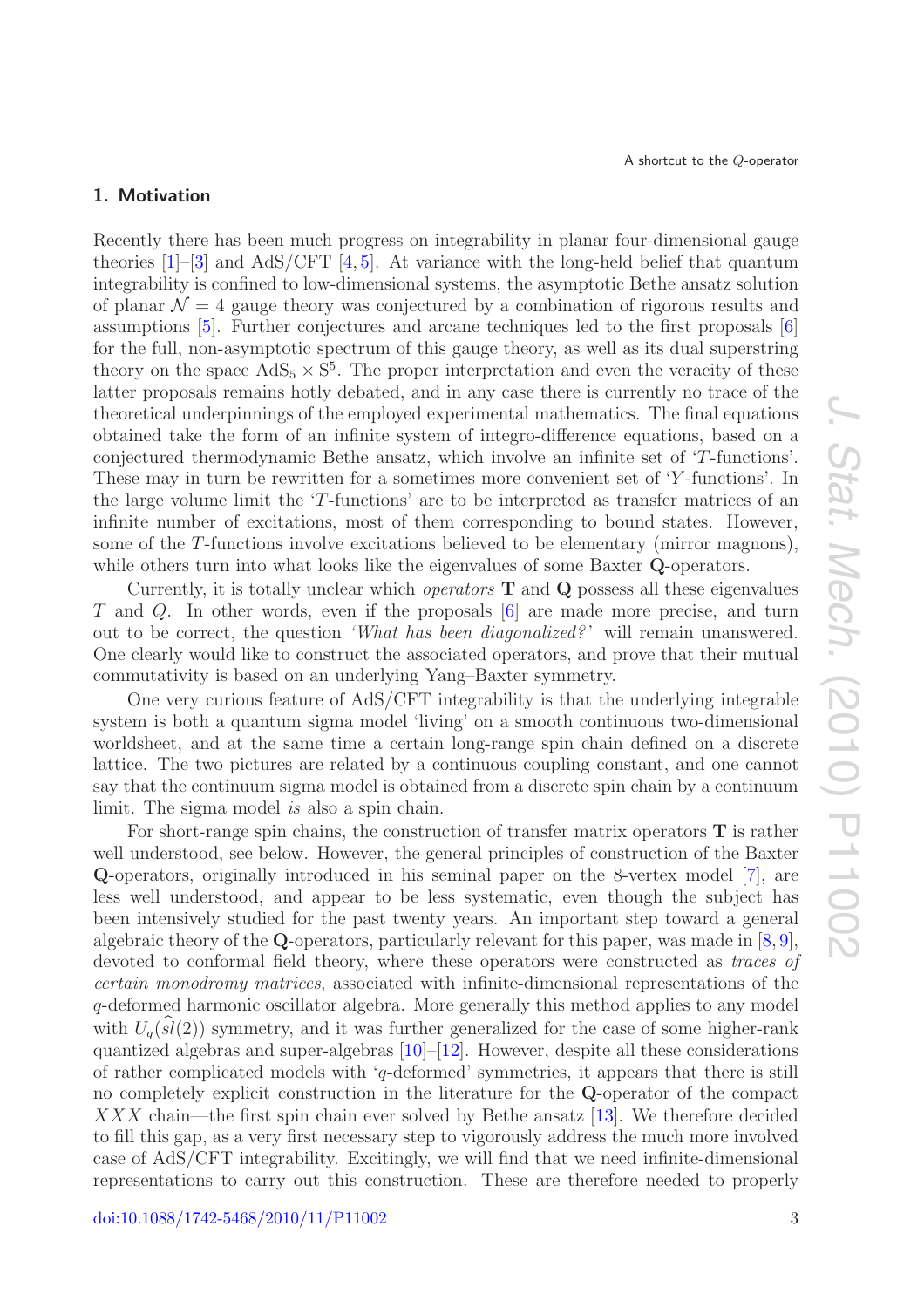understand the integrable structure of spin chains with finite-dimensional quantum space, a feature which then puts spin chains on a par with integrable sigma models. We believe that this makes the appearance of spin chains in the strongly coupled limit of the AdS/CFT sigma model much less surprising.

## <span id="page-4-0"></span>2. Brief Review of the spin- $\frac{1}{2}$   $XXX$  Heisenberg chain

The one-dimensional Heisenberg spin chain Hamiltonian reads

<span id="page-4-1"></span>
$$
\mathbf{H} = 4 \sum_{l=1}^{L} \left( \frac{1}{4} - \vec{\mathcal{S}_l} \cdot \vec{\mathcal{S}_{l+1}} \right) \qquad \text{with } \vec{\mathcal{S}} = \frac{1}{2} \vec{\sigma}, \tag{2.1}
$$

where  $\vec{\sigma}$  are the three Pauli matrices, i.e.  $\vec{S}$  is the spin- $\frac{1}{2}$  representation of  $\mathfrak{su}(2)$ . This Hamiltonian acts on the L-fold tensor product

<span id="page-4-5"></span>
$$
\mathcal{V} = \underbrace{\mathbb{C}^2 \otimes \mathbb{C}^2 \otimes \cdots \otimes \mathbb{C}^2}_{L-\text{times}},\tag{2.2}
$$

which will be called *quantum space* throughout the paper. The spin operator  $\vec{S}_l$  acts on the *lth* component of the quantum space, and it is clear from  $(2.1)$  that we need to specify the meaning of  $\vec{S}_{L+1}$ . Periodic boundary conditions are imposed by defining

<span id="page-4-2"></span>
$$
\vec{\mathcal{S}}_{L+1} := \vec{\mathcal{S}}_1. \tag{2.3}
$$

This Hamiltonian may be rewritten as  $\mathbf{H} = 2 \sum_{l=1}^{L} (\mathbb{I}_{l,l+1} - \mathbb{P}_{l,l+1}),$  where  $\mathbb{I}_{l,l+1}$  and  $\mathbb{P}_{l,l+1}$ are the identity and the spin permutation operators on adjacent sites  $(l, l + 1)$  of the chain of length L, respectively. It appears in  $\mathcal{N}=4$  Yang–Mills theory in the scalar field subsector, where  $\vec{S} \in \mathfrak{su}(2) \subset \mathfrak{su}(4) \subset \mathfrak{psu}(2,2|4)$ , as the one-loop approximation of the conformal dilatation generator  $\mathbf{D} \in \mathfrak{su}(2,2) \subset \mathfrak{psu}(2,2|4)$ 

$$
\mathbf{D} = L + g^2 \mathbf{H} + \mathcal{O}(g^4). \tag{2.4}
$$

Here  $g^2$  is related to the 't Hooft coupling constant  $\lambda$  by  $g^2 = \lambda/16\pi^2$ . Note that the Hamiltonian [\(2.1\)](#page-4-1) with boundary conditions [\(2.3\)](#page-4-2) is rotationally invariant, i.e.  $[\mathbf{H}, \vec{S}] = 0$ .

It is well known that Hans Bethe discovered in 1931 a system of algebraic equations which yield the exact spectrum of **H**. This was obtained after making an ansatz for the wavefunction now carrying his name [\[13\]](#page-38-8). This so-called coordinate Bethe ansatz interprets the state  $\uparrow \cdots \uparrow$  with energy eigenvalue  $E = 0$  as the vacuum. Each up-spin  $\uparrow$  is an unoccupied lattice site, and each down-spin  $\downarrow$  is interpreted as a lattice particle, termed a magnon, carrying lattice momentum  $p$ . After introducing a rapidity  $u$  for each magnon, where

<span id="page-4-3"></span>
$$
e^{ip} = \frac{u + i/2}{u - i/2} \Longleftrightarrow u = \frac{1}{2} \cot \frac{p}{2},\tag{2.5}
$$

<span id="page-4-4"></span>Bethe's solution for the eigenvalues  $E$  of  $H$  in the (conserved) sector of  $M$  magnons reads

$$
E = 2\sum_{k=1}^{M} \frac{1}{u_k^2 + 1/4},\tag{2.6}
$$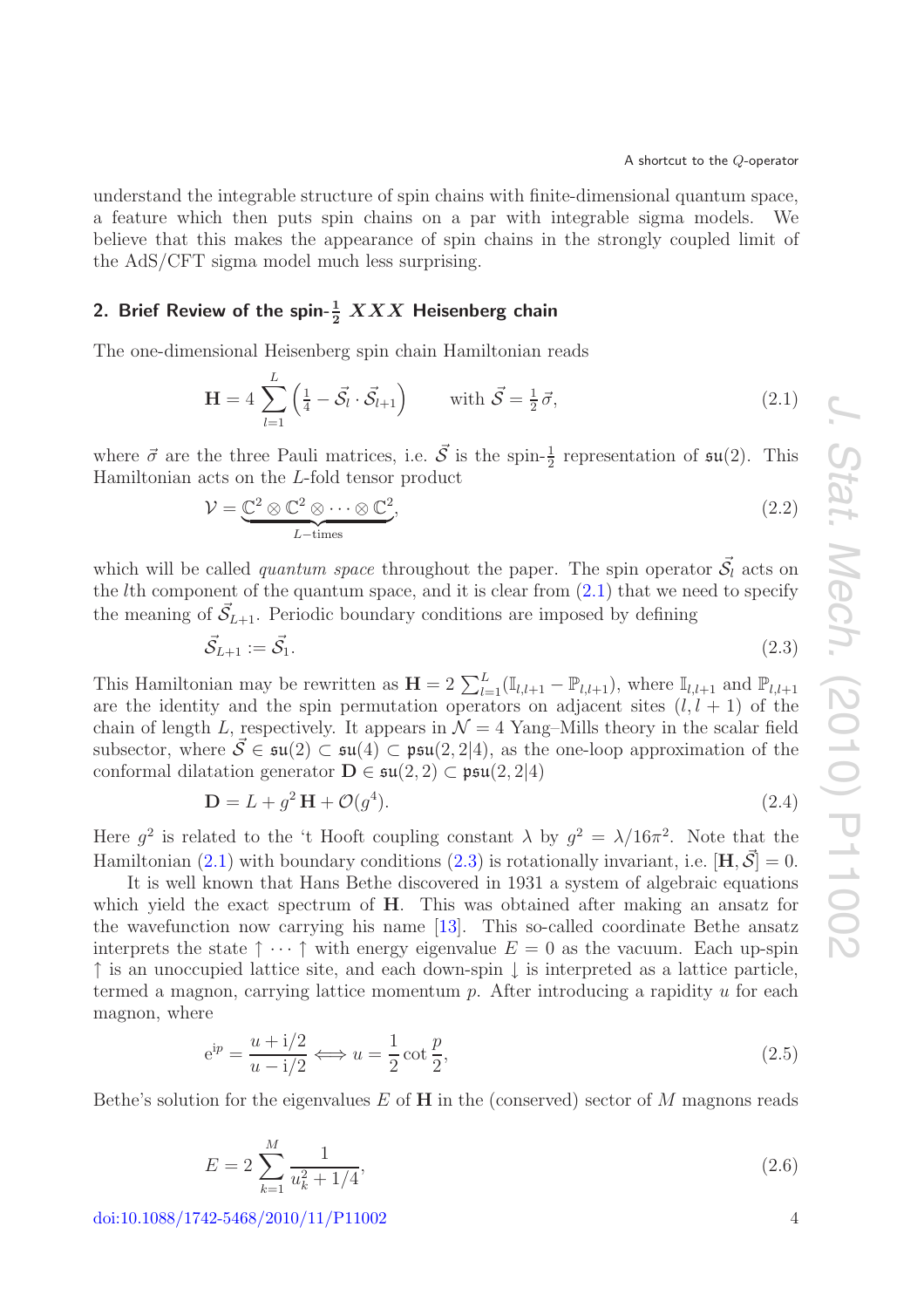where the M Bethe roots  $u_k$  have to satisfy the Bethe equations

<span id="page-5-0"></span>
$$
\left(\frac{u_k + i/2}{u_k - i/2}\right)^L = \prod_{\substack{j=1 \ j \neq k}}^M \frac{u_k - u_j + i}{u_k - u_j - i}.\tag{2.7}
$$

The eigenvalue  $U$  of the lattice translation operator  $U$ , which shifts a given spin configuration by one lattice site, is given by

<span id="page-5-4"></span>
$$
U = \prod_{k=1}^{M} \frac{u_k + i/2}{u_k - i/2}.
$$
\n(2.8)

There has been a long-standing controversy, starting from a discussion in Bethe's original paper, as to whether the obtained spectrum is complete, and still attracting much attention; here we give only a small sample of  $[14]-[17]$  $[14]-[17]$  $[14]-[17]$ . There are (at least) three distinct subtleties. The first is, that the map  $(2.5)$  leads to infinite rapidities  $u = \infty$  for zeromomentum magnons where  $p = 0$ . Of course this is consistent with both the expression for the energy  $(2.6)$  and the Bethe equations  $(2.7)$ , but complicates the proper counting of states. The effect may be traced to the su(2) invariance of **H**: the highest weight state of each energy multiplet corresponds to a solution with only finite rapidities. The descendants of this state are obtained by applying the global su(2) lowering operator. Each application places a further  $p = 0$  magnon into the chain, corresponding to a completely symmetrized insertion. A second subtlety is that it is *a priori* not allowed to increase M beyond half-filling, i.e. such that  $M > L/2$  (all states must then be descendants). Spurious states with finite rapidities are nevertheless found. In fact, one 'experimentally' finds that solving the equations

<span id="page-5-2"></span>
$$
\left(\frac{\tilde{u}_k + i/2}{\tilde{u}_k - i/2}\right)^L = \prod_{\substack{j=1 \ j\neq k}}^{L-M+1} \frac{\tilde{u}_k - \tilde{u}_j + i}{\tilde{u}_k - \tilde{u}_j - i}
$$
\n(2.9)

for  $L - M + 1$  roots  $\tilde{u}_k$  and plugging the solution into

<span id="page-5-3"></span>
$$
E = 2\sum_{k=1}^{L-M+1} \frac{1}{\tilde{u}_k^2 + 1/4} \tag{2.10}
$$

yields energies identical to the ones of highest weight states with magnon number M. However, the root distribution  $\tilde{u}_k = \tilde{u}_k(\alpha)$  depends on one arbitrary complex parameter  $\alpha$ , while the energy does not. These 'beyond the equation solutions' were discussed in detail in [\[18\]](#page-38-11). The third subtlety, already noted in [\[13\]](#page-38-8), is that some momenta appear in pairs of the form  $p = p_0 \pm i \infty$ , which leads via  $(2.5)$  to Bethe roots at  $u = \pm i/2$ . The physical picture here is that two magnons form an infinitely tight bound state<sup>[5](#page-5-1)</sup>, they are 'stuck together'. However, they of course contribute only a finite amount of energy, so [\(2.6\)](#page-4-4) has to be interpreted with great care.

It is also quite well known that all these subtleties may be resolved by replacing **H** by a 'twisted' Hamiltonian  $H_{\phi}$ , where  $\phi$  can be interpreted as an (imaginary) 'horizontal

<span id="page-5-1"></span><sup>&</sup>lt;sup>5</sup> This happens first for one of the two singlet states of the  $L = 4$  spin chain.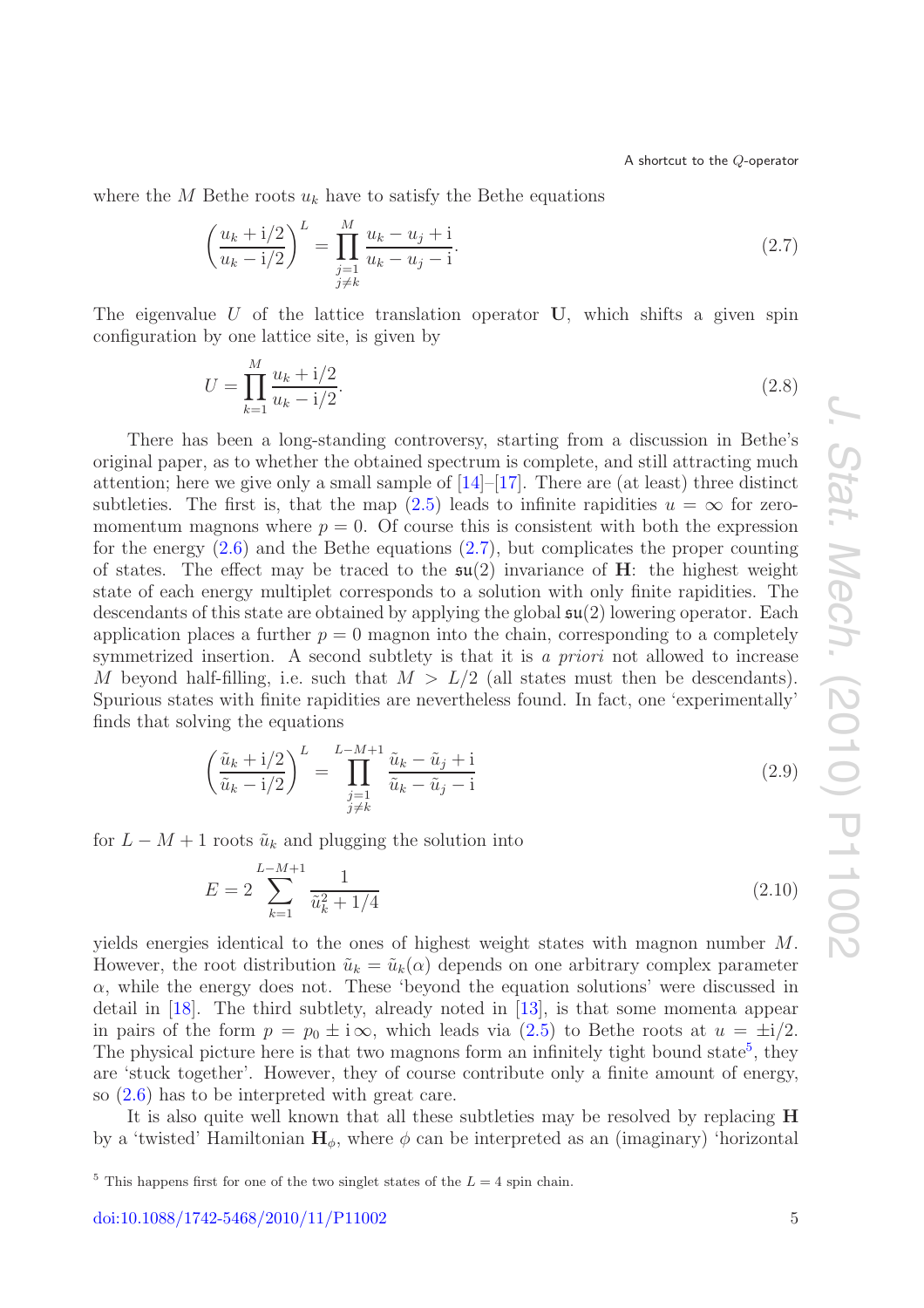field' in condensed matter parlance, or alternatively as a magnetic flux passing through the chain looped into a circle

<span id="page-6-4"></span>
$$
\mathbf{H}_{\phi} = 4 \sum_{l=1}^{L} \left[ \frac{1}{4} - \mathcal{S}_{l}^{3} \mathcal{S}_{l+1}^{3} - \frac{1}{2} e^{i(\phi/L)} \mathcal{S}_{l}^{+} \mathcal{S}_{l+1}^{-} - \frac{1}{2} e^{-i(\phi/L)} \mathcal{S}_{l}^{-} \mathcal{S}_{l+1}^{+} \right], \tag{2.11}
$$

with  $S_l^{\pm} = S_l^1 \pm i S_l^2$ . The Bethe ansatz still works with minor modifications. The formula for the energy  $(2.6)$  and the relations  $(2.5)$  remain unaffected, but the Bethe equations  $(2.7)$ are modified to

<span id="page-6-0"></span>
$$
\left(\frac{u_k + i/2}{u_k - i/2}\right)^L e^{i\phi} = \prod_{\substack{j=1 \ j \neq k}}^M \frac{u_k - u_j + i}{u_k - u_j - i}.
$$
\n(2.12)

This tiny modification resolves all the difficulties we just discussed (for generic values of the twist). Firstly one now finds all  $2^L$  states of the length L spin chain, such that all rapidities  $u_k$  are finite. Secondly, there is no longer a 'beyond the equator problem' and M can range over  $M \in \{0, 1, \ldots, L-1, L\}$ . In fact one can now rigorously derive the second Bethe ansatz, which treats the up-spins as 'dual' magnons in the vacuum of the down-spins. It reads

<span id="page-6-2"></span><span id="page-6-1"></span>
$$
\left(\frac{\tilde{u}_k + i/2}{\tilde{u}_k - i/2}\right)^L e^{-i\phi} = \prod_{\substack{j=1 \ j \neq k}}^{L-M} \frac{\tilde{u}_k - \tilde{u}_j + i}{\tilde{u}_k - \tilde{u}_j - i},\tag{2.13}
$$

$$
E = 2\sum_{k=1}^{L-M} \frac{1}{\tilde{u}_k^2 + 1/4},\tag{2.14}
$$

and in contradistinction to [\(2.9\)](#page-5-2) and [\(2.10\)](#page-5-3) there are only  $L - M$  dual magnons, as expected. In fact, the set of equations [\(2.12\)](#page-6-0) and [\(2.13\)](#page-6-1) are completely equivalent, each set yields the full spectrum of all  $2^L$  states. Finally there are no more degenerate roots at  $u = \pm i/2$  with *a priori* indefinite energy [\(2.6\)](#page-4-4) or [\(2.14\)](#page-6-2). The price to pay is that  $\mathfrak{su}(2)$ invariance of the spectrum is broken: all multiplets split up<sup>[6](#page-6-3)</sup>. However, we can think of  $\phi$ as a small regulator which may always be removed where physically sensible. Note that such twists are also natural from the point of view of the AdS/CFT correspondence. They appear in the scalar sector of the integrable one-loop dilatation operator of the  $\beta$ -deformed twisted  $\mathcal{N} = 4$  gauge theory [\[19\]](#page-38-12).

The magnetic flux  $\phi$  may be distributed in many possible ways. For instance, as concerns the energy spectrum of the spin chain, it is equivalent to use instead of [\(2.11\)](#page-6-4) a linearly transformed Hamiltonian,

$$
\tilde{\mathbf{H}}_{\phi} = \mathcal{C}(\phi/L) \mathbf{H}_{\phi} \mathcal{C}(\phi/L)^{-1}, \qquad \mathcal{C}(\alpha) = e^{iL\alpha \mathcal{S}_L^3} \otimes e^{i(L-1)\alpha \mathcal{S}_{L-1}^3} \otimes \cdots \otimes e^{i\alpha \mathcal{S}_1^3}, \qquad (2.15)
$$

which is given by the original formula  $(2.1)$ , but with 'twisted' boundary conditions

<span id="page-6-6"></span><span id="page-6-5"></span>
$$
S_{L+1}^3 := S_1^3, \qquad S_{L+1}^{\pm} := e^{\mp i\phi} S_1^{\pm}.
$$
 (2.16)

<span id="page-6-3"></span><sup>&</sup>lt;sup>6</sup> A spin s multiplet where the magnetic quantum numbers are  $m = -(2s + 1), \ldots, (2s + 1)$  splits up such that there still is a degeneracy between any two states whose  $m$  differs by a sign flip.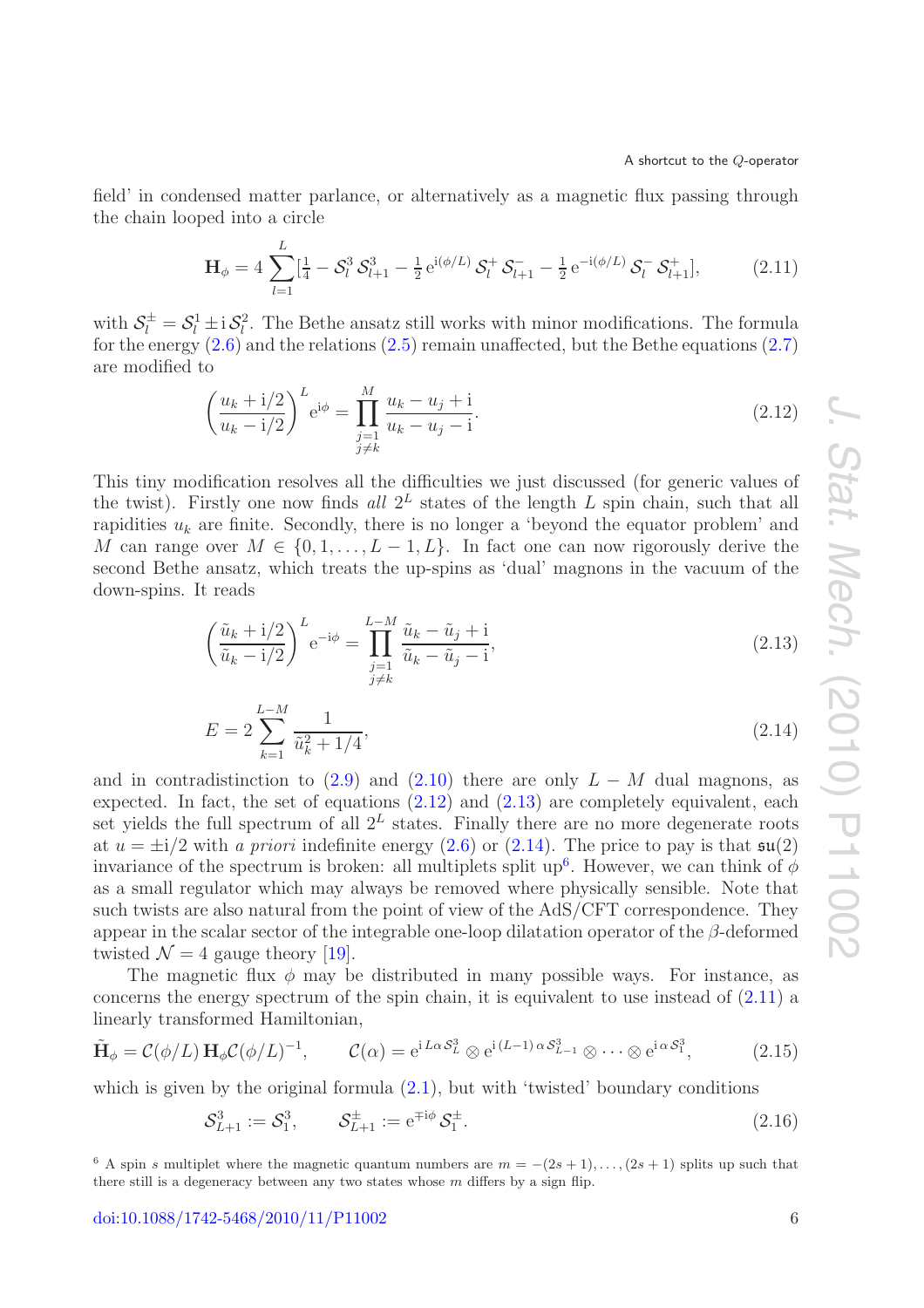There is an interesting way to reformulate the Bethe equations [\(2.12\)](#page-6-0) and [\(2.13\)](#page-6-1) with the help of Baxter polynomials defined for each eigenstate by

<span id="page-7-1"></span><span id="page-7-0"></span>
$$
A_{-}(u) := \prod_{k=1}^{M} (u - u_k), \qquad A_{+}(u) := \prod_{k=1}^{L-M} (u - \tilde{u}_k).
$$
 (2.17)

Then

<span id="page-7-6"></span>
$$
\left(\frac{u+\mathrm{i}/2}{u-\mathrm{i}/2}\right)^L e^{\pm \mathrm{i}\phi} = -\frac{A_{\mp}(u+\mathrm{i})}{A_{\mp}(u-\mathrm{i})} \quad \text{if } u = u_k \quad \text{or} \quad u = \tilde{u}_k, \text{ respectively.} \tag{2.18}
$$

On infers that the following equations must hold for each eigenstate and for all  $u \in \mathbb{C}$ :

$$
T(u) A_{\mp}(u) = e^{\pm i(\phi/2)} \left( u + \frac{i}{2} \right)^L A_{\mp}(u - i) + e^{\mp i(\phi/2)} \left( u - \frac{i}{2} \right)^L A_{\mp}(u + i). \tag{2.19}
$$

The reason is that the rhs is a polynomial with roots at  $u = u_k$  or  $u = \tilde{u}_k$ , respectively, so it must be proportional to  $A_{\pm}(u)$ . We also see that the latter function must be multiplied by another polynomial  $T_{\pm}(u)$  of degree L. One experimentally finds that this further polynomial does *not* depend on  $\pm$ , i.e.  $T_{\pm}(u) = T(u)$ , a fact which will be proven in the next section. So we have from  $(2.19)$  and  $(2.17)$ 

<span id="page-7-4"></span>
$$
T(u) = 2 \cos \frac{\phi}{2} \prod_{k=1}^{L} (u - w_k),
$$
\n(2.20)

where the  $w_k$  are the remaining L roots of the rhs of  $(2.19)$ .

Equation [\(2.19\)](#page-7-0) can be regarded as a second order difference equation for an unknown function  $A(u)$ , which has two linearly independent solutions  $A_{\pm}(u)$ . To see this more clearly, it is convenient to define the Baxter functions

<span id="page-7-3"></span>
$$
Q_{\pm}(u) := e^{\pm u(\phi/2)} A_{\pm}(u), \tag{2.21}
$$

such that  $Q_{\pm}(u)$  are indeed two linearly independent solutions<sup>[7](#page-7-2)</sup> of the difference equation

<span id="page-7-5"></span>
$$
T(u) Q(u) = \left(u + \frac{1}{2}\right)^L Q(u - i) + \left(u - \frac{1}{2}\right)^L Q(u + i) \quad \text{with } Q(u) = Q_{\pm}(u). \quad (2.22)
$$

This is Baxter's famous  $TQ$  equation for the twisted Heisenberg magnet. As we can see, the twist has actually disappeared from the equation, and is entirely encoded in the analytic ansatz  $(2.21)$ ,  $(2.17)$  and  $(2.20)$  for the solution. Note that the Baxter functions at nonzero twist  $\phi$  are *not* polynomials.

Baxter derived this equation, which holds for all eigenvalues of the commuting **T**and **Q**-matrices on the operatorial level, in his original solution on the 'zero-field' 8 vertex model [\[7\]](#page-38-3), which also contains the solution of the 'zero-field' XY Z spin chain [\[20\]](#page-38-13). Although it seems to be possible to take a limit of his results and apply them to the untwisted XXX model, this would then only apply to the 'zero-field' case  $\phi = 0$ .

<span id="page-7-2"></span><sup>&</sup>lt;sup>7</sup> The most general formal solution of [\(2.22\)](#page-7-5) is then a linear superposition of the form  $Q(u) = c+(u)Q+(u) +$  $c-(u) Q-(u)$ . However, unlike the theory of second order differential (as opposed to difference) equations, the 'constants'  $c+(u)$  could a priori be any functions of u with period i.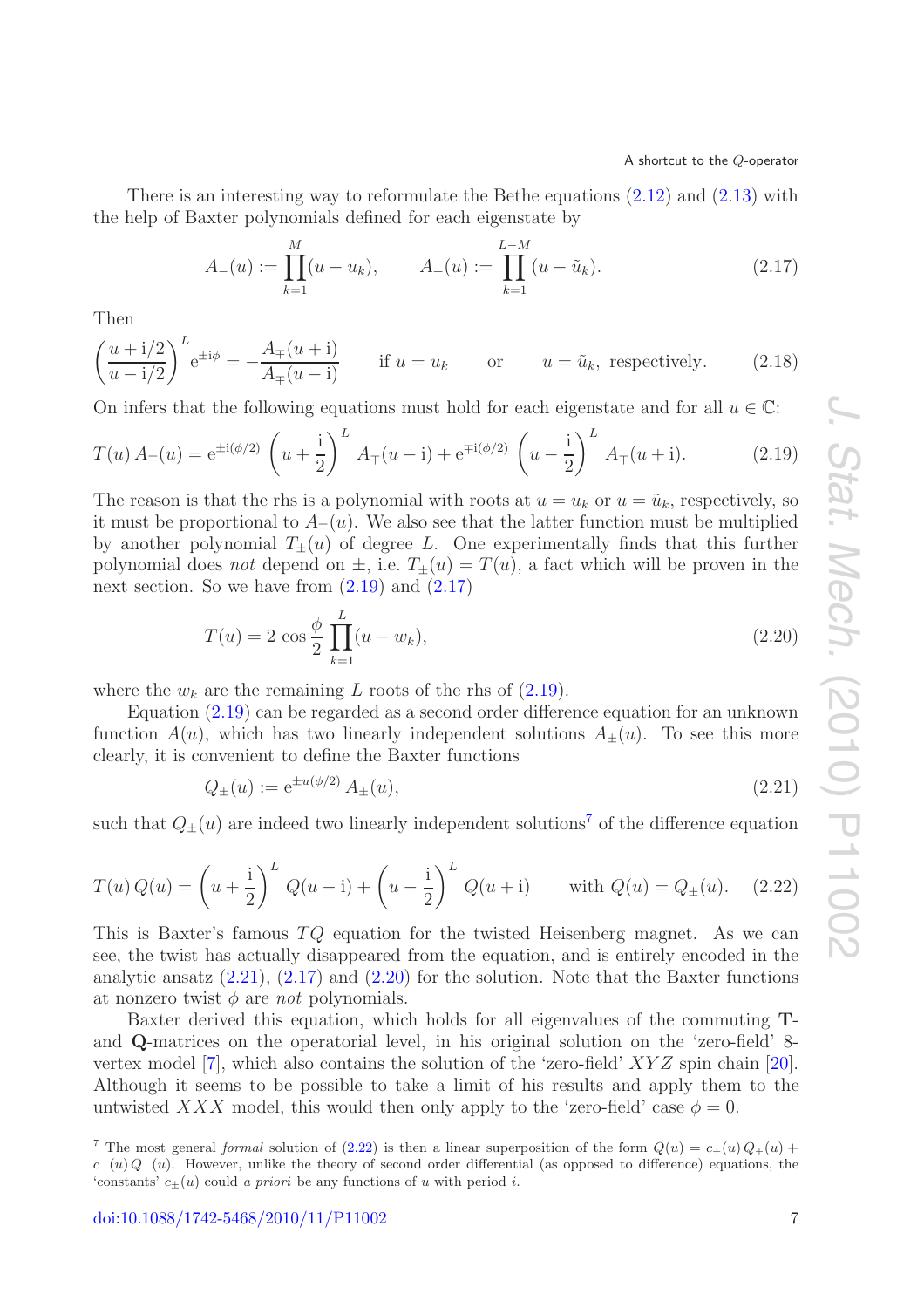One purpose of this paper is to consider the  $XXX$  chain with an arbitrary nonzero field  $\phi \neq 0$  and provide an independent construction of the *operators* **T**(u) and **Q**<sub>±</sub>(u) satisfying  $(2.22)$  such that all their eigenvalues are of the form spelt out in  $(2.21)$ ,  $(2.17)$ and [\(2.20\)](#page-7-4). Our construction of the **Q**-operators is conceptually very similar to that of  $[8, 9]$  $[8, 9]$  $[8, 9]$  in  $c < 1$  conformal field theory, based on the Yang–Baxter equation with  $U_q(sl(2))$ <br>commetery. However, here we provide a self-centrined and concrete consideration of the symmetry. However, here we provide a self-contained and separate consideration of the XXX model, rather than attempting to take the  $q^2 \rightarrow 1$  limit of the relevant results of [\[8,](#page-38-4) [9\]](#page-38-5).

In the case of the operator  $\mathbf{T}(u)$  Baxter's construction actually immediately applies. His methodology was subsequently developed and systematized by the inverse scattering methodology of the Leningrad School of Mathematical Physics. Here we will just briefly summarize the construction, referring for all further details to the authoritative presentation [\[21\]](#page-38-14). One constructs this operator, termed the *transfer matrix*  $\mathbf{T}(u)$ , as the trace over a certain *monodromy matrix*  $\mathcal{M}(u)$ . The latter is in turn built from a 'generating object', the local quantum *Lax-operator*

<span id="page-8-2"></span>
$$
\mathcal{L}_l(u) = \begin{pmatrix} u + i\mathcal{S}_l^3 & i\mathcal{S}_l^- \\ i\mathcal{S}_l^+ & u - i\mathcal{S}_l^3 \end{pmatrix},
$$
\n(2.23)

which is a  $2 \times 2$  matrix in some auxiliary space  $\mathbb{C}^2$  with site-l spin operator (as in [\(2.1\)](#page-4-1)) valued matrix elements. The monodromy matrix is then built  $as^8$  $as^8$ 

<span id="page-8-3"></span>
$$
\mathcal{M}(u) = \begin{pmatrix} e^{i(\phi/2)} & 0 \\ 0 & e^{-i(\phi/2)} \end{pmatrix} \cdot \mathcal{L}_L(u) \cdot \mathcal{L}_{L-1}(u) \cdot \cdots \cdot \mathcal{L}_2(u) \cdot \mathcal{L}_1(u). \tag{2.24}
$$

In view of  $(2.2)$  it is an operator acting on the tensor product of the auxiliary space and the quantum space. Finally, by taking the trace over the two-dimensional auxiliary space,

$$
\mathbf{T}(u) = \text{Tr}\,\mathcal{M}(u),\tag{2.25}
$$

<span id="page-8-1"></span>one constructs the transfer matrix as an operator on the quantum space [\(2.2\)](#page-4-5). It is easy to show, see [\[21\]](#page-38-14), that at the special point  $u = (i/2)$  the transfer matrix becomes proportional to the lattice shift operator (cf discussion around [\(2.8\)](#page-5-4)), multiplied by a diagonal matrix, i.e. one has

$$
\mathbf{U} = \mathbf{i}^{-L} \mathbf{T} \left( \frac{\mathbf{i}}{2} \right) e^{-\mathbf{i} \phi S_L^3}.
$$
 (2.26)

The Hamiltonian [\(2.15\)](#page-6-5) is then obtained from the expansion of the transfer matrix in the vicinity of the point  $u = (i/2)$ ,

$$
\widetilde{\mathbf{H}}_{\phi} = 2L - 2i \frac{\mathrm{d}}{\mathrm{d}u} \log \mathbf{T}(u) \big|_{u = (i/2)}.
$$
\n(2.27)

Finally, because of the underlying Yang–Baxter symmetry, to be discussed below, one can show that transfer matrices with different values of spectral parameters form a

<span id="page-8-0"></span><sup>&</sup>lt;sup>8</sup> Here · denotes  $2 \times 2$  matrix multiplication in the two-dimensional auxiliary space. The entries of this  $2 \times 2$ matrix act on  $(2.2)$ .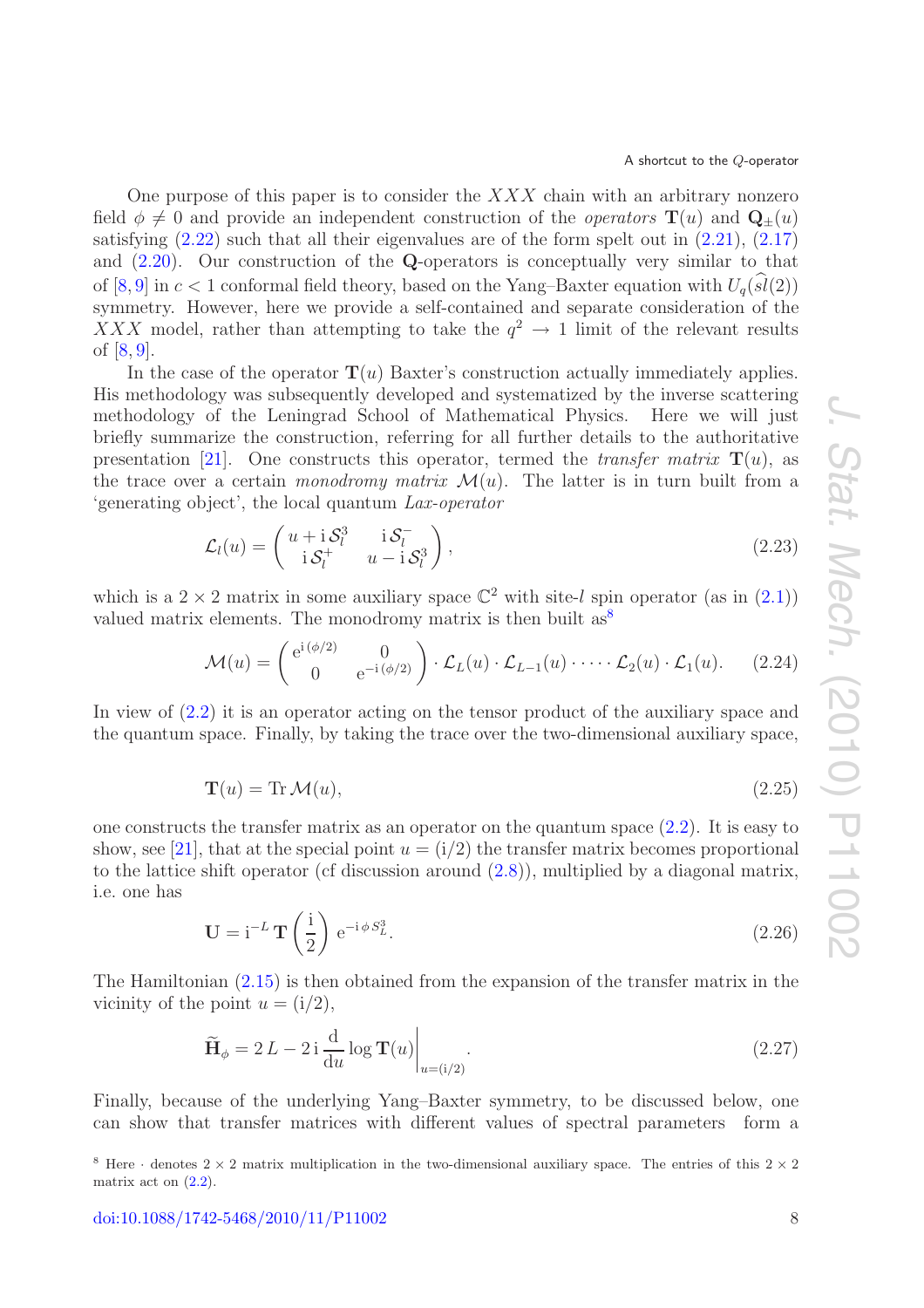commuting family

<span id="page-9-3"></span>
$$
[\mathbf{T}(u), \mathbf{T}(u')] = 0,\t\t(2.28)
$$

which also contains the Hamiltonian  $(2.15)$ , obtained from  $(2.1)$  by twisting the boundary conditions [\(2.16\)](#page-6-6). However, this fact by itself does not directly lead to the solution of the model. One procedure is to apply the algebraic Bethe ansatz as explained in [\[21\]](#page-38-14). Another, to be developed below, is to also construct the operators  $\mathbf{Q}_{\pm}(u)$  as traces over some monodromy matrices, and to derive the operator version of [\(2.22\)](#page-7-5)

<span id="page-9-0"></span>
$$
\mathbf{T}(u)\mathbf{Q}_{\pm}(u) = \left(u + \frac{i}{2}\right)^L \mathbf{Q}_{\pm}(u - i) + \left(u - \frac{i}{2}\right)^L \mathbf{Q}_{\pm}(u + i),\tag{2.29}
$$

along with a proof that the analyticity of the eigenvalues of the therein appearing operators is given by  $(2.21)$ ,  $(2.17)$  and  $(2.20)$ . Then no Bethe ansatz is required, and the twisted Bethe equations [\(2.12\)](#page-6-0) or [\(2.13\)](#page-6-1) immediately follow (for more details on this logic, please see section [3.5](#page-19-0) below).

A very interesting issue is the  $\phi \to 0$  limit of the operators  $\mathbf{Q}_{\pm}(u)$  appearing in [\(2.29\)](#page-9-0). In this limit, the broken  $\mathfrak{su}(2)$  invariance of the spin chain is recovered. Then the majority of the eigenvalues of  $Q_{+}(u)$  turn into descendants of  $\mathfrak{su}(2)$  highest weight states. From our discussion following the untwisted Bethe equation [\(2.7\)](#page-5-0) these will have Bethe roots at  $u = \infty$ , so the operators  $\mathbf{Q}_{\pm}(u)$  are expected to diverge, in stark contrast to the eigenvalues of  $\mathbf{T}(u)$ , which are perfectly finite and smooth in the zero-twist limit. On the other hand, we can of course retrace the steps leading to the existence of the operator equations [\(2.29\)](#page-9-0) by making, in analogy with [\(2.17\)](#page-7-1), a polynomial ansatz for linearly independent Baxter functions<sup>[9](#page-9-1)</sup>

<span id="page-9-2"></span>
$$
Q(u) \sim \prod_{k=1}^{M} (u - u_k), \qquad P(u) \sim \prod_{k=1}^{L-M+1} (u - \tilde{u}_k).
$$
 (2.30)

This empirical way had already been explored in [\[18\]](#page-38-11), but it was erroneously (as we shall see) stated that  $P(u)$  and  $Q(u)$  are completely unrelated to the eigenvalues of  $Q_{\pm}$ . By using the untwisted Bethe [\(2.7\)](#page-5-0) and dual Bethe [\(2.9\)](#page-5-2) equations, the latter being the reason for the power  $L - M + 1$  in the polynomial  $P(u)$ , we conclude that there must be *finite operators*  $\mathbf{Q}(u)$ ,  $\mathbf{P}(u)$  which should satisfy the *same* Baxter equation [\(2.29\)](#page-9-0) as  $\mathbf{Q}_{+}(u)$ , such that however (1) their eigenvalue spectrum is  $\mathfrak{su}(2)$  invariant, and (2) their eigenvalues are indeed of the form in  $(2.30)$ . It is clear that finding  $\mathbf{Q}(u)$ ,  $\mathbf{P}(u)$  from  $\mathbf{Q}_{+}(u)$  must indeed be quite non-trivial, and must involve some kind or 'renormalization' of these divergent operators. It is furthermore *a priori* quite mysterious how the extra  $(L-M+1)$ th root appears in  $P(u)$  in [\(2.30\)](#page-9-2) as compared to the  $L-M$  roots of  $A_+(u)$ in [\(2.17\)](#page-7-1). These puzzles will be resolved in section [4.](#page-19-1) In particular, we shall find the resolution to be intimately connected to the exponential factors in  $(2.21)$ .

Our paper is organized as follows. In the ensuing section [3](#page-10-0) we will construct the operators  $\mathbf{Q}_{\pm}$  as the trace over an appropriate monodromy matrix. This will require the introduction of two copies of infinite oscillator Fock spaces, despite the fact that we are dealing with a finite-dimensional spin chain carrying finite-dimensional representations of

<span id="page-9-1"></span><sup>&</sup>lt;sup>9</sup> Note that the exponential factors in [\(2.21\)](#page-7-3) disappear at  $\phi = 0$ . We have used the notation ∼ since the proper normalization of these functions will turn out to be quite subtle.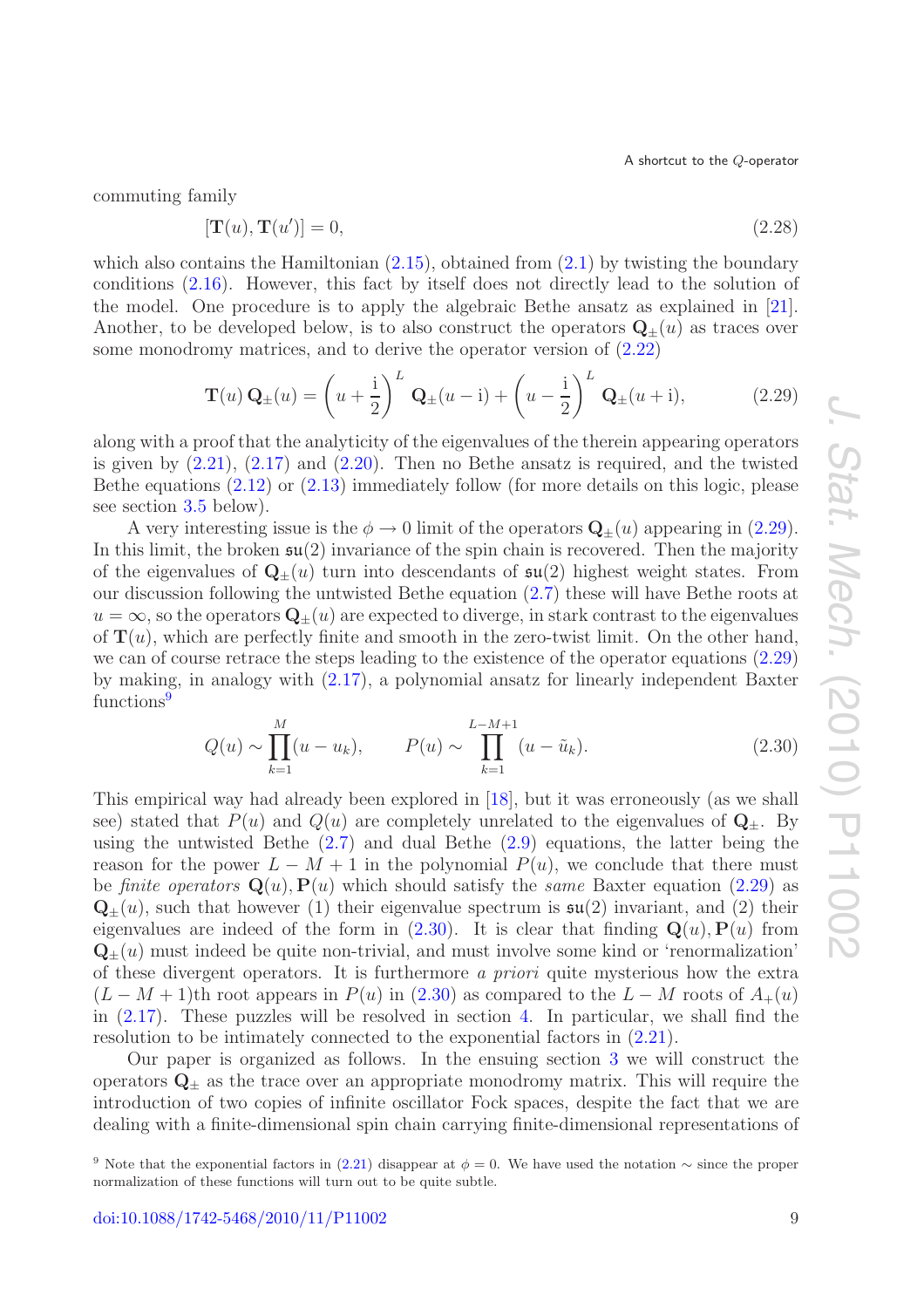$\mathfrak{su}(2)$ . In section [4](#page-19-1) we will study the very subtle  $\phi \to 0$  limit of our construction, leading to a one-parameter family of linearly independent operators  $Q(u)$ ,  $P(u)$  by 'renormalizing' the previously obtained operators  $\mathbf{Q}_{\pm}$ . We will also perform some numerical study of their spectrum for a few cases, illustrating an interesting pattern between their respective eigenvalue root distributions. In section [5](#page-26-0) we briefly discuss how our construction and result differ from a large earlier, complementary literature on the subject. We end in section [6](#page-27-1) with a brief list of the many open problems and potential applications related to our result.

Before proceeding with the construction of the operators  $\mathbf{Q}_{+}$ , let us however change notation by 'Wick-rotating' the spectral parameter  $u$  to

<span id="page-10-2"></span>
$$
z := -i u. \tag{2.31}
$$

It is true that the *u*-convention of this review section [2](#page-4-0) is the most widely accepted notation in much of the Bethe ansatz literature, and nearly all of the literature on AdS/CFT integrability. But the z-convention [\(2.31\)](#page-10-2) used for the rest of this paper (with the exception of the numerical work presented in section [4.5](#page-25-0) and appendix  $\mathbf{F}$ , as well as the examples of small chain lengths in appendix [B\)](#page-30-0) prevents all further derivations and manipulations of functional equations from being cluttered by factors of i. This will then turn  $(2.29)$  into<sup>[10](#page-10-3)</sup>

<span id="page-10-4"></span>
$$
\mathbf{T}(z)\mathbf{Q}_{\pm}(z) = (z + \frac{1}{2})^L \mathbf{Q}_{\pm}(z - 1) + (z - \frac{1}{2})^L \mathbf{Q}_{\pm}(z + 1).
$$
 (2.32)

## <span id="page-10-0"></span>**3. Construction of Q***<sup>±</sup>* **as transfer matrices**

#### <span id="page-10-1"></span>**3.1. Yang–Baxter equation and commuting transfer matrices**

As explained above the Hamiltonian [\(2.1\)](#page-4-1), with twisted boundary conditions [\(2.16\)](#page-6-6), is generated by the spectral parameter-dependent transfer matrices [\(2.25\)](#page-8-1), which form a commuting family, cf [\(2.28\)](#page-9-3). Here we want to construct further important transfer matrices which nevertheless belong to the same family. To this end one needs to study the possible solutions of the Yang–Baxter equation

$$
\mathbb{R}(x-y)\left(\mathbb{L}_V(x)\otimes 1\right)\left(1\otimes \mathbb{L}_V(y)\right) = \left(1\otimes \mathbb{L}_V(y)\right)\left(\mathbb{L}_V(x)\otimes 1\right)\mathbb{R}(x-y),\tag{3.1}
$$

where  $\mathbb{R}(z)$  is the rational  $4 \times 4$  R-matrix,

<span id="page-10-6"></span><span id="page-10-5"></span>
$$
\mathbb{R}(z): \qquad \mathbb{C}^2 \otimes \mathbb{C}^2 \to \mathbb{C}^2 \otimes \mathbb{C}^2, \qquad \mathbb{R}(z) = z + \mathbb{P}, \tag{3.2}
$$

and the L-operator  $\mathbb{L}_V(z)$  is a  $2 \times 2$  matrix, acting in the quantum space of a single spin- $\frac{1}{2}$ ,

$$
\mathbb{L}_V(z) = \begin{pmatrix} \mathbb{L}_{11}(z) & \mathbb{L}_{12}(z) \\ \mathbb{L}_{21}(z) & \mathbb{L}_{22}(z) \end{pmatrix} . \tag{3.3}
$$

Its matrix elements are operator valued functions of the variable  $z$ , acting in an auxiliary vector space V. The R-matrix acts in a direct product of two-dimensional spaces  $\mathbb{C}^2 \otimes \mathbb{C}^2$ 

<span id="page-10-3"></span> $10$  For simplicity, and with slight abuse of notation, we will not use new symbols for the various operators. E.g. the transfer matrix in [\(2.29\)](#page-9-0) is i<sup>L</sup> times the transfer matrix in [\(2.32\)](#page-10-4). It should be straightforward to return to the notation with the spectral parameter  $u$ , whenever needed, by using  $(2.31)$ .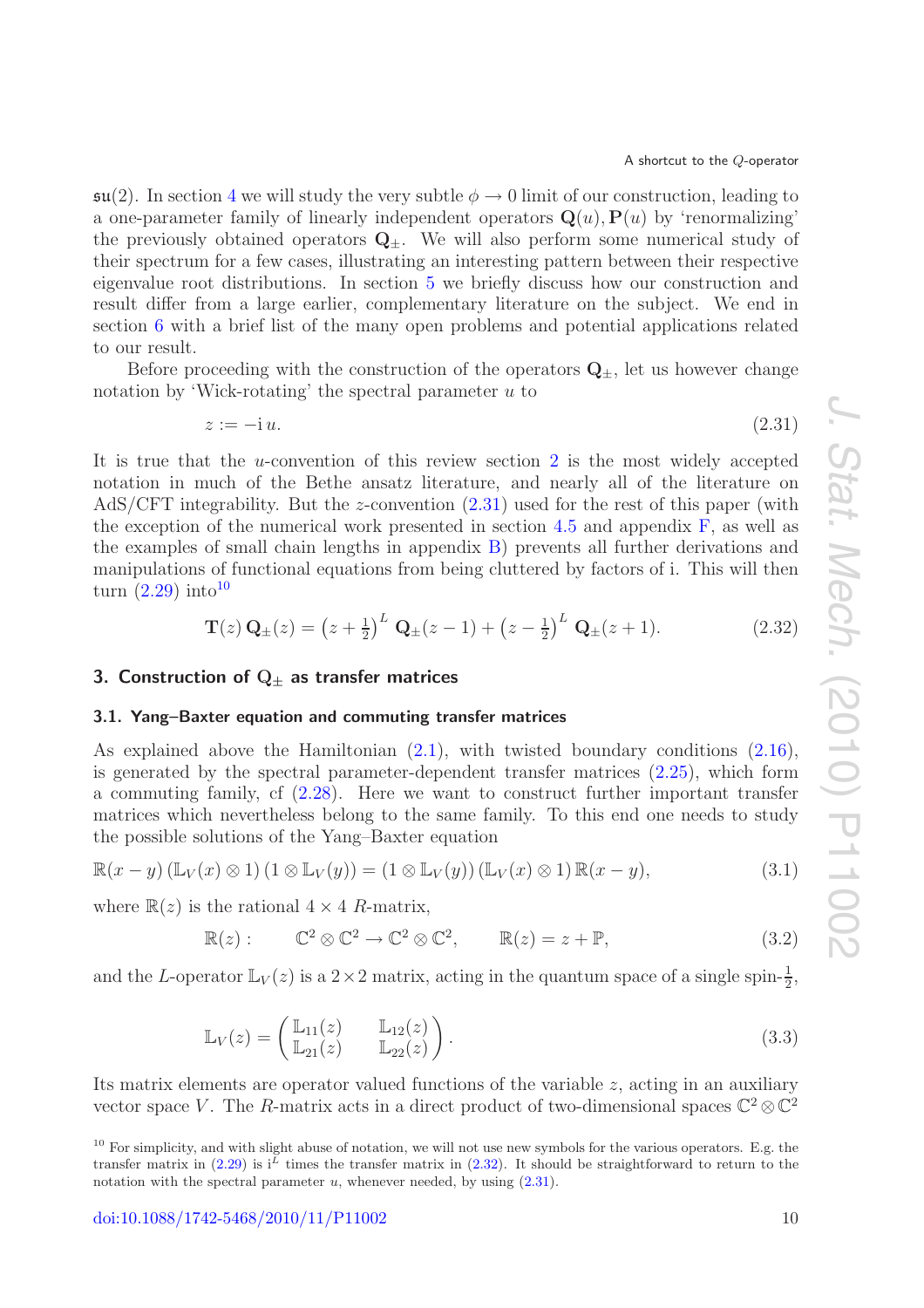and the operator  $\mathbb P$  permutes the factors in this product. Note that the R-matrix [\(3.2\)](#page-10-5) is  $GL(2)$ -invariant

<span id="page-11-6"></span>
$$
\mathbb{R}(z) = (G \otimes G) \mathbb{R}(z) (G \otimes G)^{-1}, \qquad G \in \text{GL}(2), \tag{3.4}
$$

where G is any non-degenerate  $2 \times 2$  matrix.

The solutions of  $(3.1)$  which we will use in this paper are rather simple. The first one is a well-known generalization of [\(2.23\)](#page-8-2),

<span id="page-11-1"></span><span id="page-11-0"></span>
$$
L(z) = \begin{pmatrix} z + \mathbf{J}^3 & \mathbf{J}^- \\ \mathbf{J}^+ & z - \mathbf{J}^3 \end{pmatrix} = z \mathbb{I} + 2 \sum_{k=1}^3 \mathcal{S}^k \mathbf{J}^k,
$$
 (3.5)

where  $J^{\pm} = J^1 \pm iJ^2$  and  $J^3$  are the generators of the  $\mathfrak{sl}(2)$  algebra

$$
\left[\mathbf{J}^3, \mathbf{J}^{\pm}\right] = \pm \mathbf{J}^{\pm}, \qquad \left[\mathbf{J}^+, \mathbf{J}^-\right] = 2 \mathbf{J}^3. \tag{3.6}
$$

In the second form of  $L(z)$  in [\(3.5\)](#page-11-0) we used the  $2 \times 2$  spin operators  $S^k$  appearing in [\(2.1\)](#page-4-1). Note that for the L-operator  $(3.5)$  equation  $(3.1)$  holds on the algebraic level by virtue of the commutation relations [\(3.6\)](#page-11-1). To obtain a specific solution one needs to choose a particular representation of these commutation relations. For further reference define the highest weight representations of  $\mathfrak{sl}(2)$ , with highest weight vector  $v_0$ , defined by the conditions

<span id="page-11-7"></span>
$$
\mathbf{J}^+ v_0 = 0, \qquad \mathbf{J}^3 v_0 = j v_0,\tag{3.7}
$$

where j is the spin. The  $(2j + 1)$ -dimensional representations with integer or half-integer spin, i.e.  $2j \in \mathbb{Z}_{\geq 0}$ , will be denoted by  $\pi_j$ , while infinite-dimensional representations with arbitrary complex spin  $2j \in \mathbb{C}$  with be denoted as  $\pi_j^+$ .

For each solution of [\(3.1\)](#page-10-6) one can define a transfer matrix

<span id="page-11-5"></span><span id="page-11-3"></span>
$$
\mathbb{T}_V(z) = \text{Tr}_V \left( \mathbb{D} \underbrace{\mathbb{L}_V(z) \otimes \mathbb{L}_V(z) \otimes \cdots \otimes \mathbb{L}_V}_{L-\text{times}} \right), \tag{3.8}
$$

where the tensor product is taken with respect to the quantum spaces  $\mathbb{C}^2$ , while the operator product and the trace is taken with respect to the auxiliary space  $V$ . The boundary twist operator  $\mathbb{D}$ , specially suited for our purposes, is defined by

$$
[\mathbb{D}, \mathbb{L}_{11}(z)] = [\mathbb{D}, \mathbb{L}_{22}(z)] = 0, \qquad \mathbb{D} \mathbb{L}_{12}(z) = e^{i\phi} \mathbb{L}_{12}(z) \mathbb{D}, \qquad \mathbb{D} \mathbb{L}_{21}(z) = e^{-i\phi} \mathbb{L}_{21}(z) \mathbb{D},
$$
\n(3.9)

where  $\mathbb{L}_{ij}(z)$ ,  $i, j = 1, 2$ , denotes matrix elements of  $\mathbb{L}_V(z)$ . Note that  $\mathbb{D}$  is an operator in the auxiliary space; it acts trivially in quantum space<sup>[11](#page-11-2)</sup>. For the solution  $(3.5)$  one easily finds

<span id="page-11-4"></span>
$$
\mathbb{D} = e^{i\phi \mathbf{J}^3}.
$$
\n(3.10)

<span id="page-11-2"></span><sup>11</sup> Actually, all considerations presented in this paper are valid for a more general case, when the operator  $D$ acts non-trivially in the quantum space. The only additional condition is that it should commute with the diagonal elements  $\mathcal{M}_{ij}(z)$ ,  $j = 1, 2$  of the monodromy matrix [\(3.12\)](#page-12-0). For example the twist could be of the form  $\phi = \alpha + \beta S_{\text{tot}}^3$ , where  $\alpha$  and  $\beta$  are c-numbers. This type of twist originally arose in [\[22\]](#page-38-15) in considerations of commuting **T**-operators in CFT.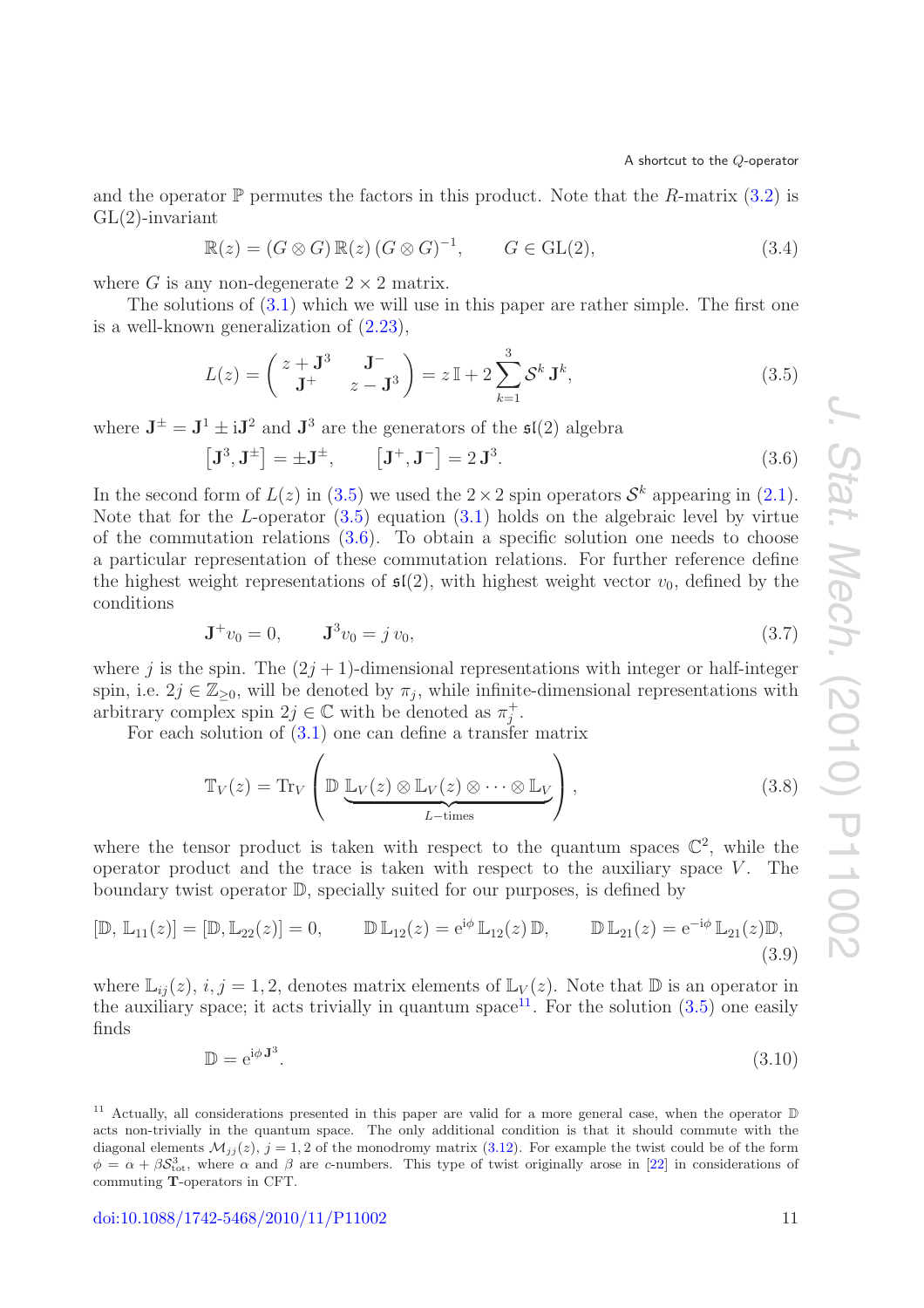Substituting the last expression together with [\(3.5\)](#page-11-0) into the definition [\(3.8\)](#page-11-3) and taking the trace over the standard  $(2j+1)$ -dimensional representations  $\pi_j$ , one obtains an infinite set of transfer matrices

<span id="page-12-2"></span>
$$
\mathbf{T}_{j}(z) = \text{Tr}_{\pi_{j}}\left(\mathcal{M}(z)\right),\tag{3.11}
$$

built from the monodromy matrices

<span id="page-12-0"></span>
$$
\mathcal{M}(z) = e^{i\phi \mathbf{J}^3} \underbrace{L(z) \otimes L(z) \otimes \cdots \otimes L(z)}_{L-\text{times}}, \qquad 2j \in \mathbb{Z}_{\geq 0}, \tag{3.12}
$$

and labelled by the value of the spin  $j = 0, \frac{1}{2}, 1, \frac{3}{2}, \dots, \infty$ . Note in particular that<sup>[12](#page-12-1)</sup>

$$
\mathbf{T}(z) \equiv \mathbf{T}_{1/2}(z) \tag{3.13}
$$

coincides, up to a trivial rescaling of the argument  $z = -iu$ , with the transfer matrix  $\mathbf{T}(u)$  defined in [\(2.25\)](#page-8-1). The transfer matrices [\(3.11\)](#page-12-2) depend on the spectral variable z and (implicitly) on the twist parameter  $\phi$ .

Standard arguments based on the Yang–Baxter equation immediately imply that the operators  $\mathbf{T}_i(z)$  belong to a commuting family, since one derives from [\(3.1\)](#page-10-6) in generalization of  $(2.28)$  that<sup>[13](#page-12-3)</sup>

<span id="page-12-9"></span>
$$
[\mathbf{T}(z), \mathbf{T}_j(z')] = 0, \qquad 2j \in \mathbb{Z}_{\geq 0}.
$$
 (3.14)

The presence of the boundary twist  $(3.10)$  in the definition  $(3.11)$  does not affect the commutativity, thanks to the properties [\(3.9\)](#page-11-5) and [\(3.4\)](#page-11-6).

In similarity to  $(3.11)$  we may define transfer matrices

<span id="page-12-6"></span><span id="page-12-5"></span>
$$
\mathbf{T}_{j}^{+}(z) = \text{Tr}_{\pi_{j}^{+}}\left(\mathcal{M}(z)\right), \qquad 2j \in \mathbb{C},\tag{3.15}
$$

where  $\mathcal{M}(z)$  is the same as in  $(3.12)$ , but now the trace is taken over an infinite-dimensional representation<sup>[14](#page-12-4)</sup>  $\pi_j^+$  with an arbitrary, possibly complex spin j. This representation is spanned by the vectors  ${v_k}_{k=0}^{\infty}$ , with the following action of the generators

$$
\mathbf{J}^{3} v_{k} = (j - k) v_{k}, \qquad \mathbf{J}^{-} v_{k} = v_{k+1}, \qquad \mathbf{J}^{+} v_{k} = k (2j - k + 1) v_{k-1}.
$$
 (3.16)

The convergence of the trace in [\(3.15\)](#page-12-5) requires one to assume that  $\text{Im } \phi < 0$ . For a generic value of  $j \in \mathbb{C}$  the representation [\(3.16\)](#page-12-6) is irreducible. However, when j takes non-negative (half) integer values  $2j \in \mathbb{Z}_{\geq 0}$  this representation becomes reducible. The matrices  $\pi_j^+(J^+)$ ,  $\pi_j^+(J^-)$  and  $\pi_j^+(J^3)$  then acquire a block-triangular form with two diagonal blocks. One of these is finite-dimensional, being equivalent to the  $(2j + 1)$ dimensional representation  $\pi_i$ , and the other one is infinite-dimensional, and coincides with the highest weight representation  $\pi^+_{-j-1}$ . Hence, on the level of traces, one easily obtains<sup>[15](#page-12-7)</sup>

<span id="page-12-8"></span>
$$
\mathbf{T}_{j}(z) \equiv \mathbf{T}_{j}^{+}(z) - \mathbf{T}_{-j-1}^{+}(z), \qquad 2j \in \mathbb{Z}_{\geq 0}.
$$
 (3.17)

<span id="page-12-1"></span><sup>12</sup> As opposed to [\(2.23\)](#page-8-2) and [\(2.24\)](#page-8-3), the  $2 \times 2$  matrices  $L(z)$  in [\(3.12\)](#page-12-0) act on the corresponding copy of  $\mathbb{C}^2$  in the quantum space  $(2.2)$ .

<span id="page-12-3"></span><sup>13</sup> One can prove that the more general relations  $[\mathbf{T}_j(z), \mathbf{T}_{j'}(z')] = 0$  with  $2j, 2j' \in \mathbb{Z}_{\geq 0}$  also hold.

<span id="page-12-4"></span><sup>14</sup> In general this representation is not unitary, but this is not relevant to our present construction.

<span id="page-12-7"></span><sup>&</sup>lt;sup>15</sup> By the methods of appendix [C](#page-32-0) the relation [\(3.17\)](#page-12-8) may also be analytically continued to complex j, such that  $\mathbf{T}_i(z)$  stays finite in the  $\phi \to 0$  limit.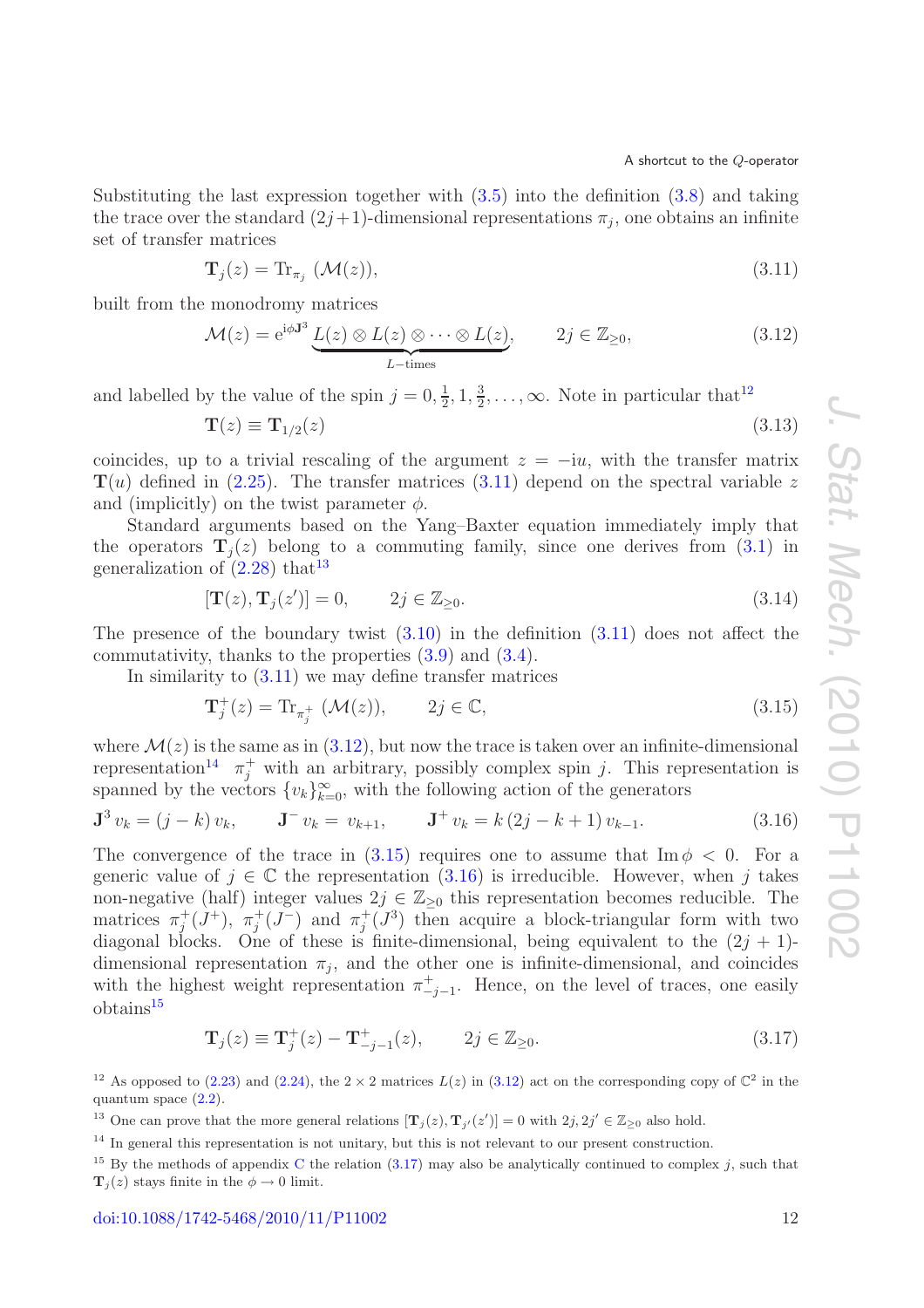## <span id="page-13-0"></span>**3.2. Functional relations**

Our immediate aim is to study various algebraic properties of the transfer matrices [\(3.11\)](#page-12-2) and [\(3.15\)](#page-12-5), and, in particular, to derive all the functional equations they satisfy. In the context of integrable models, related to the quantized Kac–Moody algebra  $U_q(sl(2))$ ,<br>this problem has been previously solved in [8, 0]. Here we will apply a similar approach this problem has been previously solved in [\[8,](#page-38-4) [9\]](#page-38-5). Here we will apply a similar approach. The detailed considerations of [\[8,](#page-38-4) [9\]](#page-38-5) are devoted to conformal field theory and cannot be straightforwardly used for the lattice  $XXX$ -model. Moreover, the latter model is related to a rather subtle limit  $q^2 \rightarrow 1$  in the relevant q-deformed constructions of [\[8,](#page-38-4) [9\]](#page-38-5), and requires additional considerations. Nevertheless one should expect that the general structure of the functional relations, independent of the value of the deformation parameter q, must remain intact in the  $q^2 \rightarrow 1$  limit by continuity arguments. In particular, one should expect from equation (2.45) of [\[8\]](#page-38-4) that the transfer matrix  $\mathbf{T}_j^+(z)$ , defined in [\(3.15\)](#page-12-5) above, factorizes into a product

<span id="page-13-1"></span>
$$
f(\phi) \mathbf{T}_j^+(z) = \mathbf{Q}_+ \left( z + j + \frac{1}{2} \right) \mathbf{Q}_- \left( z - j - \frac{1}{2} \right), \quad \text{where } f(\phi) = 2i \sin \frac{\phi}{2}, \quad (3.18)
$$

of two Baxter **Q**-operators  $\mathbf{Q}_{\pm}(z)$ , which should satisfy

<span id="page-13-5"></span>
$$
[\mathbf{T}_{j}(z), \mathbf{Q}_{\pm}(z')] = 0, \qquad [\mathbf{Q}_{+}(z), \mathbf{Q}_{-}(z')] = 0, \qquad [\mathbf{Q}_{\pm}(z), \mathbf{Q}_{\pm}(z')] = 0. \tag{3.19}
$$

They clearly extend the commuting family [\(3.14\)](#page-12-9), and should satisfy the **TQ**equation [\(2.32\)](#page-10-4). Below we will prove that this is indeed true in our case and give the corresponding definitions of the operators  $\mathbf{Q}_{\pm}(z)$ .

Before going into this proof let us demonstrate that the relation [\(3.18\)](#page-13-1) alone leads to a simple derivation of *all* functional relations, involving various 'fusion' transfer matrices  $\mathbf{T}_i(z)$  and **Q**-operators [\[8,](#page-38-4) [9\]](#page-38-5). For this reason equation [\(3.18\)](#page-13-1) can be regarded as a *universal fusion relation*—once it is derived, no further algebraic work is required.

Substituting  $(3.18)$  into  $(3.17)$  one obtains<sup>[16](#page-13-2)</sup>

$$
f(\phi) \mathbf{T}_j(z) = \mathbf{Q}_+(z+j+\frac{1}{2}) \mathbf{Q}_-(z-j-\frac{1}{2}) - \mathbf{Q}_-(z+j+\frac{1}{2}) \mathbf{Q}_+(z-j-\frac{1}{2}),
$$
  
2j \in \mathbb{Z}\_{\ge 0}. (3.20)

For  $j = 0$  (trivial representation) one clearly has

<span id="page-13-3"></span>
$$
\mathbf{T}_0(z) = z^L \mathbb{I},\tag{3.21}
$$

where  $\mathbb I$  is the identity operator on the quantum space, which hereafter will be omitted. In this case [\(3.20\)](#page-13-3) reduces to

<span id="page-13-4"></span>
$$
\mathbf{Q}_{+}(z+\frac{1}{2})\mathbf{Q}_{-}(z-\frac{1}{2}) - \mathbf{Q}_{-}(z+\frac{1}{2})\mathbf{Q}_{+}(z-\frac{1}{2}) = f(\phi) z^{L}.
$$
 (3.22)

Using the last relation together with the expression  $(3.20)$  for  $\mathbf{T}_{(1/2)}(z) \equiv \mathbf{T}(z)$  one immediately derives the **TQ**-equation [\(2.32\)](#page-10-4). Note that the relation [\(3.22\)](#page-13-4) can be regarded as the (quantum) Wronskian relation for the second order difference equation [\(2.32\)](#page-10-4), ensuring linear independence of the two solutions **Q**<sup>+</sup> and **Q**−. Furthermore, [\(3.20\)](#page-13-3) clearly

<span id="page-13-2"></span><sup>&</sup>lt;sup>16</sup> This equation appeared for the XXX model in [\[23\]](#page-38-16). However, there the *Q*-operators were not completely explicit cit. 'the operators  $Q^{\pm}_{\omega}(0)$  are not easily determined and we are missing at the moment concrete expressions for them'.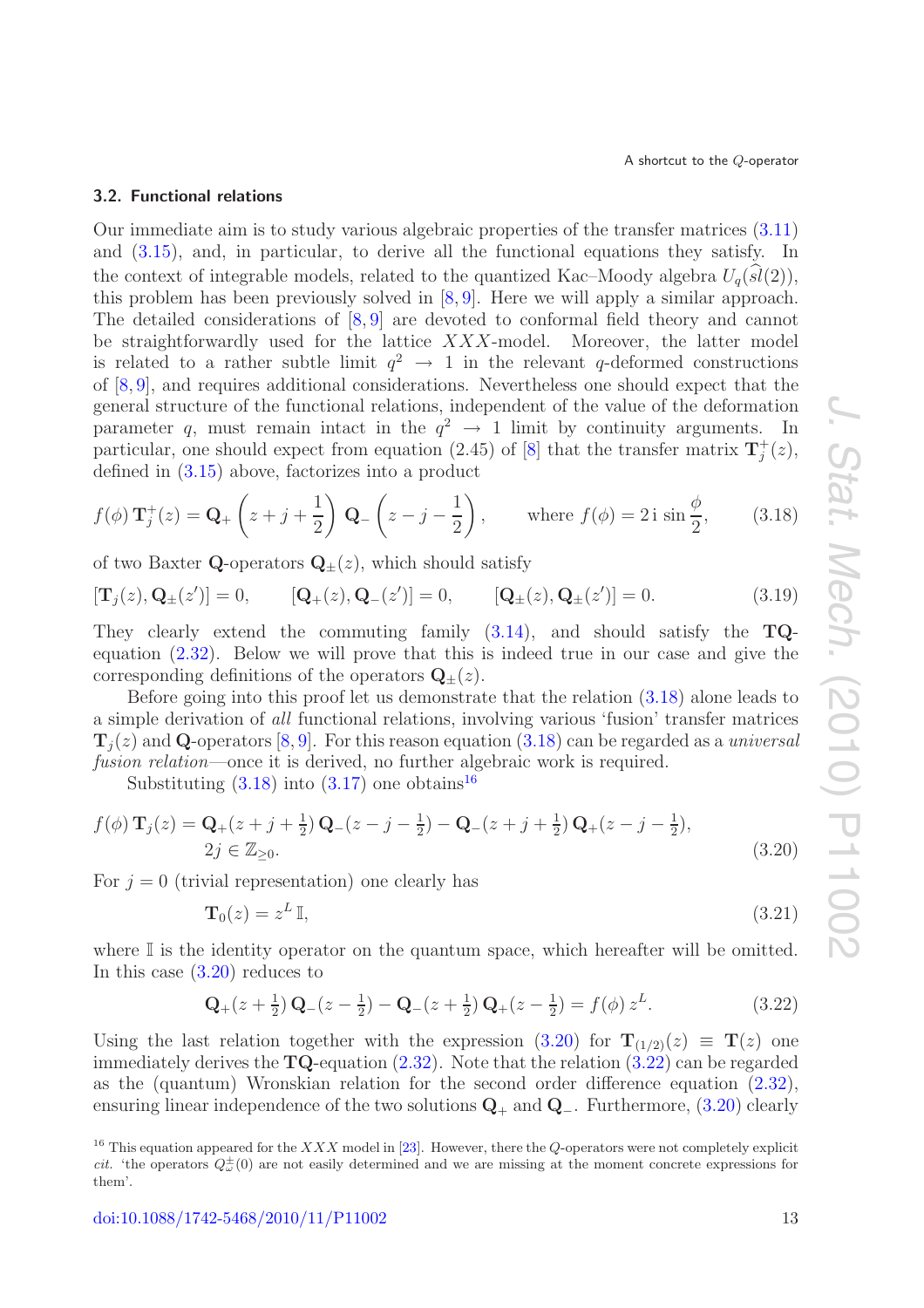indicates that the operators  $\mathbf{Q}_+$  should be considered to be more fundamental than the transfer matrices, since the latter are a quadratic superposition of the former.

In fact, we can consider [\(3.20\)](#page-13-3) as the most fundamental fusion relation of the model, from which all other relations follow. The mechanism by which this happens is quite simple. Let us define, for any commuting quantity  $Q_A^{\pm}$ ,

<span id="page-14-5"></span>
$$
\mathcal{T}_{AB} \equiv \mathbf{Q}^+_{[A}\mathbf{Q}^-_{B]},\tag{3.23}
$$

where the square brackets indicate antisymmetrization and the indices  $A, B$  denote very generally a collective set of discrete indices and/or continuous variables. The latter are related to linear combinations of the spectral parameter z and some representation labels such as the spin  $i$ . We immediately infer the identities

<span id="page-14-4"></span><span id="page-14-1"></span>
$$
\mathcal{T}_{[AB} \mathbf{Q}_{C]}^{\pm} = 0, \qquad \mathcal{T}_{[AB} \mathcal{T}_{C]D} = 0. \tag{3.24}
$$

These two types of equations are a compact way to respectively write Baxter's equation  $(2.32)$  as well as all fusion relations  $(3.25)$  such as the ones of  $[24]$ :

$$
\mathbf{T}_{j}(z+\frac{1}{2})\mathbf{T}_{j}(z-\frac{1}{2}) = (z+j+\frac{1}{2})^{L} (z-j-\frac{1}{2})^{L} + \mathbf{T}_{j+1/2}(z)\mathbf{T}_{j-1/2}(z),
$$
  
\n
$$
j = 0, \frac{1}{2}, 1, ....
$$
\n(3.25)

A generalization of these relations appears in appendix [A.](#page-29-0) The same kind of generalized fusion relations can be found in [\[25\]](#page-39-1).

## <span id="page-14-0"></span>**3.3. Factorization of the** *L***-operator**

As noted before, we want to construct the **Q**-operators as transfer matrices [\(3.8\)](#page-11-3) built from suitable L-operators, solving the Yang–Baxter equation [\(3.1\)](#page-10-6). We shall soon see that the required L-operators indeed exist. They are easily obtained via some special reductions of [\(3.5\)](#page-11-0). In preparation of this calculation we need to recall some well-known realizations of the  $\mathfrak{sl}(2)$  commutation relations [\(3.6\)](#page-11-1) in terms of the harmonic oscillator algebra

<span id="page-14-2"></span>H: 
$$
[\mathbf{h}, \mathbf{a}^{\pm}] = \pm \mathbf{a}^{\pm}, \qquad [\mathbf{a}^-, \mathbf{a}^+] = 1, \qquad \mathbf{h} = \mathbf{a}^+ \mathbf{a}^- + \frac{1}{2}.
$$
 (3.26)

The Fock representation  $\mathcal F$  of this algebra is spanned on the vectors  $\{v_k\}_{k=0}^{\infty}$ ,

<span id="page-14-3"></span>
$$
\mathcal{F}: \qquad \mathbf{a}^+ \, v_k = v_{k+1}, \qquad \mathbf{a}^- \, v_k = k \, v_{k-1}, \qquad \mathbf{h} \, v_k = (k + \tfrac{1}{2}) \, v_k. \tag{3.27}
$$

The value of the quadratic Casimir operator of the algebra  $\mathfrak{sl}(2)$ 

$$
C_2 \equiv \vec{\mathbf{J}}^2 = (\mathbf{J}^3)^2 + \frac{1}{2} (\mathbf{J}^+ \mathbf{J}^- + \mathbf{J}^- \mathbf{J}^+) \tag{3.28}
$$

for the highest weight representations  $(3.7)$  is given by

$$
\pi_j(C_2) = \pi_j^+(C_2) = j(j+1). \tag{3.29}
$$

Below we will use the fact that for the infinite-dimensional representation  $\pi_j^+$  the  $\mathfrak{sl}(2)$ generators

$$
\mathbf{J}_j^a = \pi_j^+(\mathbf{J}^a), \qquad a = \{3, +, -\},\tag{3.30}
$$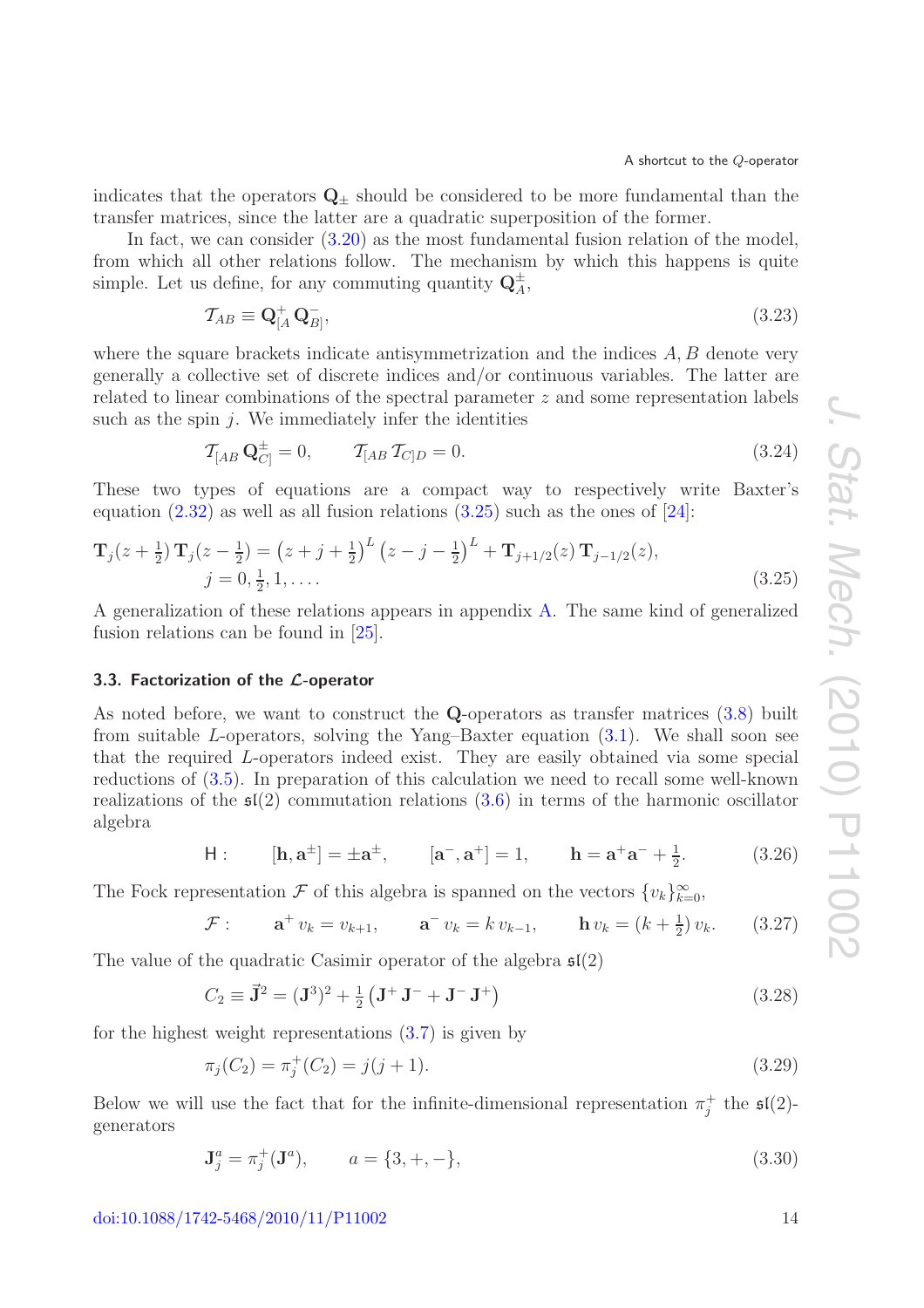can be realized through the oscillator algebra [\(3.26\)](#page-14-2)

<span id="page-15-0"></span>
$$
J_j^- = a^+, \t J_j^+ = (2j - a^+ a^-) a^-, \t J_j^3 = j - a^+ a^-, \t (3.31)
$$

or alternatively as

<span id="page-15-1"></span>
$$
J_j^- = \mathbf{a}^+ (2j - \mathbf{a}^+ \mathbf{a}^-), \qquad J_j^+ = \mathbf{a}^-, \qquad J_j^3 = j - \mathbf{a}^+ \mathbf{a}^-,
$$
 (3.32)

where the operators  $\mathbf{a}^+$ ,  $\mathbf{a}^-$  are taken in the Fock representation [\(3.27\)](#page-14-3). These realizations are commonly known as Holstein–Primakoff representations; they can be readily verified. Indeed, having in mind the Fock representation [\(3.27\)](#page-14-3), one can easily see that the formulae [\(3.31\)](#page-15-0) are essentially verbatim transcriptions of the matrix elements [\(3.16\)](#page-12-6) in the oscillator notations. The second realization  $(3.32)$  is obtained from  $(3.31)$  by a simple similarity transformation<sup>[17](#page-15-2)</sup>, and, therefore gives the same trace in  $(3.15)^{18}$  $(3.15)^{18}$  $(3.15)^{18}$  $(3.15)^{18}$ .

Due to the invariance of the R-matrix  $(3.4)$ , the solutions of  $(3.1)$  are defined up to linear transformations

<span id="page-15-4"></span>
$$
\mathbb{L}_V(z) \to F \mathbb{L}_V(z) G, \qquad F, G \in \text{GL}(2), \tag{3.33}
$$

where F and G are arbitrary non-degenerate  $2 \times 2$  matrices. In other words, the transformation [\(3.33\)](#page-15-4) does not affect the validity of the Yang–Baxter equation [\(3.1\)](#page-10-6).

Using the realization  $(3.31)$ , let us write explicitly the L-operator  $(3.5)$  in the representation  $\pi_j^+$ ,

$$
L_j(z) = \pi_j^+(L(z)) = \begin{pmatrix} z + j - a^+a^- & a^+ \\ (2j - a^+a^-) a^- & z - j + a^+a^- \end{pmatrix}.
$$
 (3.34)

Its matrix elements depend on two parameters  $z$  and  $j$ . It is convenient to define new variables

<span id="page-15-7"></span>
$$
z_{\pm} = z \pm (j + \frac{1}{2}). \tag{3.35}
$$

Consider the limit

$$
z \to \infty, \qquad j \to \infty, \qquad z_+ = \text{fixed}, \tag{3.36}
$$

and define

<span id="page-15-5"></span>
$$
L_{+}(z_{+}) = \lim_{j \to \infty} \begin{pmatrix} 1 & 0 \\ 0 & -\frac{1}{2j} \end{pmatrix} L_{j}(z_{+} - j - \frac{1}{2}) = \begin{pmatrix} z_{+} - \mathbf{h} & \mathbf{a}^{+} \\ -\mathbf{a}^{-} & 1 \end{pmatrix}, \quad (3.37)
$$

where **h** is defined in  $(3.26)$ . Similarly, for fixed  $z_-\$  define

<span id="page-15-6"></span>
$$
L_{-}(z_{-}) = \lim_{j \to \infty} L_{j}(z_{-} + j + \frac{1}{2}) \begin{pmatrix} \frac{1}{2j} & 0\\ 0 & 1 \end{pmatrix} = \begin{pmatrix} 1 & \mathbf{a}^{+}\\ \mathbf{a}^{-} & z_{-} + \mathbf{h} \end{pmatrix}.
$$
 (3.38)

<span id="page-15-2"></span><sup>17</sup> One can also take

$$
J_j^- = \mathbf{a}^+ (2j - \mathbf{a}^+ \mathbf{a}^-)^\gamma
$$
,  $J_j^+ = (2j - \mathbf{a}^+ \mathbf{a}^-)^{1-\gamma} \mathbf{a}^-$ ,  $J_j^3 = j - \mathbf{a}^+ \mathbf{a}^-$ .

with arbitrary  $0 \leq \gamma \leq 1$ . Here we only use the values  $\gamma = 0, 1$ .

<span id="page-15-3"></span><sup>18</sup> This is also true for  $2j \in \mathbb{Z}_{\geq 0}$ , when [\(3.31\)](#page-15-0) and [\(3.32\)](#page-15-1) become reducible and on the level of traces both lead to the same formula [\(3.17\)](#page-12-8).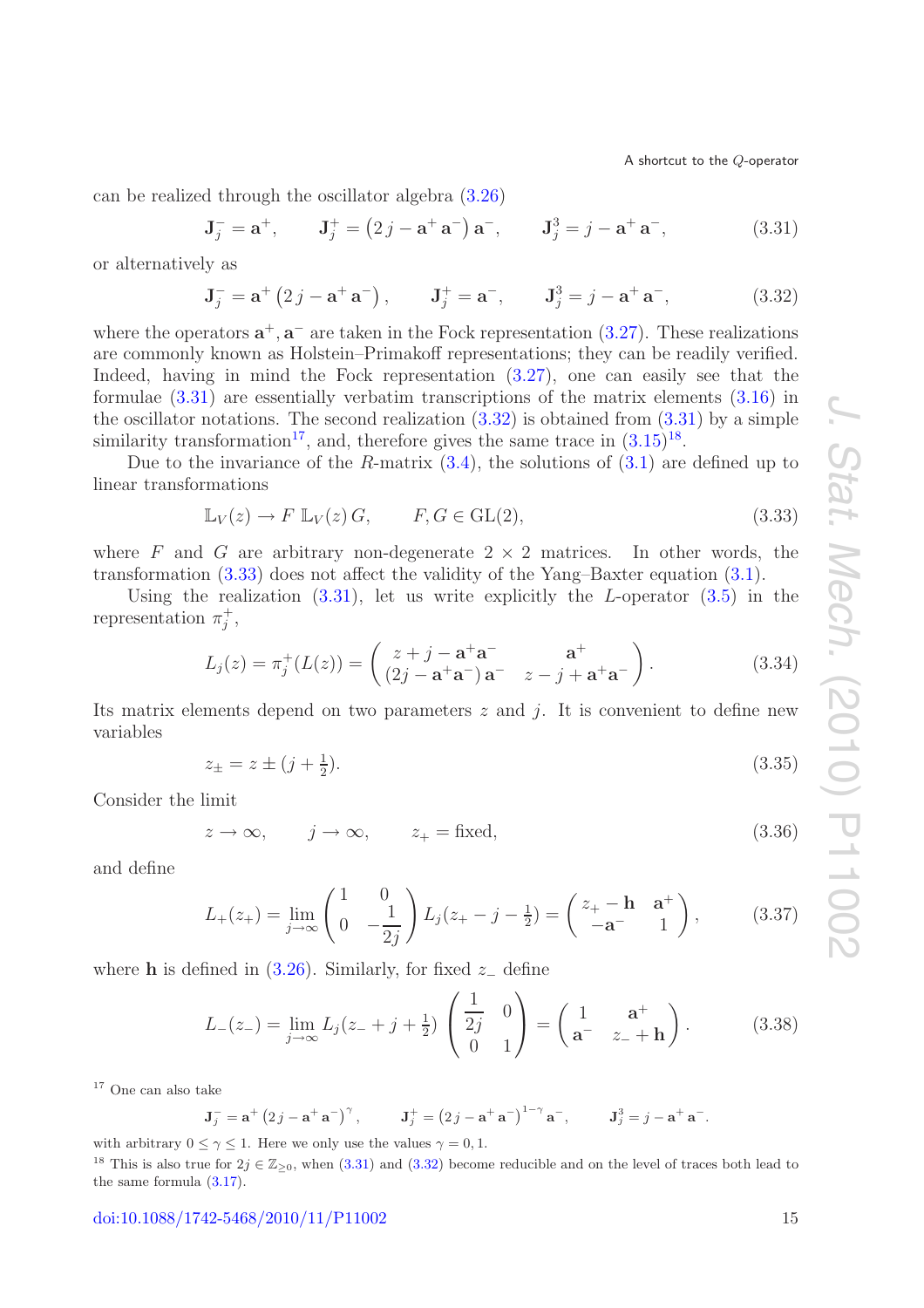The particular transformations of the form [\(3.33\)](#page-15-4), used in the definitions [\(3.37\)](#page-15-5) and [\(3.38\)](#page-15-6), do not affect the validity of the Yang–Baxter equation [\(3.1\)](#page-10-6). Therefore, the new operators  $L_{\pm}(z)$  will automatically satisfy  $(3.1)$  by virtue of the commutation relations of the oscillator algebra. Of course this may also be verified by direct, elementary calculations. It should be mentioned that these two L-operators are not really new objects, and appeared earlier in different contexts. They are e.g. known to yield the Lax operators of the so-called 'discrete self-trapping chain' [\[26,](#page-39-2) [27\]](#page-39-3).

A typical problem frequently arising in the theory of integrable systems is the 'fusion' of different solutions of the Yang–Baxter equation. This is a standard way to understand relationships between various solutions and to obtain new ones. It turns out that in our case the consideration of the product of  $L_{+}(z)$  and  $L_{-}(z')$  does not lead to any new nontrivial solutions. It however allows one to discover remarkable factorization properties of the operator  $L_j(z)$ , which will be explained below.

Consider the direct product  $H^{\otimes 2}$  of two oscillator algebras [\(3.26\)](#page-14-2). Let  $\{a_1^{\pm}, h_1\}$  and  $\{a_2^{\pm}, h_2\}$  denote the two associated mutually commuting sets of generators. Below we will use the following similarity transformation acting in this direct product

$$
\widetilde{\mathbf{a}}_k^{\pm} = e^{\mathbf{a}_1^{\pm} \mathbf{a}_2^{\pm}} \mathbf{a}_k^{\pm} e^{-\mathbf{a}_1^{\pm} \mathbf{a}_2^{\pm}}, \qquad k = 1, 2.
$$
 (3.39)

Obviously, the transformed operators  $\tilde{a}_{1,2}^{\pm}$  obey exactly the same commutation relations as  $\mathbf{a}_{1,2}^{\pm}$ . In particular, the operators  $\tilde{\mathbf{a}}_1^{\pm}$  commute with  $\tilde{\mathbf{a}}_2^{\pm}$ . Explicitly one has,

$$
\tilde{\mathbf{a}}_1^- = \mathbf{a}_1^- - \mathbf{a}_2^-, \qquad \tilde{\mathbf{a}}_1^+ = \mathbf{a}_1^+, \tag{3.40}
$$

$$
\tilde{\mathbf{a}}_2^- = \mathbf{a}_2^-, \qquad \tilde{\mathbf{a}}_2^+ = \mathbf{a}_1^+ + \mathbf{a}_2^+.
$$
\n(3.41)

Consider the product

<span id="page-16-1"></span><span id="page-16-0"></span>
$$
\mathcal{L}(z) = L_{-}^{(1)}(z_{-}) L_{+}^{(2)}(z_{+}) = \begin{pmatrix} 1 & \mathbf{a}_{1}^{+} \\ \mathbf{a}_{1}^{-} & z_{-} + \mathbf{h}_{1}, \end{pmatrix} \begin{pmatrix} z_{+} - \mathbf{h}_{2} & \mathbf{a}_{2}^{+} \\ -\mathbf{a}_{2}^{-} & 1 \end{pmatrix}, \quad (3.42)
$$

where the superscripts  $(1)$  or  $(2)$  indicate that the corresponding L-operators belong respectively to the first or the second oscillator algebra. By elementary calculations one can bring this product to the form

$$
\begin{pmatrix} 1 & \mathbf{a}_1^+ \\ \mathbf{a}_1^- & z_- + \mathbf{h}_1 \end{pmatrix} \begin{pmatrix} z_+ - \mathbf{h}_2 & \mathbf{a}_2^+ \\ -\mathbf{a}_2^- & 1 \end{pmatrix} = e^{\mathbf{a}_1^+ \mathbf{a}_2^-} \begin{pmatrix} 1 & 0 \\ \mathbf{a}_1^- & 1 \end{pmatrix} \begin{pmatrix} z + \mathbf{J}_j^3 & \mathbf{J}_j^- \\ \mathbf{J}_j^+ & z - \mathbf{J}_j^3 \end{pmatrix} e^{-\mathbf{a}_1^+ \mathbf{a}_2^-}, \quad (3.43)
$$

where  $\mathbf{h}_{1,2} = \mathbf{a}_{1,2}^+ \mathbf{a}_{1,2}^- + \frac{1}{2}$  and the  $\mathfrak{sl}(2)$  generators  $\mathbf{J}_j^3$ ,  $\mathbf{J}_j^+$  and  $\mathbf{J}_j^-$  are realized as in [\(3.31\)](#page-15-0) but employing the operators  $\mathbf{a}_2^{\pm}$ ,

$$
\mathbf{J}_{j}^{-} = \mathbf{a}_{2}^{+}, \qquad \mathbf{J}_{j}^{+} = (2j - \mathbf{a}_{2}^{+} \mathbf{a}_{2}^{-}) \mathbf{a}_{2}^{-}, \qquad \mathbf{J}_{j}^{3} = j - \mathbf{a}_{2}^{+} \mathbf{a}_{2}^{-}. \tag{3.44}
$$

Introducing operator valued matrices

<span id="page-16-3"></span>
$$
B_{+} = \begin{pmatrix} 1 & \mathbf{a}^{+} \\ 0 & 1 \end{pmatrix}, \qquad B_{-} = \begin{pmatrix} 1 & 0 \\ \mathbf{a}^{-} & 1 \end{pmatrix}, \tag{3.45}
$$

one can re-write [\(3.43\)](#page-16-0) in a compact form

<span id="page-16-2"></span>
$$
\mathcal{L}(z) = L_{-}^{(1)}(z - j - \frac{1}{2}) L_{+}^{(2)}(z + j + \frac{1}{2}) = e^{\mathbf{a}_1^+ \mathbf{a}_2^-} B_{-}^{(1)} L_j^{(2)}(z) e^{-\mathbf{a}_1^+ \mathbf{a}_2^-}, \qquad (3.46)
$$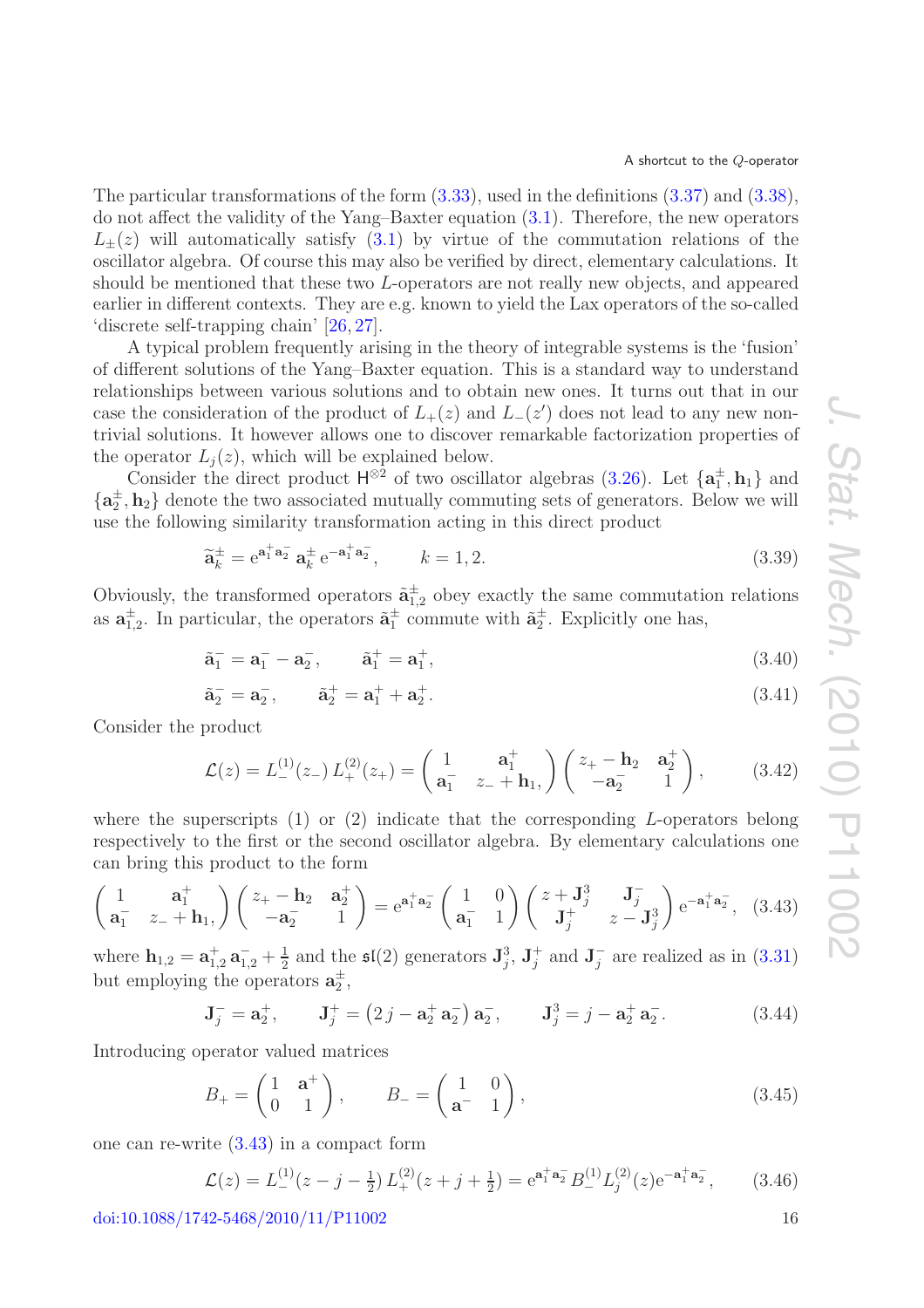where the superscripts  $(1)$  and  $(2)$  have the same meaning as in  $(3.42)$ . Similarly one obtains

<span id="page-17-5"></span><span id="page-17-4"></span>
$$
\bar{\mathcal{L}}(z) = L_{+}^{(1)}(z + j + \frac{1}{2}) L_{-}^{(2)}(z - j - \frac{1}{2}) = e^{\mathbf{a}_1^+ \mathbf{a}_2^-} L_j^{(1)}(z) B_{+}^{(2)} e^{-\mathbf{a}_1^+ \mathbf{a}_2^-}.
$$
 (3.47)

Writing the last identity in full, one gets

$$
\begin{pmatrix} z_{+} - \mathbf{h}_{1} & \mathbf{a}_{1}^{+} \\ -\mathbf{a}_{1}^{-} & 1 \end{pmatrix} \begin{pmatrix} 1 & \mathbf{a}_{2}^{+} \\ \mathbf{a}_{2}^{-} & z_{-} + \mathbf{h}_{2} \end{pmatrix} = e^{\mathbf{a}_{1}^{+}\mathbf{a}_{2}^{-}} \begin{pmatrix} z + \mathbf{J}_{j}^{3} & \mathbf{J}_{j}^{-} \\ \mathbf{J}_{j}^{+} & z - \mathbf{J}_{j} \end{pmatrix} \begin{pmatrix} 1 & \mathbf{a}_{2}^{+} \\ 0 & 1 \end{pmatrix} e^{-\mathbf{a}_{1}^{+}\mathbf{a}_{2}^{-}}, \quad (3.48)
$$

where the  $\mathfrak{sl}(2)$  algebra is now realized as in  $(3.32)$  with  $\mathbf{a}_1^{\pm}$ 

$$
\mathbf{J}_{j}^{-} = \mathbf{a}_{1}^{+} \left( 2 j - \mathbf{a}_{1}^{+} \mathbf{a}_{1}^{-} \right), \qquad \mathbf{J}_{j}^{+} = \mathbf{a}_{1}^{-}, \qquad \mathbf{J}_{j}^{3} = j - \mathbf{a}_{1}^{+} \mathbf{a}_{1}^{-}. \tag{3.49}
$$

## <span id="page-17-0"></span>**3.4. Construction of the Q-operators**

We are now ready to explicitly define the operators  $\mathbf{Q}_{\pm}(z)$  as transfer matrices. To do this we will use our general definition [\(3.8\)](#page-11-3) of a transfer matrix for the L-operators  $L_{\pm}(z)$ defined in [\(3.37\)](#page-15-5) and [\(3.38\)](#page-15-6). Solving [\(3.9\)](#page-11-5) one gets the same boundary operator in both cases,

<span id="page-17-2"></span>
$$
\mathbb{D}_{\pm} = e^{-i\phi \,\mathbf{h}},\tag{3.50}
$$

where **h** is defined in  $(3.26)$ . In this way we define operators

<span id="page-17-1"></span>
$$
\mathbf{Q}_{\pm}(z) = Z^{-1} e^{\pm (i/2)\phi z} \operatorname{Tr}_{\mathcal{F}} (\mathcal{M}_{\pm}(z)), \tag{3.51}
$$

where

$$
\mathcal{M}_{\pm}(z) = e^{-i\phi \mathbf{h}} \underbrace{L_{\pm}(z) \otimes L(z)_{\pm} \otimes \cdots \otimes L_{\pm}(z)}_{L-\text{times}}.
$$
\n(3.52)

Note that we have changed the normalization of  $(3.51)$  in comparison with  $(3.8)$  by introducing z-dependent exponents and a constant factor

$$
Z(\phi) = \text{Tr}_{\mathcal{F}} \left( e^{-i\phi \mathbf{h}} \right) = \frac{1}{2i \sin(\phi/2)},\tag{3.53}
$$

where the subscript  $\mathcal F$  indicates that the traces are taken over Fock space [\(3.27\)](#page-14-3). By construction the operators  $(3.51)$  will automatically commute with  $\mathbf{T}(z)$  as a consequence of the Yang–Baxter equation [\(3.1\)](#page-10-6) and properties [\(3.4\)](#page-11-6) and [\(3.9\)](#page-11-5),

$$
[\mathbf{T}(z), \mathbf{Q}_{\pm}(z')] = 0. \tag{3.54}
$$

The operators  $\mathbf{Q}_{\pm}(z)$  can be obtained from each other by negation of the twist  $\phi$ . It is not difficult to show that

$$
\mathbf{Q}_{+}(z,\phi) = \mathcal{R}\mathbf{Q}_{-}(z,-\phi)\mathcal{R}, \qquad \mathcal{R} = \sigma_x \otimes \sigma_x \otimes \cdots \otimes \sigma_x, \qquad (3.55)
$$

where  $\mathcal R$  is the spin reversal operator in the quantum space.

Let us now prove the factorization equation  $(3.18)$ . Consider the quantity defined by the first equality in [\(3.46\)](#page-16-2),

<span id="page-17-3"></span>
$$
\mathcal{L}(z) = L_{-}^{(1)}(z - j - \frac{1}{2}) L_{+}^{(2)}(z + j + \frac{1}{2})
$$
\n(3.56)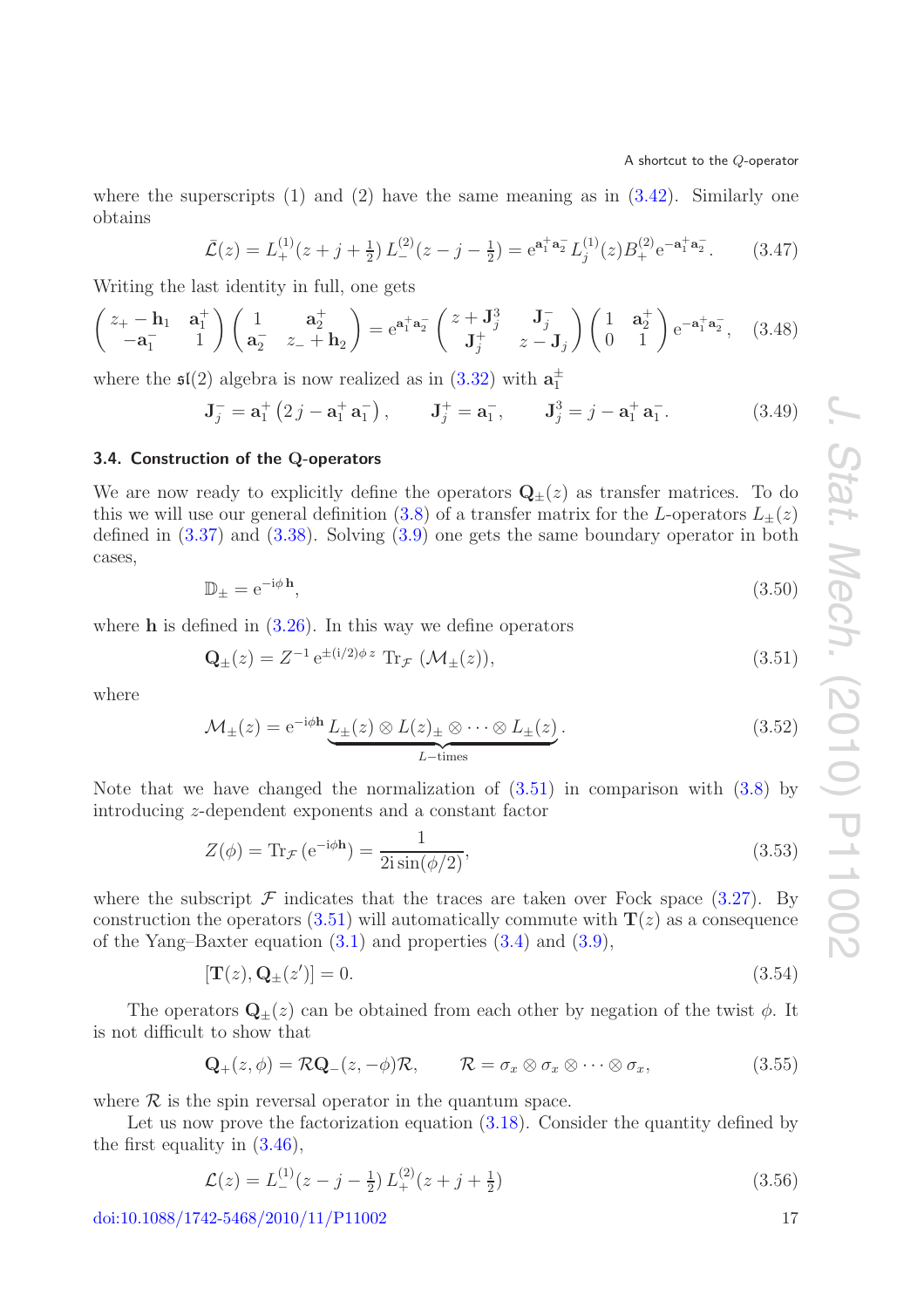where superscripts  $(1)$  and  $(2)$  have the same meaning as in  $(3.42)$ . This is a product of two L-operators with different auxiliary spaces (each being a copy of the Fock space), which, of course, satisfies the Yang–Baxter equation itself. It can be regarded as a single L-operator, whose auxiliary space is the tensor product of two Fock spaces. Therefore, one can apply our general formula [\(3.8\)](#page-11-3) to define the transfer matrix

<span id="page-18-0"></span>
$$
\mathbb{T}_{\mathcal{L}}(z) = \text{Tr}_{\mathcal{F}_1 \mathcal{F}_2} \left( e^{-i\phi (\mathbf{h}_1 + \mathbf{h}_2)} \underbrace{\mathcal{L}(z) \otimes \mathcal{L}(z) \otimes \cdots \otimes \mathcal{L}(z)}_{L-\text{times}} \right), \tag{3.57}
$$

where we have substituted  $\mathbb{D}_{\pm}$  defined in [\(3.50\)](#page-17-2). It is not difficult to see that using [\(3.56\)](#page-17-3) one can rearrange factors under the trace such that [\(3.57\)](#page-18-0) reduces to a product of two operators [\(3.51\)](#page-17-1),

$$
\mathbb{T}_{\mathcal{L}}(z) = Z(\phi)^2 e^{-i\phi(j+1/2)} \mathbf{Q}_{-}(z-j-\frac{1}{2}) \mathbf{Q}_{+}(z+j+\frac{1}{2}).
$$
\n(3.58)

Similarly, using the second expression for  $\mathcal{L}(z)$  from  $(3.46)$  one obtains

$$
\mathbb{T}_{\mathcal{L}}(z) = e^{-i\phi(j+1/2)} \mathbb{T}_{B_{-}} \mathbf{T}_{j}^{+}(z), \qquad (3.59)
$$

<span id="page-18-1"></span>where

$$
\mathbb{T}_{B_{-}} = \text{Tr}_{\mathcal{F}} \left( e^{-i\phi \mathbf{h}} \underbrace{B_{-} \otimes B_{-} \otimes \cdots \otimes B_{-}}_{L-\text{times}} \right). \tag{3.60}
$$

Note that the presence of the similarity transformation in [\(3.46\)](#page-16-2) does not affect the calculation of the trace since the operator  $e^{a_1^{\dagger} a_2^{\dagger}}$  commutes with  $h_1 + h_2$  in the boundary twist. The matrix  $B_$ , defined in  $(3.45)$ , is triangular. The calculation of the trace in [\(3.60\)](#page-18-1) is trivial, since B<sup>−</sup> depends only on **a**−, it gives

$$
\mathbb{T}_{B_{-}} = Z(\phi)\,\mathbb{I},\tag{3.61}
$$

where  $\mathbb I$  is the unit operator in the quantum space. Combining everything, one arrives at the factorization formula [\(3.18\)](#page-13-1), though with swapped order of **Q**<sup>+</sup> and **Q**<sup>−</sup> in the product. Repeating the same reasonings, but this time starting from the equation [\(3.47\)](#page-17-4), one obtains [\(3.18\)](#page-13-1) exactly as written, which proves the commutativity of  $\mathbf{Q}_+$  and  $\mathbf{Q}_-$ , stated in  $(3.19)$ .

Let us stress that one should explicitly show that also the last equation in  $(3.19)$ is satisfied by the operators constructed above. This can be proven in the usual way starting from the Yang–Baxter equation in  $\mathbb{C}^2 \otimes \text{osc} \otimes \text{osc}$ . The existence of an intertwiner in this case has been shown in [\[27\]](#page-39-3) in the course of a study of the DST chain, which is a certain bosonic hopping model. The further investigation of this and related issues will be reported elsewhere [\[28\]](#page-39-4).

For the benefit of the reader, we will present for small chain lengths  $L = 1, 2$  the explicit forms of the finite twist  $\phi$  operators **T**,  $\mathbf{Q}_{\pm}$ , as well as their eigenvalues, in appendix [B.](#page-30-0)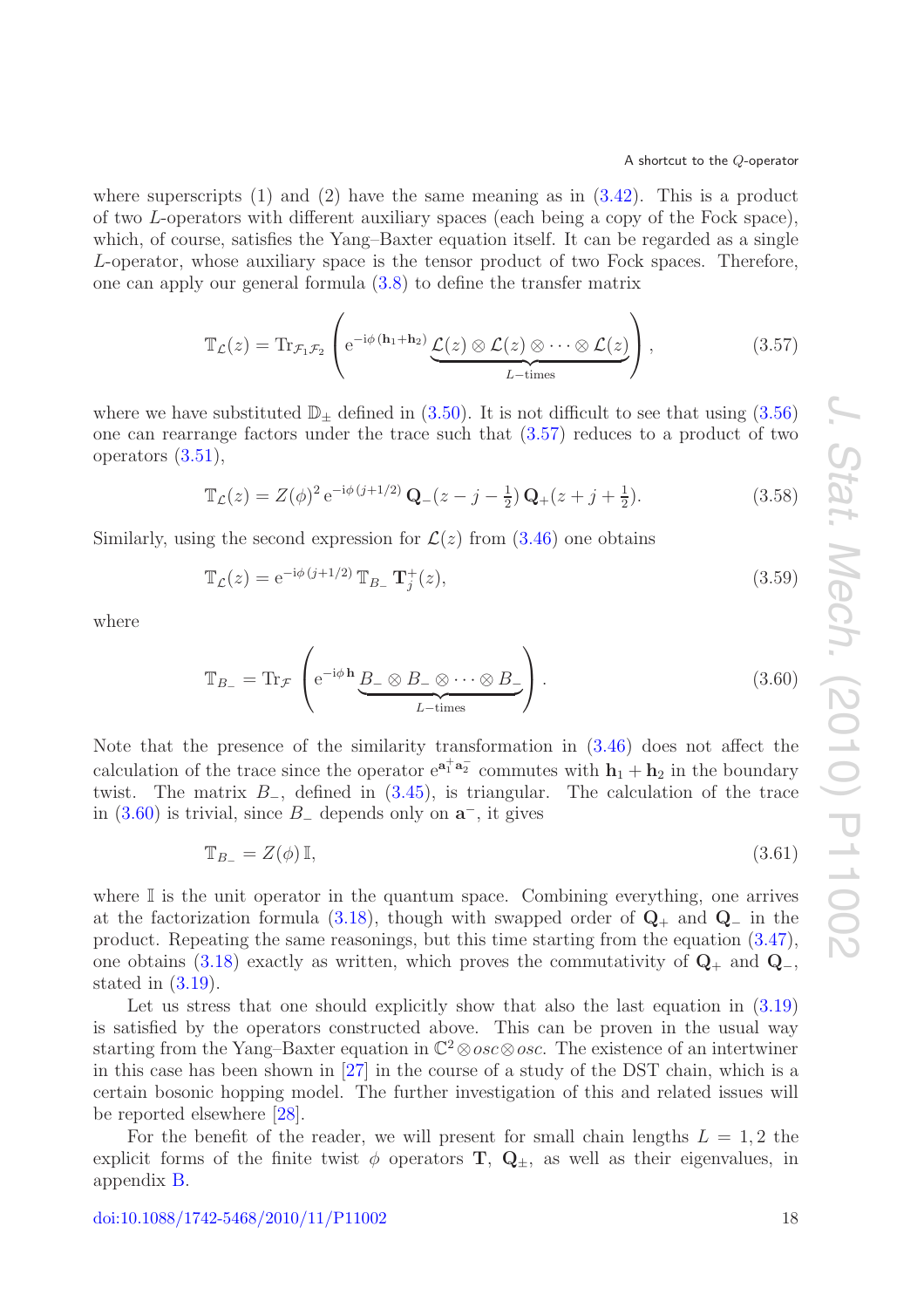#### <span id="page-19-0"></span>**3.5. Bethe equations without a Bethe ansatz**

It is interesting that our factorization formulae [\(3.43\)](#page-16-0) and [\(3.48\)](#page-17-5) allow us to solve the twisted Heisenberg model without the somewhat tedious Bethe ansatz technique, be it a coordinate, algebraic or functional Bethe 'ansatz'! In fact, no ansatz (German for 'try and see whether it works') for some wavefunction is ever made. One instead derives the fundamental operator relation [\(3.20\)](#page-13-3), as done in the last section. The full hierarchy of operatorial Baxter and fusion equations immediately follows, as we explained in the course of the discussion of [\(3.24\)](#page-14-4). In particular, one immediately derives the operatorial Baxter equation [\(2.32\)](#page-10-4) from [\(3.20\)](#page-13-3) with auxiliary spin  $j = \frac{1}{2}$ .

As shown above all **T**- and **Q**-operators belong to the same commuting family and therefore can be simultaneously diagonalized by a z-independent similarity transformation. Thus the eigenvalues will have the same analytic properties in the variable z as the matrix elements of the corresponding operators. By construction, all **T**-operators are polynomials in  $z$ , while the **Q**-operators are polynomials multiplied by the simple z-dependent exponents (see  $(3.51)$ ) so that their eigenvalues are exactly of the form  $(2.21)$ and [\(2.17\)](#page-7-1). Furthermore, all the functional equations can be considered in the basis where all operators are diagonal and can be replaced by their eigenvalues corresponding to the same eigenstate. In other words the functional equations can be treated as scalar equations for the eigenvalues. For instance, substituting  $(2.21)$ ,  $(2.17)$  into  $(3.22)$  one obtains

$$
e^{(i/2)\phi}A_{+}(z+\frac{1}{2})A_{-}(z-\frac{1}{2}) - e^{-(i/2)\phi}A_{-}(z+\frac{1}{2})A_{+}(z-\frac{1}{2}) = f(\phi) z^{L}.
$$
 (3.62)

Let  $z_k$  be a zero of  $A_+(z)$ , i.e.,  $A_+(z_k) = 0$ . Using this fact in the last equation one obtains,

$$
e^{-(i/2)\phi}A_-(z_k)A_+(z_k-1) = (z_k - \frac{1}{2})^L, \qquad e^{(i/2)\phi}A_+(z_k+1)A_-(z_k) = (z_k + \frac{1}{2})^L. \tag{3.63}
$$

Dividing these equations by each other one arrives at one set of the Bethe equations [\(2.18\)](#page-7-6). The other set is derived similarly.

We would like to mention one simple but important corollary of the quantum Wronskian relation [\(3.62\)](#page-19-2). It concerns *exact strings*, i.e., groups of zeros  $\{z_1, z_2, \ldots, z_\ell\}$ equidistantly spaced with the interval 1,

<span id="page-19-2"></span>
$$
z_{k+1} = z_k + 1, \qquad k = 1, \dots, \ell - 1,\tag{3.64}
$$

where  $\ell$  is called the length of the string. It is obvious from  $(3.62)$  that neither of the polynomials  $A_{\pm}(z)$  could have *exact strings* of length greater than two. Indeed, the only such zeros can be at  $z = \pm \frac{1}{2}$ , thus  $A_{\pm}(z)$  might only have (possibly multiple) 2-strings at  $z = \pm \frac{1}{2}$ . The same analysis extends to the zero-field case as well. Note, in particular, that the long strings on the imaginary axis of the variable  $u = iz$ , shown in figure [1](#page-20-1) in section [4.5,](#page-25-0) are not exact.

## <span id="page-19-1"></span>**4. Removing the twist: the**  $\phi \rightarrow 0$  **limit**

In section [3](#page-10-0) we have used a regulator  $\phi$  to obtain finite quantities when taking traces over infinite-dimensional oscillator spaces. It is interesting that this natural quantity  $\phi$ corresponds precisely to the spin chain with magnetic flux discussed in the review section [2.](#page-4-0) In the present section we will deal with the operation of taking this regulating flux away.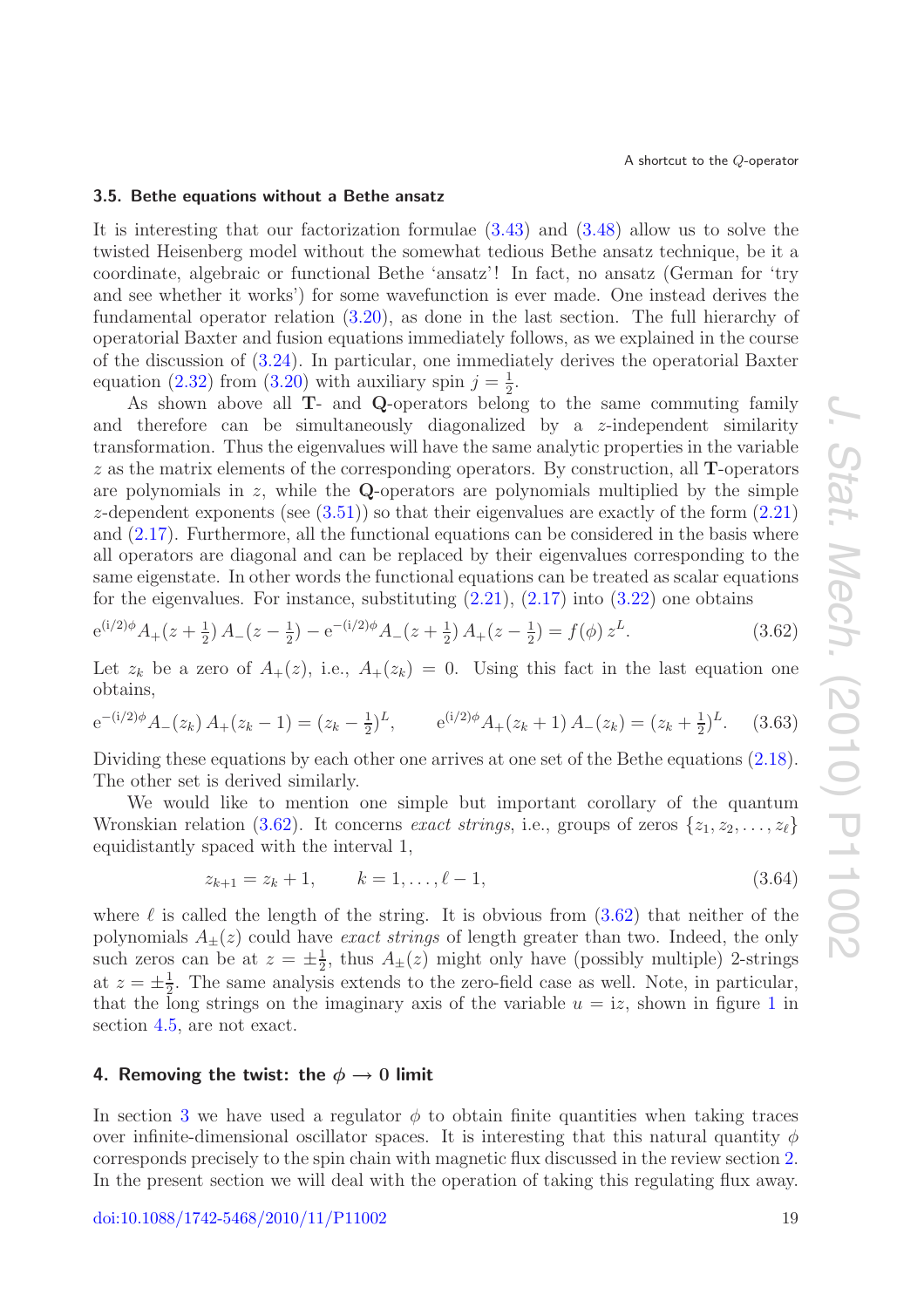

<span id="page-20-1"></span>

**Figure 1.** The two-cut root distribution of the polynomials  $Q(u)$  (purple squares) and  $P(u)$  (blue dots). Here  $L = 60$ ,  $M = 22$  and  $|n_k| = 1$  for all k.

This involves a significant symmetry enhancement to a global  $SU(2)$  symmetry of the spectrum of the Heisenberg chain, 'weakly' broken by the twist. Moreover we would like to make contact with the results of [\[18\]](#page-38-11), see also the attempt in [\[29\]](#page-39-5), as well as the findings in [\[23\]](#page-38-16). It is interesting to explicitly work out the operators  $Q_+$  for small spin chain lengths L. This is done in appendix [B.](#page-30-0) In line with their construction, the operators  $\mathbf{Q}_{\pm}$  will diverge as the regulating  $\phi$  is removed, and we will need to 'renormalize' them. The reason is simply that the sum over oscillator states ceases to converge, as maybe explicitly verified on the examples in appendix [B.](#page-30-0) Let us begin by studying the structure of divergencies of  $\mathbf{T}_j^+$  and  $\mathbf{Q}_{\pm}$ .

### <span id="page-20-0"></span>**4.1. Divergencies in the zero-twist limit**

It is interesting to understand the singularity structure<sup>[19](#page-20-2)</sup> of  $\mathbf{T}, \mathbf{T}^+$  and  $\mathbf{Q}^{\pm}$  in the limit where the twist  $\phi$  is sent to zero, and  $\mathfrak{su}(2)$  invariance is recovered. In preparation, we will prove in appendix [C](#page-32-0) that  $\mathbf{T}_j(z; \phi)$  is finite in the zero-twist limit for arbitrary complex values of z and j, which is a priori not obvious. It is trivially finite for  $2j \in \mathbb{Z}^+$ , since in this case there is near complete cancellation between two infinite sums, the remainder being a sum over  $2 j + 1$  terms. As for  $\mathbf{T}_j^+(z; \phi)$ , one can immediately say that its eigenvalues diverge (note that

$$
\sum_{n=0}^{\infty} e^{-xn} n^l \simeq (l-1)! \, x^{-(l+1)} \tag{4.1}
$$

<span id="page-20-2"></span><sup>19</sup> We do not have proofs for the singular behaviour of the operators  $T^+$  and  $Q^{\pm}$  discussed in the following. Our statements are based on observations on spin chains of small length  $L = 2, \ldots, 5$ .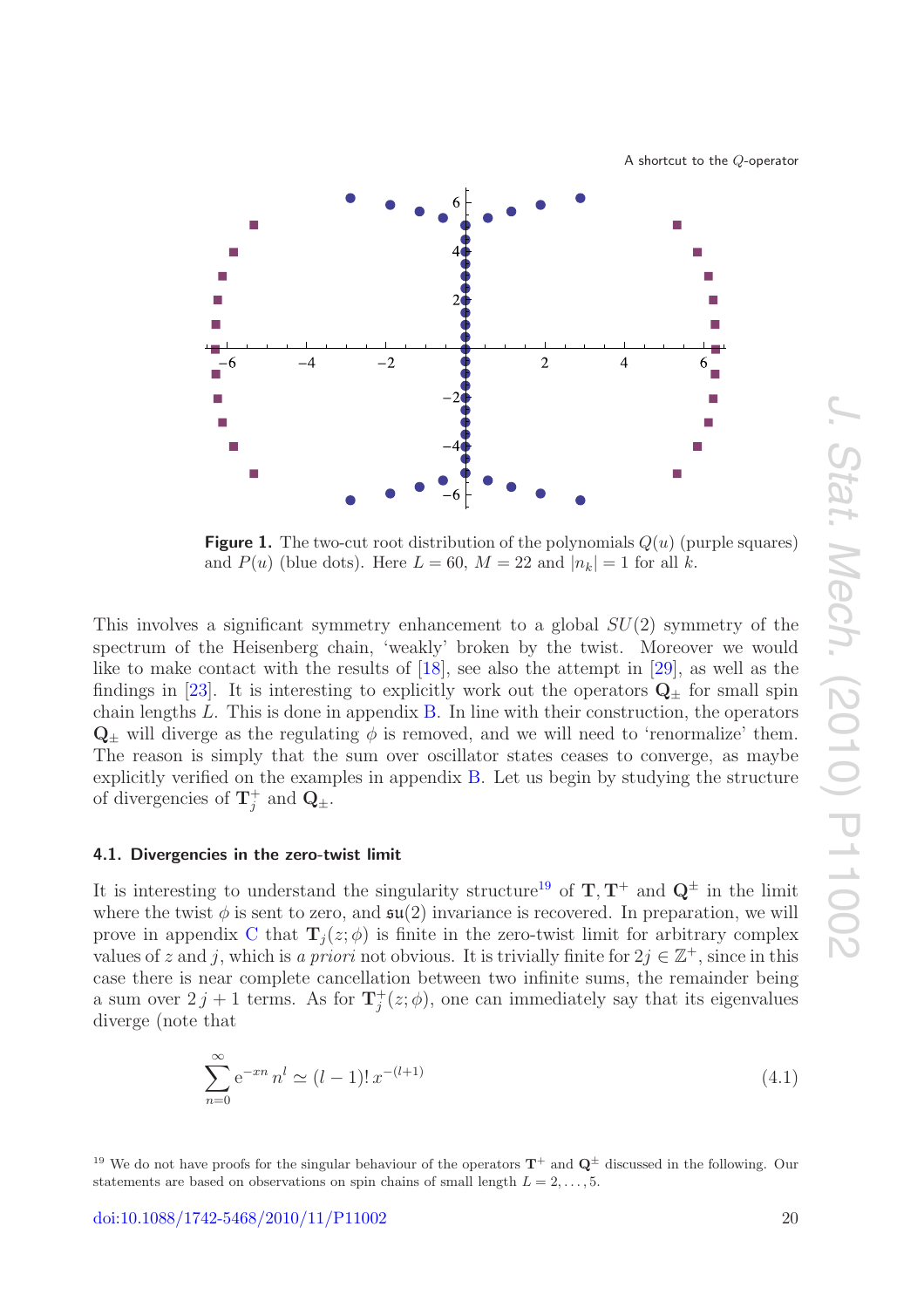in the  $x \to 0$  limit.) at most as  $\phi^{-L}$  in the zero-twist limit. However, we found evidence that the actual divergence is much milder, namely<sup>[20](#page-21-1)</sup>

$$
\mathbf{T}_{j}^{+}(z;\phi) \to \phi^{-2\mathcal{J}}\mathcal{O}(z,j),\tag{4.2}
$$

with some matrix  $\mathcal{O}(z, j)$ . Here  $\mathcal J$  is defined as

$$
\mathcal{J}\left(\mathcal{J}+1\right) = \vec{\mathcal{S}}_{\text{tot}}^2.\tag{4.3}
$$

This being a quadratic equation, there are two solutions for  $J$ , and one has to choose the one such that the spectrum of  $2\mathcal{J}$  belongs to  $\mathbb{Z}_{\geq 0}$ .

In any case, we already showed that the operator  $\mathbf{T}_j^+(z)$  is a 'composite object', and thus perhaps not too interesting. Much more relevant is the zero-twist limit of its fundamental constituents  $\mathbf{Q}_{\pm}(z_{\pm})$ . As we discussed in the review section [2,](#page-4-0) we do expect these operators to become singular, as Bethe roots at infinity physically indicate  $\mathfrak{su}(2)$  descendent states. Their naive divergent behaviour is  $\phi^{-(L/2)\pm S^3}$ , but their actual divergence is again empirically found to be much milder

$$
\mathbf{Q}_{\pm}(z_{\pm};\phi) \to \phi^{-(\mathcal{J}\pm\mathcal{S}^3)} \mathcal{O}^{\pm}(z_{\pm}). \tag{4.4}
$$

In particular their action on lowest and highest weight states is finite in the zero-twist limit for  $\mathbf{Q}^+$  and  $\mathbf{Q}^-$ , respectively. One can check on small-length examples that  $\mathcal{O}^{\pm}(z)$  defined in this way is not  $\mathfrak{su}(2)$  invariant. An  $\mathfrak{su}(2)$  invariant operator  $\mathbf{Q}(z)$  may be defined as

<span id="page-21-2"></span>
$$
\mathbf{Q}(z) = \lim_{\phi \to 0} \frac{(\mathcal{J} \mp \mathcal{S}^3)!}{(2\mathcal{J})!} (\mp \phi)^{(1/2)(\mathcal{J} \pm \mathcal{S}^3)} \mathbf{Q}_{\pm}(z; \phi) (\mp \phi)^{(1/2)(\mathcal{J} \pm \mathcal{S}^3)},
$$
(4.5)

where it may be observed that the eigenvalues of  $Q$  are polynomials in  $z$  normalized as  $z^{2\mathcal{J}} + \cdots$ . We see that both  $\mathbf{Q}_{\pm}$  lead to the *same* Baxter operator **Q**, see also [\[23\]](#page-38-16). This is technically easy to understand since  $\mathbf{Q}_{\pm}$  are related to each other by a spin-flip combined with reversion of the twist  $\phi \to -\phi$ . An  $\mathfrak{su}(2)$  invariant operator like **Q** at  $\phi = 0$  is obviously invariant under this transformation. However, this means that in the limit we are 'losing' one of the two linearly independent operators of the twisted case.

#### <span id="page-21-0"></span>**4.2. Q-operator in the zero-twist limit**

In this section we will propose another way to define the **Q**-operator in the zero-twist limit. This second way is certainly less explicit than [\(4.5\)](#page-21-2), but is more suitable for rigorously proving finiteness, as well as su(2)-invariance of the resulting **Q**-operator. The renormalized  $\mathbf{Q}(z)$  can be very naturally defined by 'renormalizing'  $\mathbf{Q}_{\pm}(z)$ , namely<sup>[21](#page-21-3)</sup>

<span id="page-21-4"></span>
$$
\mathbf{Q}_{z_0}(z) \equiv \lim_{\phi \to 0} \mathbf{Q}_{\pm}(z; \phi) \mathbf{Q}_{\pm}^{-1}(z_0; \phi). \tag{4.6}
$$

<span id="page-21-1"></span><sup>20</sup> It is not clear to us whether  $\mathcal{O}(z, j)$  can be meaningfully interpreted as a 'renormalized' transfer matrix. E.g. we do not know whether this operator is  $\mathfrak{su}(2)$  invariant. An alternative, more symmetric definition would be  $\mathbf{T}_j^+(z;\phi) \to \phi^{-\mathcal{J}} \mathcal{O}(z,j) \phi^{-\mathcal{J}}$ .

<span id="page-21-3"></span><sup>21</sup> Notice that  $\mathbf{Q}_{z_0}(z) = \mathbf{Q}(z_0)^{-1}\mathbf{Q}(z)$ . Something similar appears in Baxter's original work [\[7\]](#page-38-3). In [7] Baxter built two solutions to his equation, termed  $\mathbf{Q}_L, \mathbf{Q}_R$ . These two matrices do not commute with the **T** matrix and do not commute among themselves (they satisfy  $\mathbf{Q}_L(u)\mathbf{Q}_R(v) = \mathbf{Q}_L(v)\mathbf{Q}_R(u)$ ). The operator  $\mathbf{Q}(u) \equiv \mathbf{Q}_R(u)\mathbf{Q}_R^{-1}(u_0) = \mathbf{Q}_L(u)\mathbf{Q}_L^{-1}(u_0)$  is introduced to cure these two problems. We find this similarity quite interesting.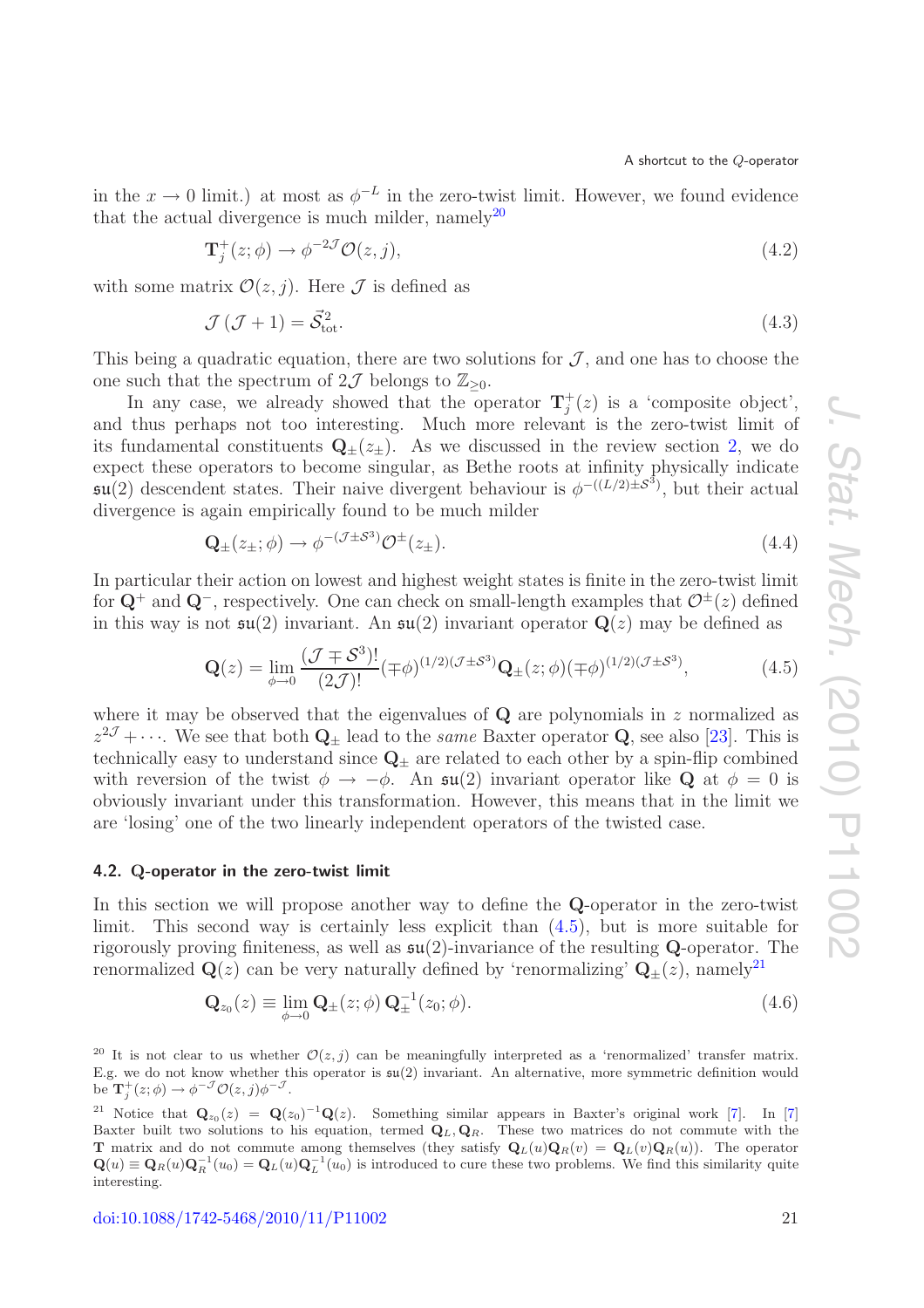The resulting **Q** still carries a dependence on the 'subtraction point'  $z_0$ . In this sense [\(4.6\)](#page-21-4) defines a one-parameter family of **Q**-operators.  $\mathbf{Q}_{z_0}(z)$  in [\(4.6\)](#page-21-4) satisfies Baxter's equation. This is easily seen since Baxter's equation is linear in **Q**, and, at fixed values of  $\phi$ ,  $\mathbf{T}_i(z; \phi)$ and  $\mathbf{Q}_{\pm}(z;\phi)$  commute among themselves. It is important to stress that the **Q**-operators defined in [\(4.6\)](#page-21-4) are  $\mathfrak{su}(2)$  invariant. The proof of this fact is left to appendix [D.](#page-34-0)  $\mathfrak{su}(2)$ invariance is the underlying reason why in  $(4.6)$  both  $\mathbf{Q}_+$  and  $\mathbf{Q}_-$  lead to the same  $\mathbf{Q}$ . Let us also point out that the obtained **Q**-operator will turn into the identity operators for  $z = z_0$ , an observation which will be used later.

The fact that  $(4.6)$  is a finite quantity is easy to understand. Indeed one can safely discuss the finiteness issue at the level of eigenvalues. The similarity transform that diagonalizes  $\mathbf{Q}_{\pm}$  is well defined for any  $\phi$  (including  $\phi = 0$ ), being the same similarity transform that diagonalizes  $\mathbf{T}_i(z; \phi)$ . Any given (fixed) eigenvalue of  $\mathbf{Q}_{\pm}(z)$  will be of the form

$$
q_{\pm}(z,\phi) = \phi^{-k} \left( \tilde{q}_{\pm}(z) + \mathcal{O}(\phi) \right), \tag{4.7}
$$

for some integer  $k$ . The ratio

<span id="page-22-1"></span>
$$
\frac{q_{\pm}(z;\phi)}{q_{\pm}(z_0;\phi)},\tag{4.8}
$$

will be finite in the limit. Of course  $(4.6)$  requires det  $\mathbf{Q}_{\pm}(z_0; \phi) \neq 0$ . To be precise,  $z_0$ should not be a Bethe root for all values of  $\phi$  in a small open domain in the vicinity of  $\phi = 0$ . The zero-twist limit of [\(4.8\)](#page-22-1) is a polynomial in z normalized to be one for  $z = z_0$ . The degree of this polynomial can be worked out using  $\mathfrak{su}(2)$  invariance of  $\mathbf{Q}_{z_0}(z)$  and the fact that **Q**<sup>+</sup> and **Q**<sup>−</sup> are finite (because the Bethe roots stay finite) in the zero-twist limit for, respectively, lowest and highest weight states. Moreover notice that the exponential in  $(2.21)$  can be simply replaced by one in the limit  $(4.6)$ .

We finish this section by noticing that any two  $\mathbf{Q}_{z_0}(z)$  defined in [\(4.6\)](#page-21-4) are linearly dependent since

<span id="page-22-3"></span>
$$
\mathbf{Q}_{z_0}(z_1) \mathbf{Q}_{z'_0}(z_2) - \mathbf{Q}_{z_0}(z_2) \mathbf{Q}_{z'_0}(z_1) = 0.
$$
\n(4.9)

In section [4.3](#page-22-0) we will discuss how to obtain another one-parameter family of solutions to Baxter's equation, which will turn out to be linearly independent to the ones we just obtained in [\(4.6\)](#page-21-4).

## <span id="page-22-0"></span>**4.3. P-operator (as a T-operator) in the zero-twist limit**

In section [4.2](#page-21-0) we identified a one-parameter family  $\mathbf{Q}_{z_0}(z)$  of solutions to the Baxter equation in the zero-twist limit. As already discussed in section [2,](#page-4-0) Baxter's equation possesses two linearly independent solutions. Accordingly, let us now obtain a second, linearly independent family of solutions, which we will denote by  $P_{z_0}(z)$ . While constructed in a different way, it is identical to the one obtained in [\[29\]](#page-39-5), and is based on the same observation<sup>[22](#page-22-2)</sup>. We will relate this second one-parameter family of operators

<span id="page-22-2"></span><sup>22</sup> To avoid confusion, we note that our **P** was called **Q** in [\[29\]](#page-39-5). However, its eigenvalues coincide, up to overall state-dependent normalization, with the polynomials  $P$  in [\[18\]](#page-38-11).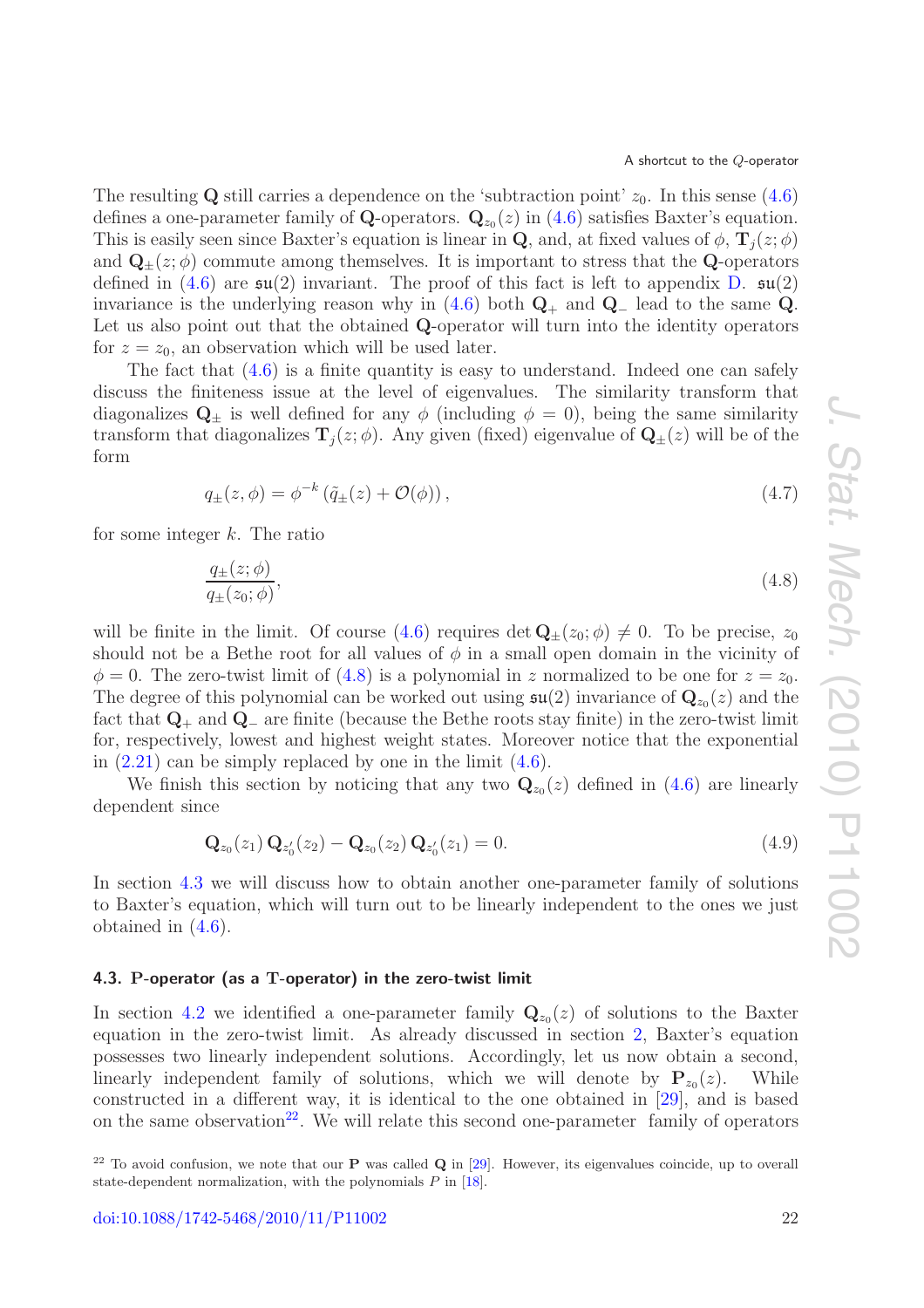to  $\mathbf{Q}_{+}(z; \phi)$ . The observation made in [\[29\]](#page-39-5) is that

<span id="page-23-1"></span>
$$
\mathbf{P}_{z_0}(z) \equiv \mathbf{T}_{(z_0 - z - 1)/2} \left( \frac{z_0 + z}{2} \right), \tag{4.10}
$$

satisfies Baxter's equation.  $z_0$  is then the label of the one-parameter family. Notice that in this equation there is no twist and  $P_{z_0}(z)$  is an  $\mathfrak{su}(2)$  invariant operator.

For  $P_{z_0}(z)$  to be defined for any complex z, the **T**-operator has to be constructed for any complex value of the spin. Different approaches to this problem are reviewed in appendix [C.](#page-32-0) They include the construction proposed in [\[29\]](#page-39-5), the *trace functional* approach introduced in [\[30\]](#page-39-6) and the approach of the present paper (see also [\[23\]](#page-38-16)).

It is instructive to explicitly write [\(4.10\)](#page-23-1) using the fundamental relation [\(3.20\)](#page-13-3)

<span id="page-23-2"></span>
$$
\mathbf{P}_{z_0}(z) \equiv \lim_{\phi \to 0} f^{-1}(\phi) \left( \mathbf{Q}_-(z; \phi) \, \mathbf{Q}_+(z_0; \phi) - \mathbf{Q}_-(z_0; \phi) \, \mathbf{Q}_+(z; \phi) \right),\tag{4.11}
$$

and to take a closer look at the mechanism by which the eigenvalues of  $P_{z_0}(z)$  become polynomials of the degrees found in [\[18\]](#page-38-11). A proof is encoded in the zero-twist limit of the generalized Wronskian equation analysed in section [4.4,](#page-23-0) here we will merely give some heuristic argument. In contradistinction to the  $\mathbf{Q}_{z_0}(z)$ -operator, the  $\mathbf{P}_{z_0}(z)$ -operator has been defined as the difference of two quantities. Finiteness of  $(4.11)$  is then a consequence of the cancellation of many divergent contributions from the two terms. This means that in the  $\phi$  expansion of [\(4.11\)](#page-23-2) the exponential factors appearing in [\(3.51\)](#page-17-1) and [\(2.21\)](#page-7-3) play an important role. Their major role is to increase the degree of polynomiality of the **P**-operator as compared to the naively expected one.

As opposed to the one-parameter family of **Q**-operators, any two **P**-operators at different values of the parameter  $z_0$  are linearly independent. This is the underlying reason behind the appearance of an extra root in the **P**-operator's eigenvalues: in the zero-twist limit the **P**-operator contains the **Q**-operator but not vice versa. Let us next analyse this in more detail.

## <span id="page-23-0"></span>**4.4. Generalized Wronskian for** *P* **and Q**

Thanks to the insights gained in the previous two sections, we will now study the relation between the **Q**-operators and **P**-operators given in [\(4.6\)](#page-21-4) and [\(4.11\)](#page-23-2). It is interesting to notice that they can be consistently defined for any value of the twist  $\phi$ . Inspired by  $(4.6)$ and [\(4.11\)](#page-23-2), let us define

<span id="page-23-4"></span>
$$
\mathbf{P}_{z_0}(z;\phi) \equiv f^{-1}(\phi) \left( \mathbf{Q}_-(z;\phi) \, \mathbf{Q}_+(z_0;\phi) - \mathbf{Q}_+(z;\phi) \, \mathbf{Q}_-(z_0;\phi) \right),\tag{4.12}
$$

<span id="page-23-5"></span>
$$
\mathbf{Q}_{z_0}(z;\phi) \equiv \frac{1}{2}(\mathbf{Q}_-(z;\phi)\,\mathbf{Q}_-^{-1}(z_0;\phi) + \mathbf{Q}_+(z;\phi)\,\mathbf{Q}_+^{-1}(z_0;\phi)).\tag{4.13}
$$

The explicit form of  $f(\phi)$  is not important here, the important thing is that it is the same function that appears in the fundamental relation. As already shown, both  $\mathbf{Q}_{z_0}(z;\phi)$  and  ${\bf P}_{z_0}(z;\phi)$  satisfy Baxter's equation<sup>[23](#page-23-3)</sup> and are finite in the zero-twist limit. Here we want to stress that they satisfy generalized Wronskian relations. It can be shown by direct

<span id="page-23-3"></span><sup>&</sup>lt;sup>23</sup> Baxter's equation is the same for all these operators and does not contain the twist explicitly. Its information is hidden in the analytic structure of the solution we want to obtain.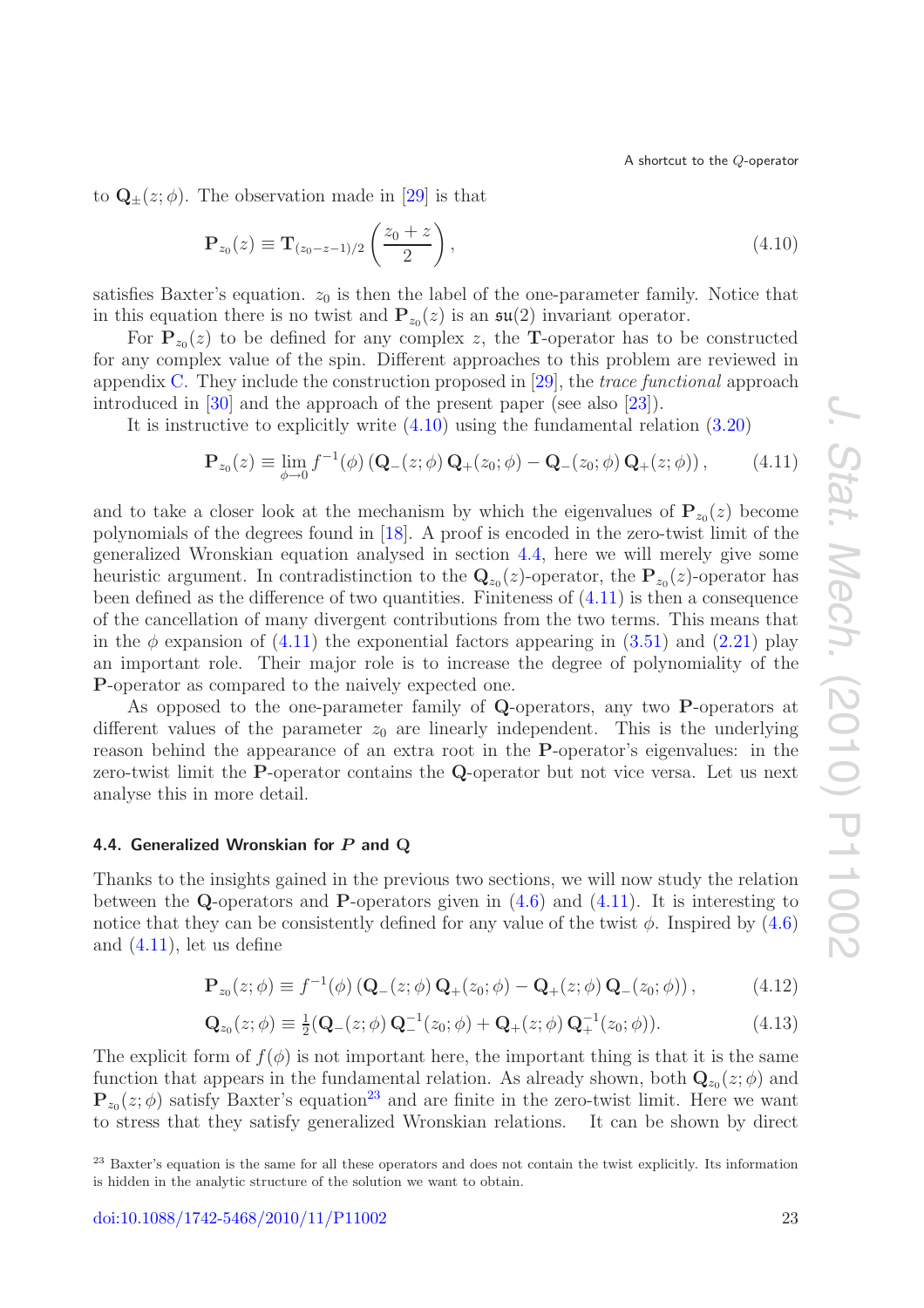<span id="page-24-0"></span>substitution, using the fundamental relation [\(3.20\)](#page-13-3), that

$$
\mathbf{T}_{j}(z;\phi) = \mathbf{P}_{z_{0}}(z+j+\frac{1}{2};\phi)\mathbf{Q}_{z_{0}}(z-j-\frac{1}{2};\phi) - \mathbf{P}_{z_{0}}(z-j-\frac{1}{2};\phi)\mathbf{Q}_{z_{0}}(z+j+\frac{1}{2};\phi).
$$
\n(4.14)

A question that naturally arises is the meaning of the parameter  $z_0$ . It is interesting to notice that  $\mathbf{T}_i(z; \phi)$  in [\(4.14\)](#page-24-0) does not depend on the choice of  $z_0$ . On the other hand, in the very same way as  $(3.23)$  and  $(3.20)$  have an intrinsic  $\mathfrak{sl}(2)$  invariance<sup>[24](#page-24-1)</sup> which rotates  $\mathbf{Q}_{\pm}$  as a doublet,  $\mathbf{T}_{j}(z;\phi)$  in [\(4.14\)](#page-24-0) is left unchanged under rotations<sup>[25](#page-24-2)</sup> of  $\mathbf{Q}_{z_{0}}(z;\phi)$  and  ${\bf P}_{z_0}(z;\phi)$ . It turns out that these two invariances of [\(4.14\)](#page-24-0) are not unrelated. It is easy to see that

<span id="page-24-3"></span>
$$
\begin{pmatrix}\n\mathbf{P}_{z'_0}(z;\phi) \\
\mathbf{Q}_{z'_0}(z;\phi)\n\end{pmatrix} = \begin{pmatrix}\n\hat{\alpha} & \hat{\beta} \\
\hat{\gamma} & \hat{\delta}\n\end{pmatrix} \begin{pmatrix}\n\mathbf{P}_{z_0}(z;\phi) \\
\mathbf{Q}_{z_0}(z;\phi)\n\end{pmatrix} = \begin{pmatrix}\n\mathbf{Q}_{z_0}(z'_0;\phi) & \mathbf{P}_{z'_0}(z_0;\phi) \\
\mathbf{N}_{z'_0}(z_0;\phi) & \mathbf{Q}_{z'_0}(z_0;\phi)\n\end{pmatrix} \begin{pmatrix}\n\mathbf{P}_{z_0}(z;\phi) \\
\mathbf{Q}_{z_0}(z;\phi)\n\end{pmatrix},
$$
\n(4.15)

where

$$
\mathbf{N}_{z'_0}(z_0;\phi) = \frac{f(\phi)}{4} \left( \frac{1}{\mathbf{Q}_{-}(z'_0;\phi)\,\mathbf{Q}_{+}(z_0;\phi)} - \frac{1}{\mathbf{Q}_{-}(z_0;\phi)\,\mathbf{Q}_{+}(z'_0;\phi)} \right). \tag{4.16}
$$

We have  $\hat{\alpha} \hat{\delta} - \hat{\beta} \hat{\gamma} = 1$ , which is consistent with the  $\mathfrak{sl}(2)$  rotation. This identity is a special case of the following interesting relation

$$
\mathbf{N}_{z_0}(z'_0; \phi) \mathbf{P}_{z'}(z; \phi) = \mathbf{Q}_{z_0}(z; \phi) \mathbf{Q}_{z'_0}(z'; \phi) - \mathbf{Q}_{z_0}(z'; \phi) \mathbf{Q}_{z'_0}(z; \phi).
$$
(4.17)

Note that  $N_{z_0}(z'_0; \phi)$  vanishes in the zero-twist limit, in line with equation [\(4.9\)](#page-22-3). Let us stress the implications of this fact from the point of view of equation [\(4.15\)](#page-24-3). In the zerotwist limit, varying  $z_0$  corresponds to triangular rotations of **P** and **Q**. In particular, it means that the  $z_0$  freedom corresponds to the normalization of **Q**, but does not affect its Bethe roots. For **P** the freedom in the parameter  $z_0$  corresponds to adding the **Q**-operator to the **P**-operator. From the point of view of the Bethe roots distribution it corresponds to the position of one of the roots of **P**. It is indeed obvious from equation [\(4.12\)](#page-23-4) that  ${\bf P}_{z_0}(z_0;\phi) = 0$ . The positions of the other Bethe roots then depend parametrically on the position of the root  $z_0$ . Note that the eigenvalues of  $(4.12)$  and  $(4.13)$  for the highest weight state in the zero-twist limit will be

$$
Q_{z_0}(z) = \prod_{k=1}^{M} \frac{z - z_k}{z_0 - z_k}, \qquad P_{z_0}(z) = (2M + 1) \prod_{k=1}^{M} (z_0 - z_k) \prod_{k=0}^{L-M} (z - \tilde{z}_k(z_0)), \tag{4.18}
$$

where  $\tilde{z}_0(z_0) = z_0$ . The eigenvalues of all the other states follow from  $\mathfrak{su}(2)$  invariance.

<span id="page-24-1"></span><sup>&</sup>lt;sup>24</sup> Note that this  $\mathfrak{sl}(2)$  is not identical to the manifest  $\mathfrak{su}(2)$  of our Heisenberg magnet under study.

<span id="page-24-2"></span><sup>&</sup>lt;sup>25</sup> In appendix [E](#page-35-0) we review how  $\mathbf{Q}_{z_0}(z;\phi)$  and  $\mathbf{P}_{z_0}(z;\phi)$  transform under  $\mathfrak{sl}(2)$  rotations of  $\mathbf{Q}_{\pm}$  as a doublet. The fact that a u(1)  $\otimes \mathbb{Z}_2$  inside  $\mathfrak{sl}(2)$  acts freely on  $\mathbf{Q}_{z_0}(z;\phi)$  and  $\mathbf{P}_{z_0}(z;\phi)$  results in equations [\(4.12\)](#page-23-4) and [\(4.13\)](#page-23-5) not being invertible for  $\mathbf{Q}_{\pm}$ .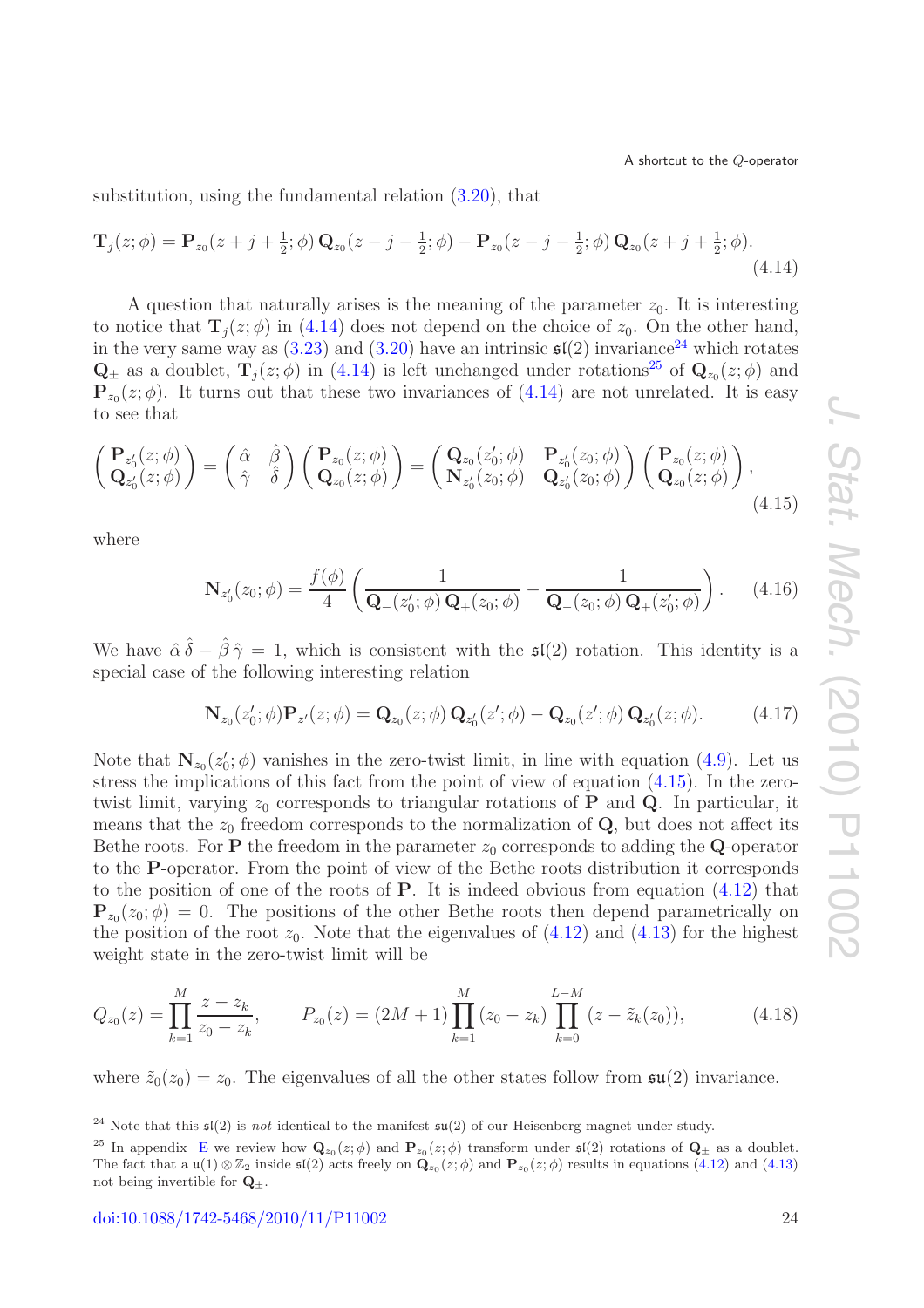#### <span id="page-25-0"></span>**4.5. Numerical results on the root distributions of**  $Q(u)$  **and**  $P(u)$

In the previous sections<sup>[26](#page-25-1)</sup> we obtained for twist  $\phi = 0$  a one-parameter family of a *pair* of operators  $\{Q(u), P(u)\}\$ . On the level of eigenvalues, this free complex parameter changes the overall normalization of the polynomial eigenvalues  $Q(u)$  in  $(2.30)$ , and both the normalization and the position of the roots of the polynomial eigenvalues  $P(u)$ in  $(2.30)$ . Let us numerically study the positions of the roots of these two complementary polynomials for various interesting classes of states. Here clearly the overall normalization does not matter, and we can use the parameter to shift one of the  $L - M + 1$  roots of  $P(u)$  to any position in the complex u plane we fancy.

We will focus here only on the case where both  $L$  and  $M$  are even. Let us start with the polynomial  $Q(u)$ . From the definition, it is a polynomial of degree M with roots being the solutions of Bethe equations [\(2.7\)](#page-5-0). With every Bethe root  $u_k$  we identify an integer  $n_k$ , the so-called mode number, which labels different solutions. Every solution is then characterized by its set of mode numbers. To keep the discussion as transparent as possible we will focus only on specific choices of this set. Namely, we will consider two-cut solutions by taking a symmetric distribution of roots on the complex plane with all mode numbers equal  $|n_k| = n$  for  $k = 1, \ldots, M$ . The method of finding such solutions can be found in  $[31]$  (see appendix [F](#page-35-1) for details). With the algorithm given there we are however only able to find solutions of  $(2.7)$  when restricting to  $M/L < \frac{1}{2}$ , i.e. below half-filling. In order to then also find the dual roots from  $(2.9)$ , which corresponds to the polynomial  $P(u)$ , we have to find a different method. The idea is to use the generalized Wronskian relation [\(4.14\)](#page-24-0) with  $\phi = 0$  and  $j = 0$ . Then the left-hand side of (4.14) is exactly  $u^L$ , and the problem of finding the polynomial  $P(u)$  reduces to a linear problem for its  $L - M + 2$ coefficients. Having the polynomial, finding its roots is a trivial numerical task.

Using the methods presented above, we were able to find many different configurations. One typical example is given in figure [1,](#page-20-1) see also [\[32\]](#page-39-8) and [\[33\]](#page-39-9). Here the length is  $L = 60$  and the number of Q-roots is  $M = 22$ . As we mentioned before, there is a freedom in choosing the position of one of the roots of the polynomial  $P(u)$ . We took it to be  $\tilde{u}_0 = 0.^{27}$  $\tilde{u}_0 = 0.^{27}$  $\tilde{u}_0 = 0.^{27}$  As was pointed out in [\[31\]](#page-39-7), the positions of the roots of the polynomial  $Q(u)$  are well described by the predictions from the thermodynamic limit they lie almost on a 'spectral curve'. On the other hand, the roots of the polynomial  $P(u)$ are located on a dual configuration of cuts (see figure 40 in [\[31\]](#page-39-7)). It means that  $Q$  and  $P$ establish two different ways of slicing up the complex plane, with cuts originating from the branch points given by thermodynamic calculations.

We will end our discussion of Q- and P-roots with a few comments on the *mode numbers*  $n_k$  relevant to the above examples. In order to define these, the untwisted Bethe equations [\(2.7\)](#page-5-0) need to be rewritten in logarithmic form

<span id="page-25-3"></span>
$$
L \log \frac{u_k + i/2}{u_k - i/2} + 2\pi \, \text{in}_k = \sum_{j \neq k} \log \frac{u_k - u_j + i}{u_k - u_j - i},\tag{4.19}
$$

where the summation is over all roots of either the  $Q$ - or the  $P$ -polynomial. We can immediately check that for the  $Q$ -roots presented in figure [1](#page-20-1) the mode numbers are  $+1$ 

<span id="page-25-1"></span><sup>&</sup>lt;sup>26</sup> Recall that for the numerical studies of this section we will return from the *z*-plane to the Wick-rotated u-plane via [\(2.31\)](#page-10-2).

<span id="page-25-2"></span> $27$  In the appendix [F](#page-35-1) we will also show results for other choices.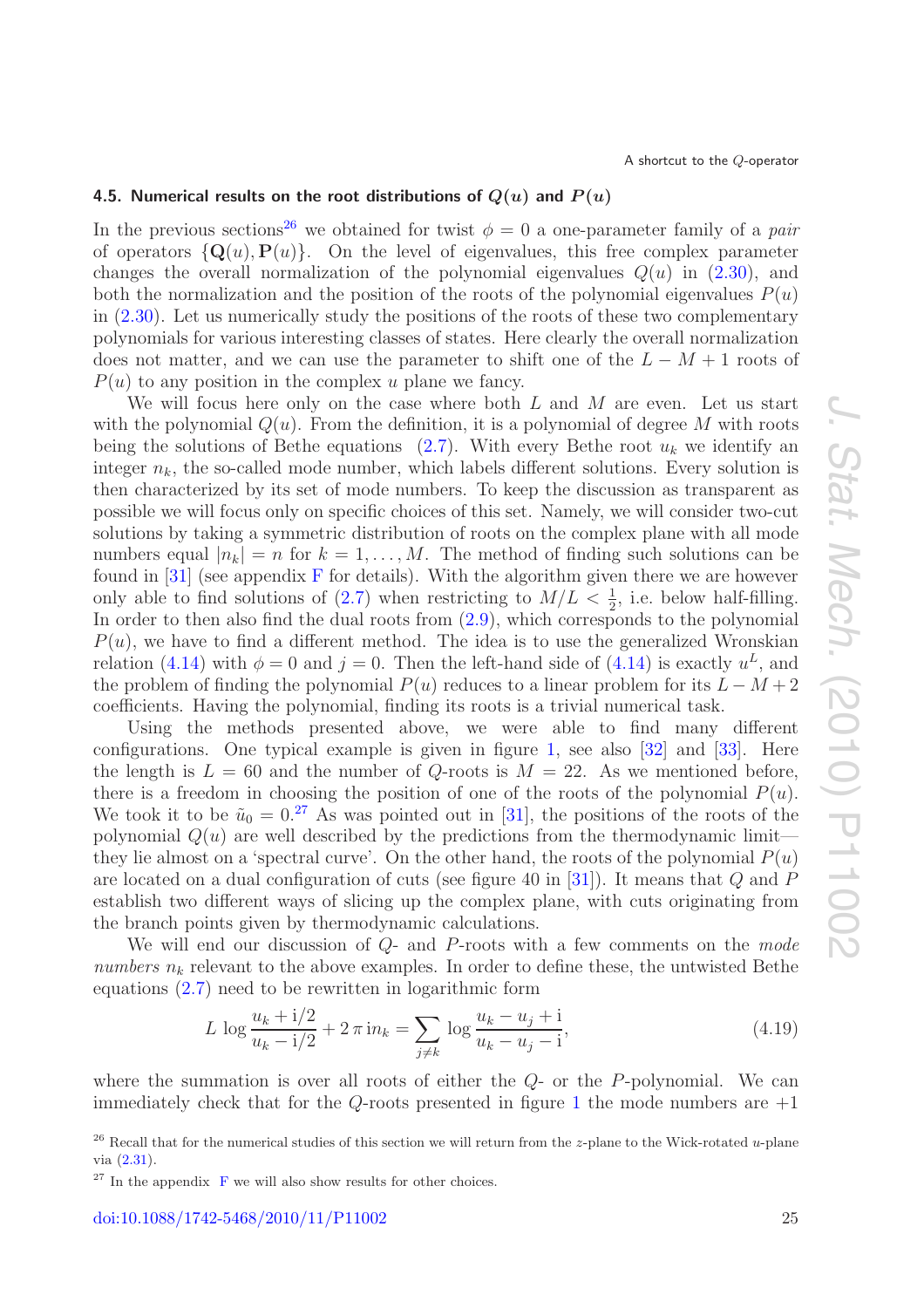for the roots with positive real part and −1 for the ones with negative real part. The same is true for the P-roots, but in this case there are also other roots which are purely imaginary and form a so-called condensate, which is nothing but a giant string in the standard terminology of the Bethe ansatz (to be precise, in the case of figure [1](#page-20-1) it is a combination of two strings shifted by  $i/2$ ). As explained at the end of section [3.5](#page-19-0) the strings are *not exact*, however their roots very closely approach the (half) integer positions on the imaginary axis (the roots at  $u = \pm i/2$  are exact). The mode numbers for the roots in the strings, are not well defined due to the ambiguity of defining logarithms of real negative arguments, appearing on the rhs of [\(4.19\)](#page-25-3).

#### <span id="page-26-0"></span>**5. Relation to earlier work**

## <span id="page-26-1"></span>**5.1. Historical note**

The concept of the **Q**-operator had been introduced by Baxter in his seminal paper [\[7\]](#page-38-3) on the symmetric 8-vertex model and further developed in this context in [\[34,](#page-39-10) [35\]](#page-39-11) and more recently in [\[36,](#page-39-12) [37\]](#page-39-13). Baxter's idea received a major boost in [\[8\]](#page-38-4), in an attempt to understand the integrable structure of conformal field theory, which is related to the continuum limit of the integrable XXZ model. Renewed attention to the **Q**-operator arose independently in the context of the discovery of non-compact integrable Heisenberg magnets in the high energy scattering problem of QCD [\[38,](#page-39-14) [39\]](#page-39-15). The emergence of integrability in the spectral problem of planar  $\mathcal{N} = 4$  and in AdS/CFT [\[1\]](#page-37-2)–[\[4\]](#page-38-0), not yet understood beyond the one-loop level, is the motivation behind our fresh look at the **Q**-operator in this paper.

In the present section we will very briefly review what was previously known about the **Q**-operator for the  $XXX$  spin j Heisenberg magnet in order to compare with our findings above. In the comparison between different approaches to the problem it seems to be important to distinguish between compact magnets  $(2j \in \mathbb{Z}_{\geq 0})$  and non-compact magnets, where typically either  $2j = -1, -2, \ldots$  (discrete series representations of  $\mathfrak{su}(1,1)$ ) or  $\mathfrak{sl}(2,\mathbb{R})$ , or else j takes on certain continuous values (principal and supplementary series representations). The quantum space is indeed very different in the compact and non-compact cases, as it is finite-dimensional in the former, and infinite-dimensional in the latter for any length L of the chain.

#### <span id="page-26-2"></span>**5.2. Non-compact magnets**

In the case of non-compact magnets two main ways to built Baxter's **Q**-operator(s) have been proposed. These are related, but this fact has not yet been properly investigated. The first way is based on the connection between Bäcklund transformations in the theory of classical integrable systems and Baxter's **Q**-operator for quantum integrable systems. Sklyanin *et al* (see [\[40\]](#page-39-16) and references therein), inspired by [\[41\]](#page-39-17), proposed a way to build the **Q**-operator as an integral operator for models governed by the  $\mathfrak{sl}(2)$  invariant Rmatrix. It is constructed as the trace over some monodromy built from Lax-operator intertwining operators connected with the Toda, DST (discrete self-trapping) and  $XXX$ models, respectively. An explicit construction for the XXX model has been proposed in [\[42\]](#page-39-18).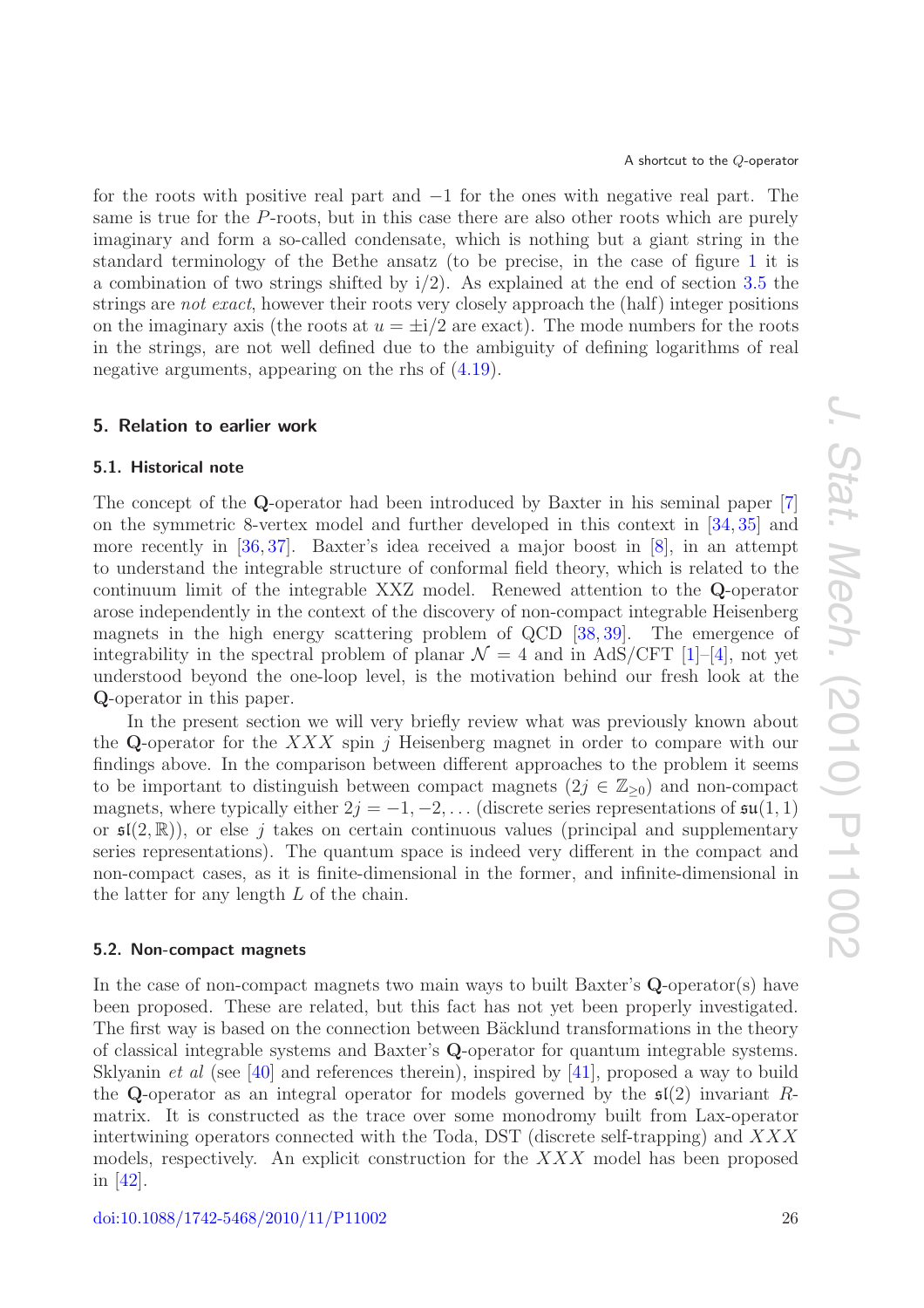The second way is based on some factorization properties of *matrix elements* (related, but different from the operator factorization of this paper) of R-matrices and L-operators, which, apparently, was first employed in  $[43]$  in the context of the chiral Potts model  $[44]$ [\[46\]](#page-39-21). This approach allows one to explicitly calculate *matrix elements* of the **Q**-operator as a simple product involving only two-spin factors. The same method was later used in [\[41\]](#page-39-17) for the Toda model, then in a series of papers [\[25,](#page-39-1) [47\]](#page-39-22), studying various aspects of the factorization of R-matrices, associated with the  $XXX$  model. It would be interesting to clarify the exact relationship (if any) between the factorization in these works and the one used in this paper.

#### <span id="page-27-0"></span>**5.3. Compact magnets**

Among the compact magnets,  $XXX_{1/2}$  is the most studied, beginning with Bethe's original work [\[13\]](#page-38-8). Here we will restrict ourselves to this case. While much is known about the Q-functions, i.e. the eigenvalues of the **Q**-operator(s), much less is known about the construction of the latter as a trace over a suitable monodromy matrix for  $XXX_{1/2}$ .

In [\[18\]](#page-38-11), inspired by [\[9\]](#page-38-5), Baxter's equation, at the level of eigenvalues, has been considered. For a given eigenvalue of the **T**-operator acting on some h.w.s, two linearly independent polynomial solutions of Baxter's equation were found. These two solutions were called  $P$  and  $Q$  in [\[18\]](#page-38-11), and are generically distinguished by their degree of polynomiality in the spectral parameter. It was furthermore shown that the lower degree polynomial  $Q$  can always be added to the higher degree polynomial  $P$ , leading to a oneparameter freedom in the root distribution of the higher degree polynomial.

Subsequently, Pronko built a one-parameter family of **Q**-operators in [\[29\]](#page-39-5), which we denoted in section [4.3](#page-22-0) as **P**-operators. However, as explicitly written in equation [\(4.10\)](#page-23-1), the one-parameter family of **P**-operators is nothing but the set of all **T**-operators after a linear redefinition of their spectral parameter and spin. Thus the construction in [\[29\]](#page-39-5), following [\[7\]](#page-38-3), finally boils down to the construction of  $\mathbf{T}_i(u)$  for general, complex values of the spin  $j \in \mathbb{C}$ . As discussed in appendix [C,](#page-32-0) there are various seemingly different but ultimately equivalent procedures to achieve this.

In [\[48\]](#page-40-0) and [\[27\]](#page-39-3) Pronko tried to build two 'basic'  $Q^{\pm}$  instead of a one-parameter family of **Q**-operators. He succeeded in doing this for the Toda chain and the DST 'discrete selftrapping' chain, respectively. Still it is important to keep in mind that his construction, apart from the fact that it was applied to a different class of models, remains conceptually different from the one proposed in this work. The idea in [\[29,](#page-39-5) [48,](#page-40-0) [27\]](#page-39-3) is to build some operator satisfying Baxter's equation. In contradistinction, in the present paper we aim at the fundamental relation [\(3.20\)](#page-13-3). The factorization formulae [\(3.43\)](#page-16-0) and [\(3.48\)](#page-17-5) are the crucial steps in doing this. The relation between the two constructions deserves further investigation.

### <span id="page-27-1"></span>**6. Conclusions and open problems**

In this work we have demonstrated that the complete understanding of the 'simplest' of all integrable quantum models, the *compact* spin- $\frac{1}{2}XXX$  Heisenberg model, requires the introduction of *non-compact* oscillator representations. After this is done, a very interesting factorization of the compact quantum Lax-operator takes place, cf [\(3.43\)](#page-16-0)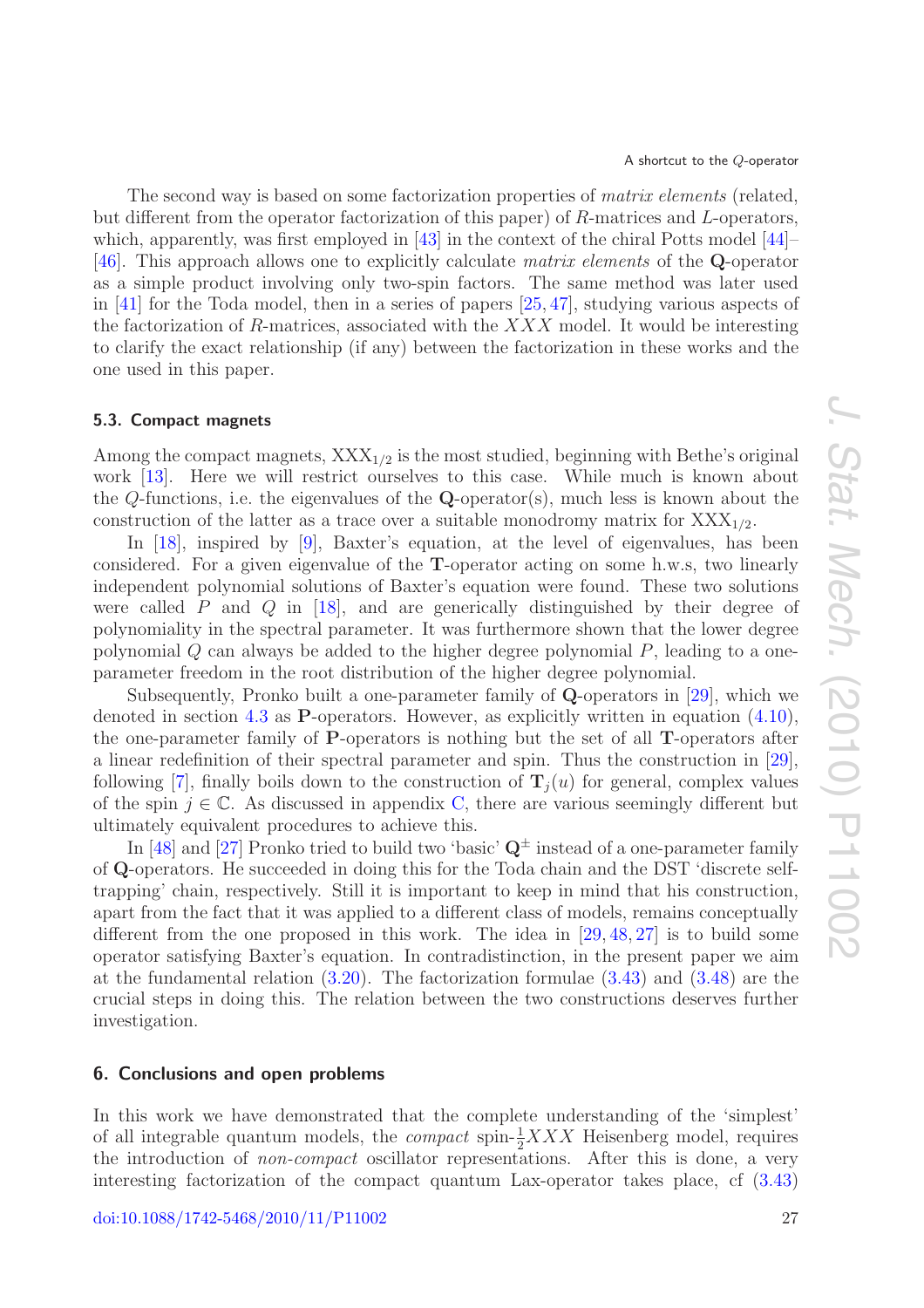and [\(3.48\)](#page-17-5). This fact may then be used to quickly find a very elegant solution of the model in terms of the full set of *operatorial* (as opposed to mere equations for their eigenvalues) functional relations between a large class of commuting families of transfer matrices, which naturally includes two linearly independent Baxter **Q**-operators. An added benefit is that all transfer matrices, including the Baxter **Q**-operators, are explicitly constructed as traces over suitable monodromy matrices. The latter is particularly important, as the *analytic structure* of the solutions to the hierarchy does not have to be guessed, but is clear from the construction. In this sense we consider our approach a first sketch of what needs to be done in order to understand the solution of the AdS/CFT spectral problem proposed in [\[6\]](#page-38-2), where the analytic structure of the solutions of the infinite set of functional integral equations obtained from the TBA approach has to be guessed and then imposed by hand.

Apart from this technical advantage of a direct construction on the operatorial level, we believe that there will eventually be an interesting physical interpretation of our procedure. Baxter **Q**-operators enter the T-system of AdS/CFT as 'boundary values'. Furthermore, it is clear that the auxiliary channel in which the bosonic excitations we need for our construction are propagating is closely related to the 'mirror direction' in the TBA approach. A similar analogy was recently pointed out in [\[49\]](#page-40-1). We believe that these kinds of fundamental short-range excitations are suitable for replacing the long-range 'mirror magnons' of AdS/CFT.

An important feature of our approach is that a magnetic flux (horizontal field, or twist) has to be applied in order to ensure convergence of the Baxter **Q**-operators. This suggests that in some sense the theory with the flux is more natural, and the untwisted case is a somewhat singular limit. It is possible that this feature also lifts to the AdS/CFT case. As was stated in section [1,](#page-3-0) in AdS/CFT the twisted theory also appears to be integrable [\[19\]](#page-38-12), but much less is known about it. In particular, its finite-size structure is very puzzling, see e.g. [\[50\]](#page-40-2). In any case, from our point of view it is still not clear whether one can construct Baxter **Q**-operators in the absence of horizontal fields directly as a trace over some monodromy matrix.

Clearly our approach should be extended to the compact  $\mathfrak{sl}(n)$  and the supersymmetric  $\mathfrak{sl}(n|m)$  cases, as well as the non-compact magnets, with the goal of treating the symmetry algebra  $\mathfrak{su}(2,2|4)$  of AdS/CFT [\[28\]](#page-39-4). In particular it will be interesting to relate our method to the Baxter **Q**-operator construction developed for non-compact spin chains in [\[25,](#page-39-1) [47\]](#page-39-22).

Finally we would like to mention yet another interesting research direction in the theory of **Q**-operators. It concerns their connection to the spectral theory of differential equations [\[51\]](#page-40-3)–[\[53\]](#page-40-4). It recently found new applications in the theory of BPS states of a large class of  $d = 4$ ,  $\mathcal{N} = 2$  field theories [\[54\]](#page-40-5), as well as in the (mysteriously) closely related theory of classical string solutions for certain strongly coupled Wilson loops in  $\mathcal{N}=4$  gauge theory [\[55\]](#page-40-6). Lastly this spectral theory also appeared in the description of the massive sine(h)–Gordon model [\[56\]](#page-40-7). For the  $XXX$  model the connection to differential equations arises in the  $c = 1$  CFT limit [\[57\]](#page-40-8), which is closely related to the Kondo model [\[58\]](#page-40-9).

## <span id="page-28-0"></span>**Acknowledgments**

We would like to thank Changrim Ahn, Till Bargheer, Niklas Beisert, Sergey Frolov, Wellington Galleas, Alexander Molev, Tetsuji Miwa, Michio Jimbo, Vladimir Kazakov,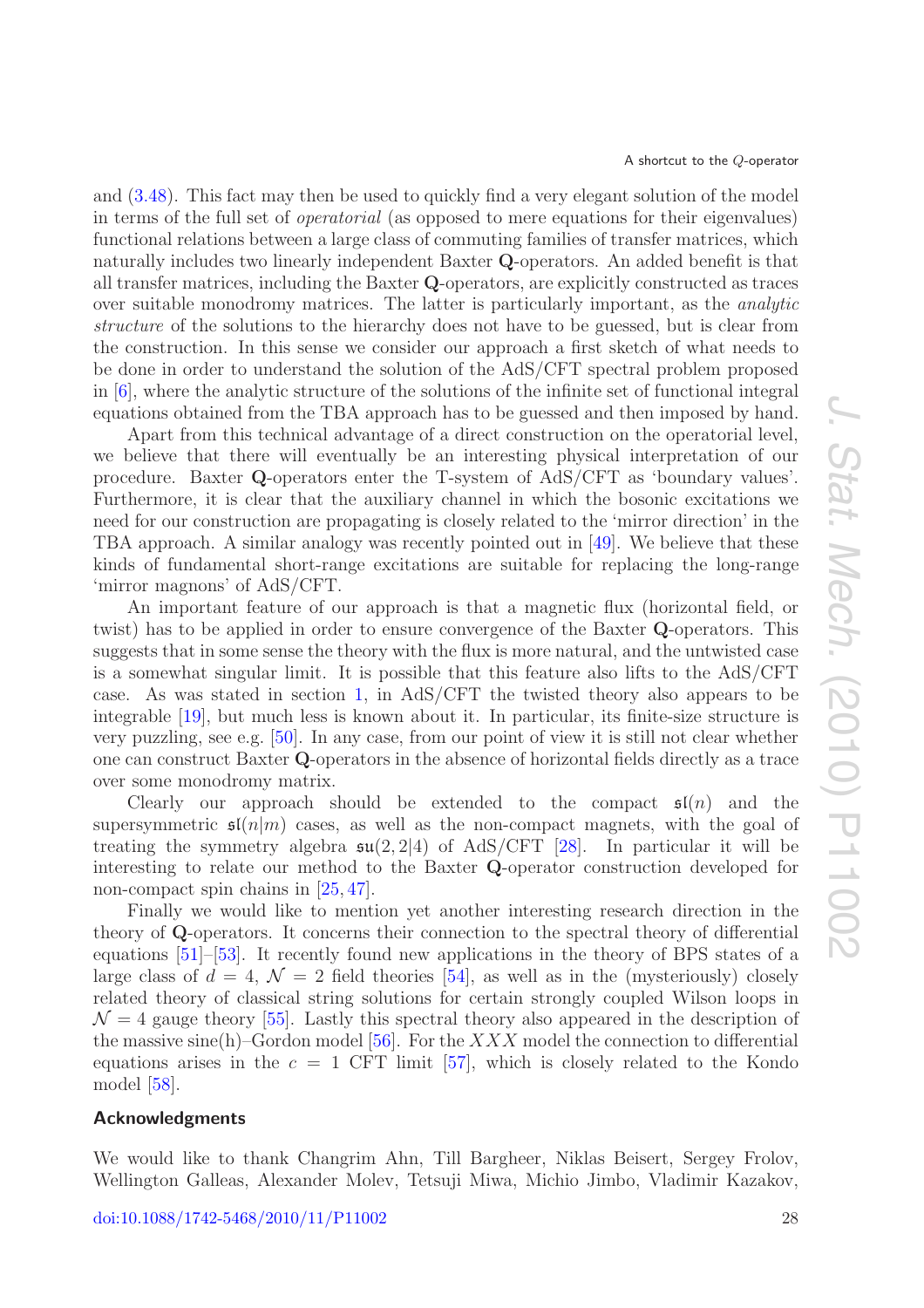Gregory Korchemsky, Vladimir Mangazeev, Fedor Smirnov and Pasha Wiegmann for useful discussions. Special thanks to Till Bargheer for his help on the numerical work, and to Stefan Zieme for a careful reading of the manuscript. T Lukowski was supported by Polish science funds during 2009–2011 as a research project (NN202 105136). He also acknowledges the support of the DAAD in form of an 'Auslandsstipendium' which allowed him an extended visit at the AEI Potsdam during which this project was worked out. M Staudacher thanks the Department of Theoretical Physics at ANU, Canberra, as well as the IEU, Seoul for hospitality while working on this project.

## <span id="page-29-0"></span>**Appendix A. Functional relations**

Using the defining relations for  $\mathcal T$  and  $\mathbf T$  in [\(3.23\)](#page-14-5) and [\(3.20\)](#page-13-3), one finds

$$
\mathcal{T}_{AB} = f(\phi) \mathbf{T}_{(A-B-1)/2} \left( \frac{A+B}{2} \right). \tag{A.1}
$$

A more explicit form of the left equation in [\(3.24\)](#page-14-4) reads

$$
\mathcal{T}_{CB} \mathbf{Q}_A^{\pm} = \mathcal{T}_{AB} \mathbf{Q}_C^{\pm} + \mathcal{T}_{CA} \mathbf{Q}_B^{\pm}.
$$
\n(A.2)

Choosing

$$
A = z, \qquad B = z + z' + j + \frac{1}{2}, \qquad C = z + z' - j - \frac{1}{2}, \tag{A.3}
$$

one gets

$$
\mathbf{T}_{j}(z+z')\mathbf{Q}_{\pm}(z) = \mathbf{T}_{(1/2)(j-z'-1/2)}\left(z+\frac{1}{2}(z'-j-\frac{1}{2})\right)\mathbf{Q}_{\pm}\left(z+z'+j+\frac{1}{2}\right) \n+ \mathbf{T}_{(1/2)(j+z'-1/2)}\left(z+\frac{1}{2}(z'+j+\frac{1}{2})\right)\mathbf{Q}_{\pm}\left(z+z'-j-\frac{1}{2}\right).
$$
\n(A.4)

Analogously the right equation in [\(3.24\)](#page-14-4) reads

$$
\mathcal{T}_{CB}\mathcal{T}_{AD} = \mathcal{T}_{AB}\mathcal{T}_{CD} + \mathcal{T}_{CA}\mathcal{T}_{BD}.\tag{A.5}
$$

With the choice

$$
A = z' + j' + \frac{1}{2}, \qquad D = z' - j' - \frac{1}{2}, \qquad C = z + j + \frac{1}{2} \qquad B = z - j - \frac{1}{2}, \tag{A.6}
$$

one gets

$$
\mathbf{T}_{j}(z)\,\mathbf{T}_{j'}(z') = \mathbf{T}_{(z-z'+j-j'-1)/2}\left(\frac{z+z'+j+j'+1}{2}\right)
$$
  
 
$$
\times \mathbf{T}_{(z-z'-j+j'-1)/2}\left(\frac{z+z'-j-j'-1}{2}\right)
$$
  
 
$$
+ \mathbf{T}_{(z'-z+j'+j)/2}\left(\frac{z'+z+j'-j}{2}\right)\mathbf{T}_{(z-z'+j+j')/2}\left(\frac{z+z'+j-j'}{2}\right).
$$
 (A.7)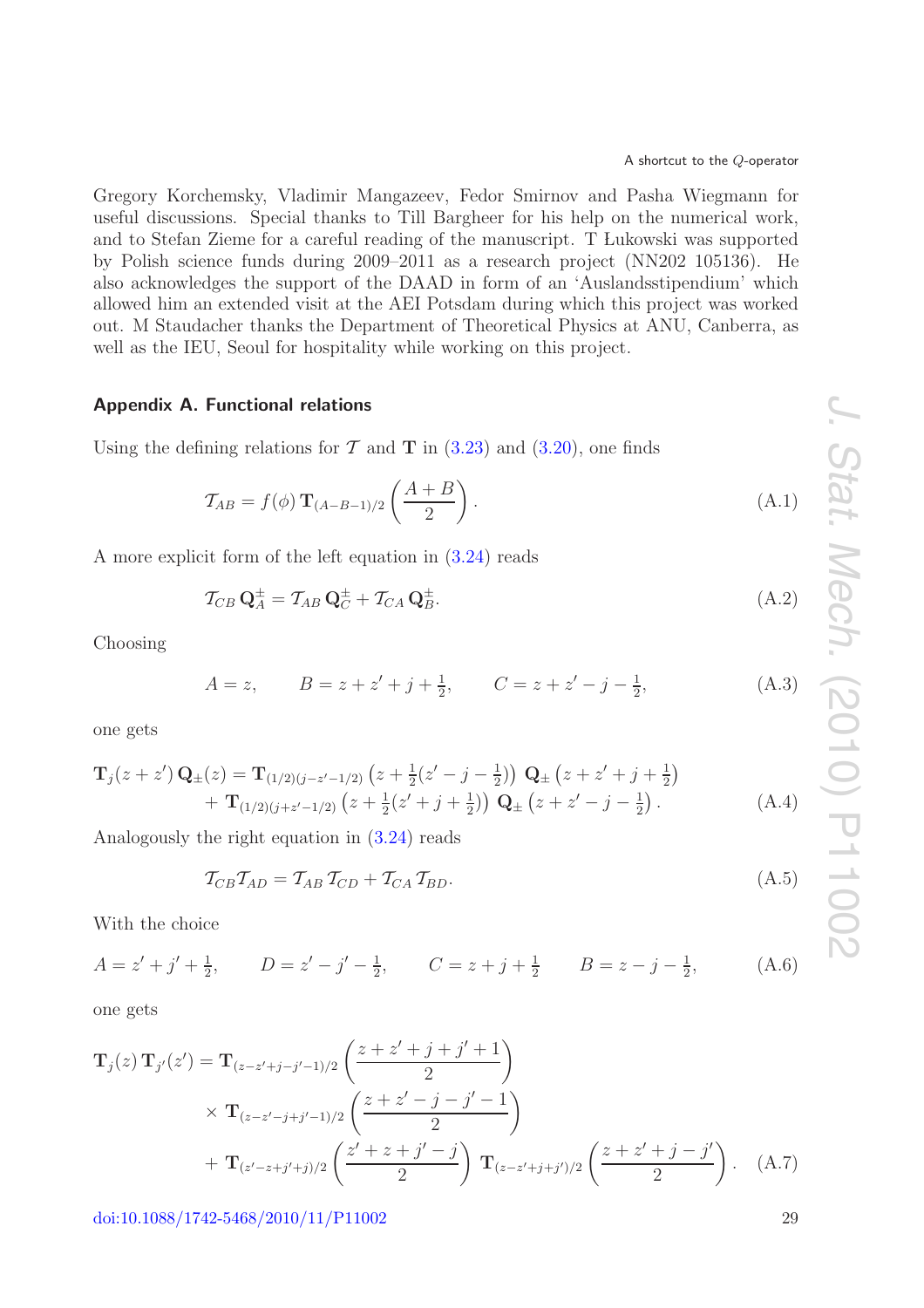#### <span id="page-30-0"></span>**Appendix B. Explicit results for small chain lengths**

In this appendix, where we revert to the notation<sup>[28](#page-30-1)</sup> with the spectral parameter  $u = i z$ , cf [\(2.31\)](#page-10-2), we will present the results for  $\mathbf{Q}_-(u)$ ,  $\mathbf{Q}_+(u)$  and  $\mathbf{T}(u)$  for the smallest possible chain lengths<sup>[29](#page-30-2)</sup>L = 1,2. All matrix elements of  $\mathbf{Q}_-(u)$ ,  $\mathbf{Q}_+(u)$  are easily computed from [\(3.51\)](#page-17-1). For the convenience of the reader we will present the 'Wick-rotated' (i.e. written in the u-plane) Lax operators for the Baxter **Q**-operators. Recall also the definition  $z_{\pm} = z \pm (j + \frac{1}{2})$  in [\(3.35\)](#page-15-7). They read, with  $\mathbf{h} = \mathbf{a}^+ \mathbf{a}^- + \frac{1}{2}$  as defined in [\(3.26\)](#page-14-2),

$$
L^{-}(u) = \begin{pmatrix} 1 & \mathbf{a}^{+} \\ i\mathbf{a}^{-} & u + i\mathbf{h} \end{pmatrix}
$$
 (B.1)

and

$$
L^{+}(u) = \begin{pmatrix} u - i\mathbf{h} & i\mathbf{a}^{+} \\ -\mathbf{a}^{-} & 1 \end{pmatrix}.
$$
 (B.2)

The definitions of  $L^{\pm}$  given above differ from the definitions  $L_{\pm}$  given in [\(3.37\)](#page-15-5) and [\(3.38\)](#page-15-6) in the main text. The two definitions are related in this way

<span id="page-30-3"></span>
$$
L^{-}(iz) = \begin{pmatrix} 1 & 0 \ 0 & i \end{pmatrix} L_{-}(z), \qquad L^{+}(iz) = \begin{pmatrix} i & 0 \ 0 & 1 \end{pmatrix} L_{+}(z). \tag{B.3}
$$

The conventions used in this appendix are such that the eigenvalues of  $\mathbf{Q}_{\pm}$  have the form  $\exp(\pm(\phi/2)u)(u^p+\cdots)$ , where p is some integer. Notice that the position of the diagonal matrix (left or right) in [\(B.3\)](#page-30-3) can be compensated by an oscillator algebra automorphism. In particular this means that left and right multiplication became equivalent after the trace is taken. This in nothing but restating the  $U(1)$  invariance of  $Q_{\pm}$ . The Baxter operators  $(3.51)$  become in the *u*-notation

$$
\mathbf{Q}_{\pm}(u;\phi) \equiv \frac{e^{\pm(\phi/2)u}}{\text{Tr}_{\mathcal{F}}(e^{-i\phi h})} \text{Tr}_{\mathcal{F}}\left(e^{-i\phi h} \mathcal{L}_L^{\pm}(u) \otimes \cdots \otimes \mathcal{L}_1^{\pm}(u)\right). \tag{B.4}
$$

The matrix elements of the transfer matrix **T**(*u*) are then obtained, for  $j = \frac{1}{2}$ , from [\(3.20\)](#page-13-3). It is easy to check that the direct construction based on  $(2.24)$  and  $(2.25)$  leads to the same results. We will also write down the  $L = 1, 2$  eigenvalues  $Q_-(u)$ ,  $Q_+(u)$  and  $T(u)$  of these operators.

It is easy to check that the operators below indeed satisfy the  $j = 0$  and  $\frac{1}{2}$  cases of the Wronskian relation  $(3.20)$  translated to u-space

$$
2\operatorname{isin}\frac{\phi}{2}u^{L} = \mathbf{Q}_{+}\left(u + \frac{\mathrm{i}}{2}\right)\mathbf{Q}_{-}\left(u - \frac{\mathrm{i}}{2}\right) - \mathbf{Q}_{+}\left(u - \frac{\mathrm{i}}{2}\right)\mathbf{Q}_{-}\left(u + \frac{\mathrm{i}}{2}\right),\tag{B.5}
$$

$$
2\operatorname{isin}\frac{\phi}{2}\mathbf{T}(u) = \mathbf{Q}_{+}(u+\mathbf{i})\mathbf{Q}_{-}(u-\mathbf{i}) - \mathbf{Q}_{+}(u-\mathbf{i})\mathbf{Q}_{-}(u+\mathbf{i}).
$$
\n(B.6)

<span id="page-30-1"></span> $28$  The reason is that the Bethe equations are most commonly written in the *u*-plane.

<span id="page-30-2"></span><sup>&</sup>lt;sup>29</sup> Note that while it is not possible to define a nearest neighbour Hamiltonian for a  $L = 1$  'chain', the definitions [\(2.24\)](#page-8-3) and [\(2.25\)](#page-8-1) for the transfer matrix and [\(3.51\)](#page-17-1) for the Baxter operators still make sense.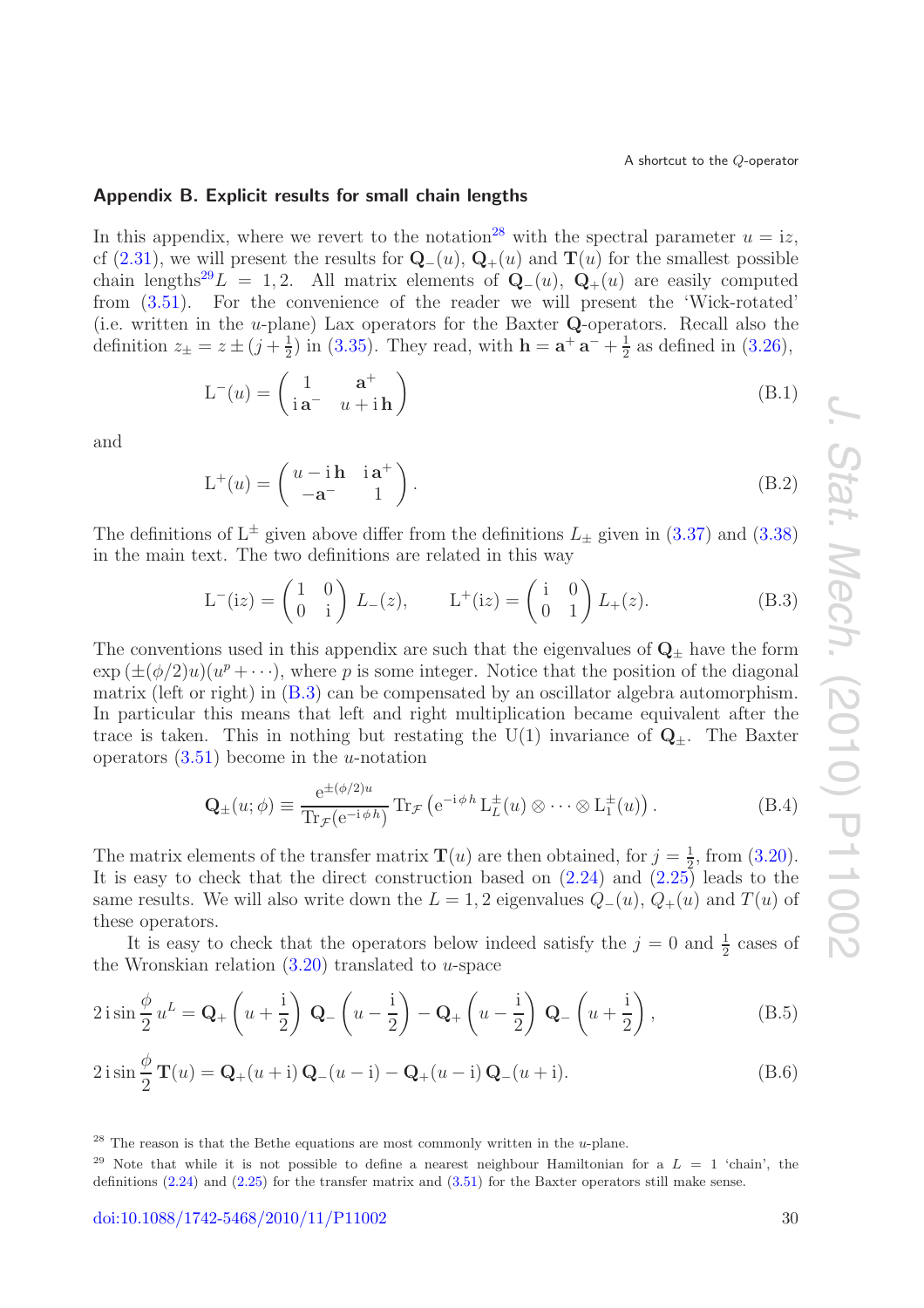## **B.1. Length** *L* **= 1**

*B.1.1.* **Q**−(*u*)

$$
e^{-(\phi/2)u} \begin{pmatrix} 1 & 0 \\ 0 & u + \frac{1}{2} \cot \frac{\phi}{2} \end{pmatrix}
$$
  $e^{-(\phi/2)u} \left\{ 1, u + \frac{1}{2} \cot \frac{\phi}{2} \right\}.$ 

*B.1.2.*  $\mathbf{Q}_{+}(u)$ 

$$
e^{(\phi/2)u}\left(u-\frac{1}{2}\cot\frac{\phi}{2} \quad 0\right)
$$
  $e^{(\phi/2)u}\left\{1, u-\frac{1}{2}\cot\frac{\phi}{2}\right\}.$ 

*B.1.3.* **T**(*u*)

$$
\begin{pmatrix} 2u\cos\frac{\phi}{2} - \sin\frac{\phi}{2} & 0 \\ 0 & 2u\cos\frac{\phi}{2} + \sin\frac{\phi}{2} \end{pmatrix} \qquad \left\{ 2u\cos\frac{\phi}{2} - \sin\frac{\phi}{2}, 2u\cos\frac{\phi}{2} + \sin\frac{\phi}{2} \right\}.
$$

## **B.2. Length** *L* **= 2**

B.2.1. 
$$
\mathbf{Q}_{-}(u)
$$
  
\n
$$
e^{-(\phi/2)u} \begin{pmatrix}\n1 & 0 & 0 & 0 \\
0 & u + \frac{1}{2}\cot\frac{\phi}{2} & \frac{1}{2}\cot\frac{\phi}{2} + \frac{i}{2} & 0 \\
0 & \frac{1}{2}\cot\frac{\phi}{2} - \frac{i}{2} & u + \frac{1}{2}\cot\frac{\phi}{2} & 0 \\
0 & 0 & 0 & u^2 + u\cot\frac{\phi}{2} + \frac{1}{2\sin^2(\phi/2)} - \frac{1}{4}\n\end{pmatrix}
$$
\n
$$
e^{-(\phi/2)u} \left\{ 1, u + \frac{1}{2}\cot\frac{\phi}{4}, u - \frac{1}{2}\tan\frac{\phi}{4}, u^2 + u\cot\frac{\phi}{2} + \frac{1}{2\sin^2(\phi/2)} - \frac{1}{4} \right\}.
$$

B.2.2. 
$$
\mathbf{Q}_{+}(u)
$$
  
\n $e^{(\phi/2)u}$ \n
$$
\begin{pmatrix}\nu^2 - \cot \frac{\phi}{2}u + \frac{1}{2\sin^2(\phi/2)} - \frac{1}{4} & 0 & 0 & 0\\ 0 & u - \frac{1}{2}\cot \frac{\phi}{2} & -\frac{1}{2}\cot \frac{\phi}{2} - \frac{1}{2} & 0\\ 0 & -\frac{1}{2}\cot \frac{\phi}{2} + \frac{1}{2} & u - \frac{1}{2}\cot \frac{\phi}{2} & 0\\ 0 & 0 & 0 & 1\end{pmatrix}
$$
\n $e^{(\phi/2)u}$ \n
$$
\left\{1, u - \frac{1}{2}\cot \frac{\phi}{4}, u + \frac{1}{2}\tan \frac{\phi}{4}, u^2 - u\cot \frac{\phi}{2} + \frac{1}{2\sin^2(\phi/2)} - \frac{1}{4}\right\}
$$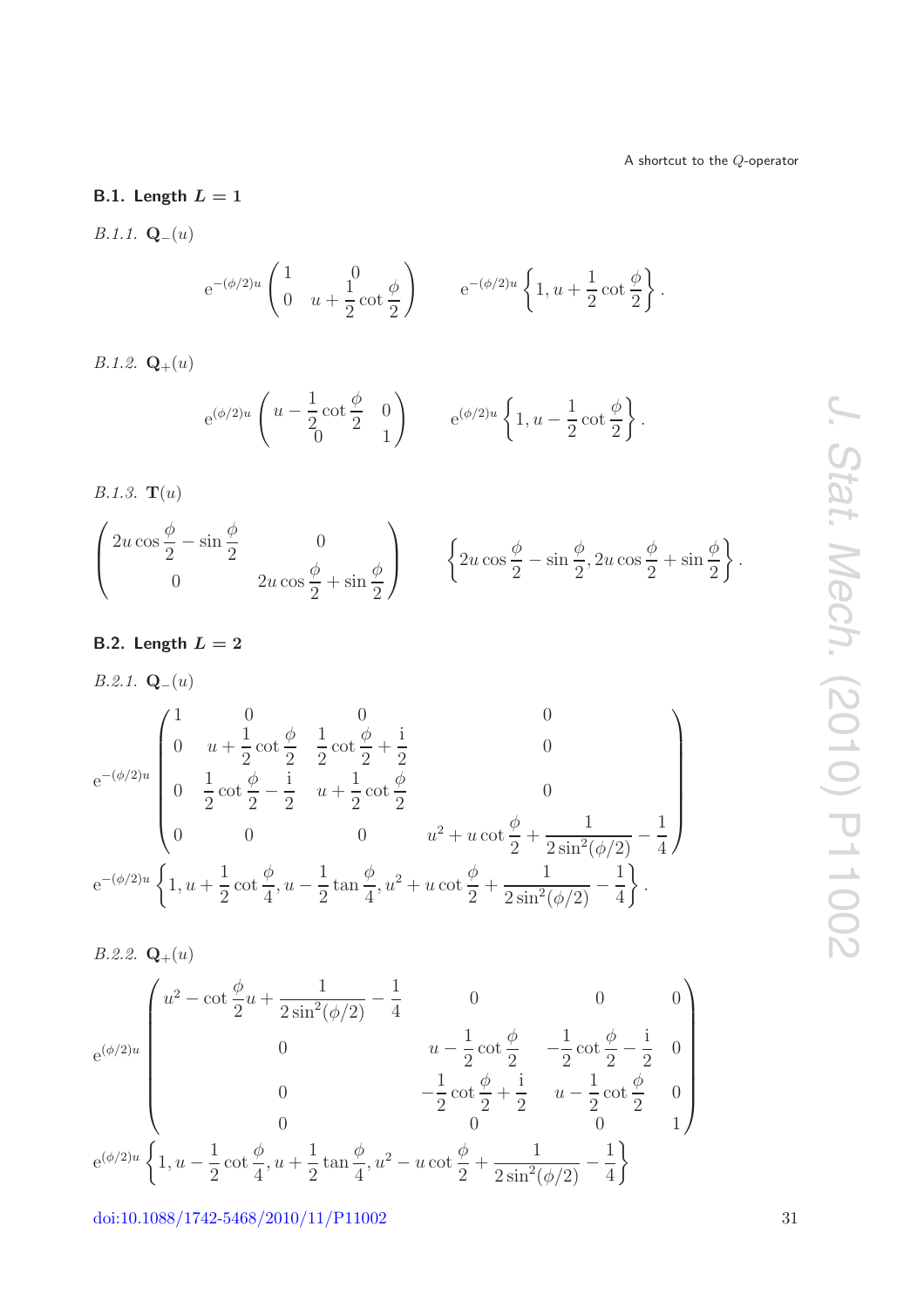



#### <span id="page-32-0"></span>**Appendix C. Analytic continuation of the trace**

In this appendix we will review three ways of defining traces for complex spin. The first way, used in our construction in the main body of the paper, involves introducing a twist  $\phi$  as a regulator and then takes  $\phi \to 0$  while subtracting infinities. The second way has been introduced in [\[30\]](#page-39-6) under the name 'trace functional'. The third way has been used by Pronko in [\[29\]](#page-39-5). We will now show the equivalence of these three constructions. In the case of the first two, this had already been noticed in [\[23\]](#page-38-16).

Let us first fix the setup for the analysis. Denote by  $\mathcal O$  any one of the  $2^L\times 2^L$  matrix elements of the monodromy matrix, see  $(3.12)$ .  $\mathcal{O}$  is some expression written in terms of the  $\mathfrak{su}(2)$  generators  $\mathbf{J}^0, \mathbf{J}^{\pm}$  acting in the auxiliary space (we will also use the notation  $\mathbf{J}_k^l$ ). It is clear from  $\mathfrak{u}(1)$  invariance that any such  $\mathcal O$  has a definite grading under  $\mathbf{J}^0$ , namely:

<span id="page-32-4"></span>
$$
[\mathbf{J}^0, \mathcal{O}] = s(\mathcal{O}) \mathcal{O}.
$$
 (C.1)

If  $s(\mathcal{O}) \neq 0$ , then its trace will vanish for any complex value of the spin. So let us consider the case  $s(\mathcal{O}) = 0$ . In this case  $\mathcal O$  can be rewritten as

<span id="page-32-1"></span>
$$
\mathcal{O} \to F(\mathbf{J}^0, \vec{\mathbf{J}}^2),\tag{C.2}
$$

where  $F$  is some function.

### <span id="page-32-3"></span>**C.1. Twist regularization and**  $\phi \rightarrow 0$  **limit**

Let us consider

<span id="page-32-2"></span>
$$
\operatorname{Tr}_{\pi_j^+} \left( e^{-i \phi \mathbf{J}^0} \mathcal{O} \right) - \operatorname{Tr}_{\pi_{-j-1}^+} \left( e^{-i \phi \mathbf{J}^0} \mathcal{O} \right), \tag{C.3}
$$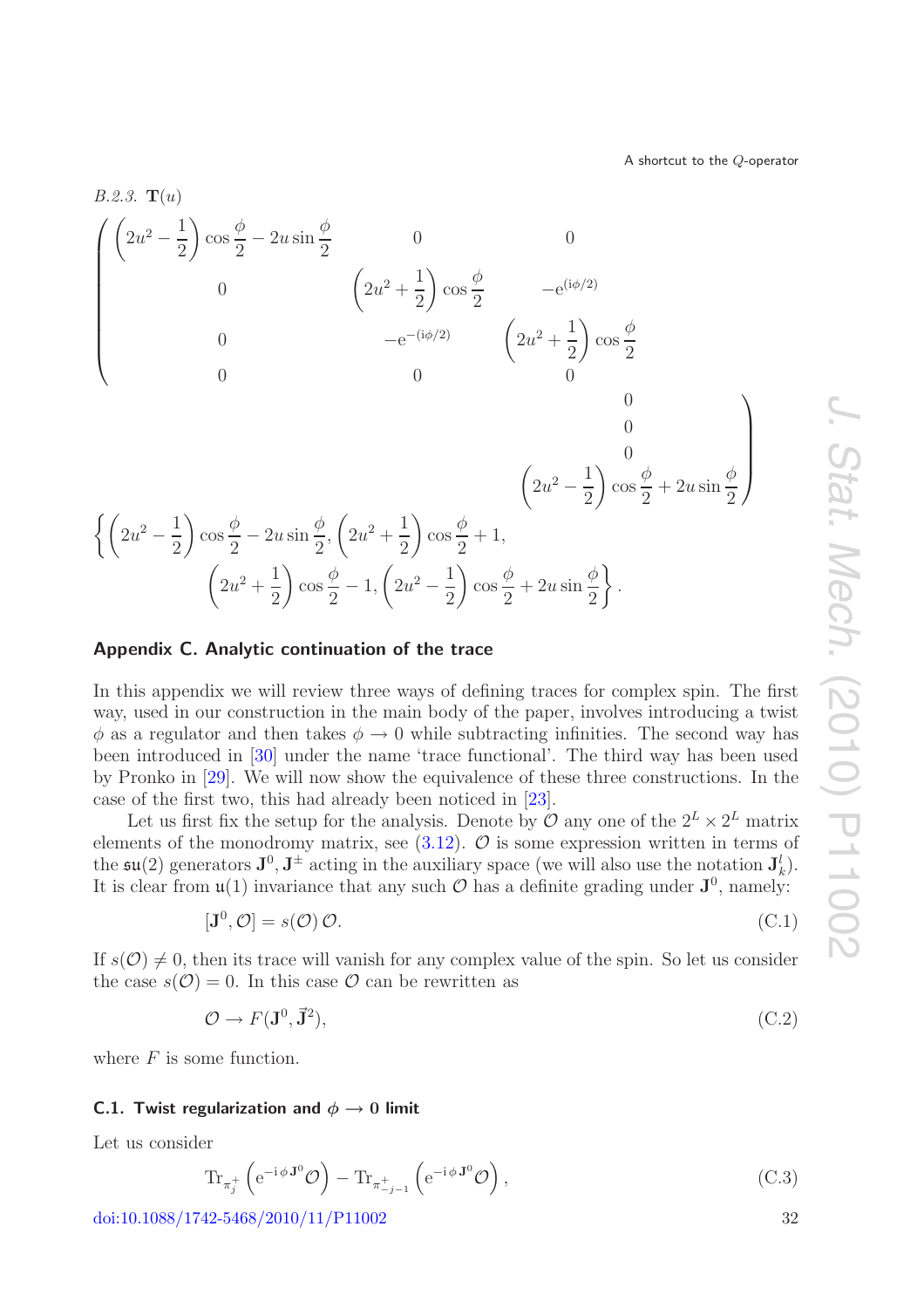where the trace is taken over the infinite-dimensional Verma module. We will show that this quantity is finite in the  $\phi \rightarrow 0$  limit.

To proceed it is useful to realize the highest weight representation explicitly in a Fock space. The latter is an infinite module  $\pi_l^+$  for any l. It thus contains the information about the spin in our realizations of the generators, see  $(3.31)$  and  $(3.32)$ . As just discussed, we will take  $\mathcal O$  as in [\(C.2\)](#page-32-1). Then [\(C.3\)](#page-32-2) becomes

<span id="page-33-0"></span>
$$
\sum_{n=0}^{\infty} \left( e^{-i\phi(n-j)} F(n-j,j(j+1)) - e^{-i\phi(n+j+1)} F(n+j+1,j(j+1)) \right). \quad (C.4)
$$

Introducing  $f(n-\nu) \equiv F(n-j, j(j+1))$ , where  $\nu = j+\frac{1}{2}$ , and we suppress the dependence on the Casimir  $j(j + 1)$ , [\(C.4\)](#page-33-0) can be rewritten as

<span id="page-33-1"></span>
$$
e^{-i(\phi/2)} \sum_{n=0}^{\infty} \left( e^{-i\phi(n-\nu)} f(n-\nu) - e^{-i\phi(n+\nu)} f(n+\nu) \right).
$$
 (C.5)

Consider the case  $f(s) = s^k$  for some integer k. Then [\(C.5\)](#page-33-1) reads

$$
e^{-i\frac{\phi}{2}} \left( i\frac{\partial}{\partial \phi} \right)^k \sum_{n=0}^{\infty} \left( e^{-i\phi(n-\nu)} - e^{-i\phi(n+\nu)} \right) = e^{-i(\phi/2)} \left( i\frac{\partial}{\partial \phi} \right)^k \left( e^{i(\phi/2)} \frac{\sin \nu \phi}{\sin(\phi/2)} \right). \tag{C.6}
$$

This expression is finite in the  $\phi \to 0$  limit for any k, v. This concludes the proof of the finiteness of  $\mathbf{T}_i(z; 0)$ 

## **C.2. Trace functional**

We now want to show that the procedure of evaluating traces over complex spin of appendix [C.1](#page-32-3) is the same as the one used in [\[30\]](#page-39-6) and termed 'trace functional'. It has the property that<sup>[30](#page-33-2)</sup>

<span id="page-33-3"></span>
$$
\text{Tr}_{\nu}^{\text{functional}} \,\mathbf{e}^{t\,\mathbf{J}_0} \equiv \frac{\sinh(t\,\nu)}{\sinh(t/2)}.\tag{C.7}
$$

This formula plays the role of a generating function for the traces of  $(\mathbf{J}_0)^k$ . To show the equivalence with the definition of appendix [C.1](#page-32-3) it is enough to consider [\(C.3\)](#page-32-2) with  $\mathcal{O}=1$ and  $-i\phi = t$ . This gives

$$
\frac{\sinh(t \nu)}{\sinh(t/2)},\tag{C.8}
$$

and completes the proof of equivalence.

<span id="page-33-2"></span><sup>&</sup>lt;sup>30</sup> For convenience of the reader the notation used here is related to the one used in [\[30\]](#page-39-6) in the following way:  $x = 2 \nu$ ,  $H = 2 \mathbf{J}_0$ ,  $z = \frac{t}{2}$ . See [\[30\]](#page-39-6) for the complete set of defining properties of [\(C.7\)](#page-33-3).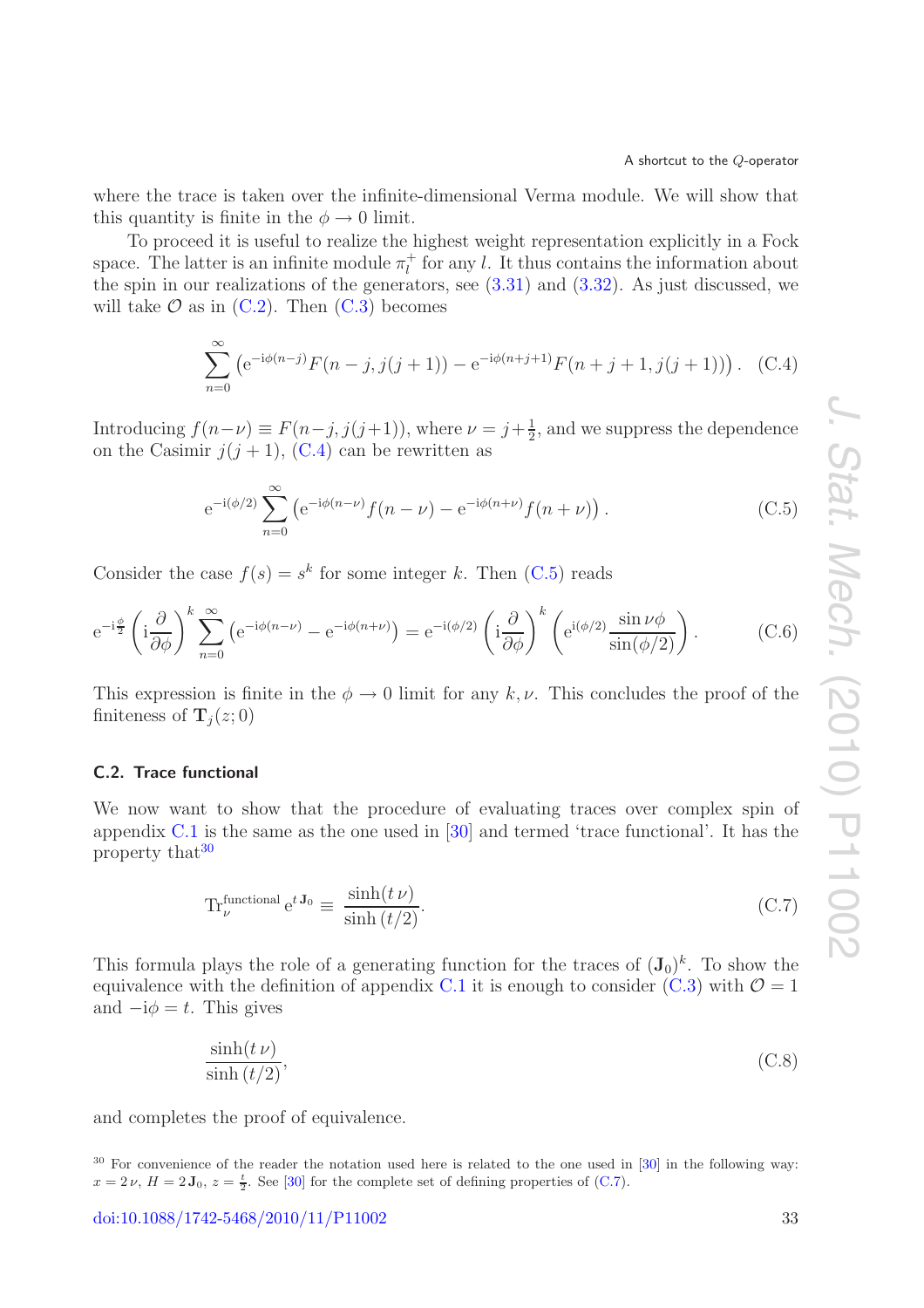### **C.3. Other approaches**

We will now show that there is a third way to define traces over complex spin, used in [\[27\]](#page-39-3). It is equivalent to the previous two procedures. Now the definition of the trace is

$$
\text{Tr}_{\nu}^{\text{Proko}} \mathcal{O}(\mathbf{J}_{k}^{l}) \equiv \int d\mu \left(\gamma, \bar{\gamma}\right) \mathcal{O}\left(\gamma^{l} \frac{\partial}{\partial \gamma^{k}}\right) \frac{\left(\gamma \cdot \bar{\gamma}\right)^{2\nu - 1}}{\Gamma(2\nu)},\tag{C.9}
$$

where

$$
d\mu(\gamma,\bar{\gamma}) \equiv e^{-\gamma\cdot\bar{\gamma}} \prod_{k=1}^{2} \frac{d\gamma^k d\bar{\gamma}_k}{2\pi i}, \qquad \gamma \cdot \bar{\gamma} \equiv \gamma^1 \bar{\gamma}_1 + \gamma^2 \bar{\gamma}_2.
$$
 (C.10)

As discussed before only the zero weight part of  $\mathcal{O}(\mathbf{J}_k^l)$  will contribute to the trace, cf [\(C.1\)](#page-32-4). To make contact with the previous analysis we compute

$$
\begin{split} \operatorname{Tr}_{\nu}^{\text{Pronko}} e^{t \mathbf{J}_0} &= \int \mathrm{d}\mu \left( \gamma, \bar{\gamma} \right) e^{(t/2) \left( \gamma^1 (\partial/\partial \gamma^1) - \gamma^2 (\partial/\partial \gamma^2) \right)} \frac{\left( \gamma \cdot \bar{\gamma} \right)^{2\nu - 1}}{\Gamma(2\nu)} \\ &= \frac{1}{\Gamma(2\nu)} \int \mathrm{d}\mu \left( \gamma, \bar{\gamma} \right) \left( e^{(t/2)} \gamma^1 \bar{\gamma}_1 + e^{(t/2)} \gamma^2 \bar{\gamma}_2 \right)^{2\nu - 1} \\ &= \frac{\sinh(t \, \nu)}{\sinh(t/2)}. \end{split} \tag{C.11}
$$

This last equation shows the equivalence with the other two definitions of trace.

### <span id="page-34-0"></span>**Appendix D. su(2) covariance properties**

In this appendix we will study some  $\mathfrak{su}(2)$  transformation properties of  $\mathbf{Q}_{\pm}$ . Thanks to the identity

$$
e^{\gamma S^{-}} \begin{pmatrix} 1 & a^{+} \\ a^{-} & z_{-} + a^{+} a^{-} \end{pmatrix} = e^{-\gamma a^{+}} \begin{pmatrix} 1 & a^{+} \\ a^{-} & z_{-} + a^{+} a^{-} \end{pmatrix} e^{\gamma a^{+}}, \quad (D.1)
$$

where

$$
e^{\gamma \mathcal{S}^{-}} = \begin{pmatrix} 1 & 0 \\ \gamma & 1 \end{pmatrix}, \tag{D.2}
$$

the trace of a monodromy matrix built from

$$
\begin{pmatrix} 1 & \mathbf{a}^+ \\ \mathbf{a}^- & z_- + \mathbf{a}^+ \mathbf{a}^- \end{pmatrix},\tag{D.3}
$$

will satisfy the equation

$$
e^{\gamma \mathcal{S}_{\text{tot}}^{-}} \mathbf{Q}_{-}(z_{-}) = \mathbf{Q}_{-}(z_{-}). \tag{D.4}
$$

This is a formal equation because for the trace to give a finite result one needs to introduce a regulator  $e^{-i\phi a^+ a^-}$ , and this operator does not commute with  $e^{\pm \gamma a^+}$ . Still one can write

$$
e^{\gamma \mathcal{S}_{\text{tot}}^{-}} \mathbf{Q}_{-}(z_{-};\phi) = \mathbf{Q}_{-}(z_{-};\phi) \left( \mathbb{I} + \mathcal{O}(\phi) \right). \tag{D.5}
$$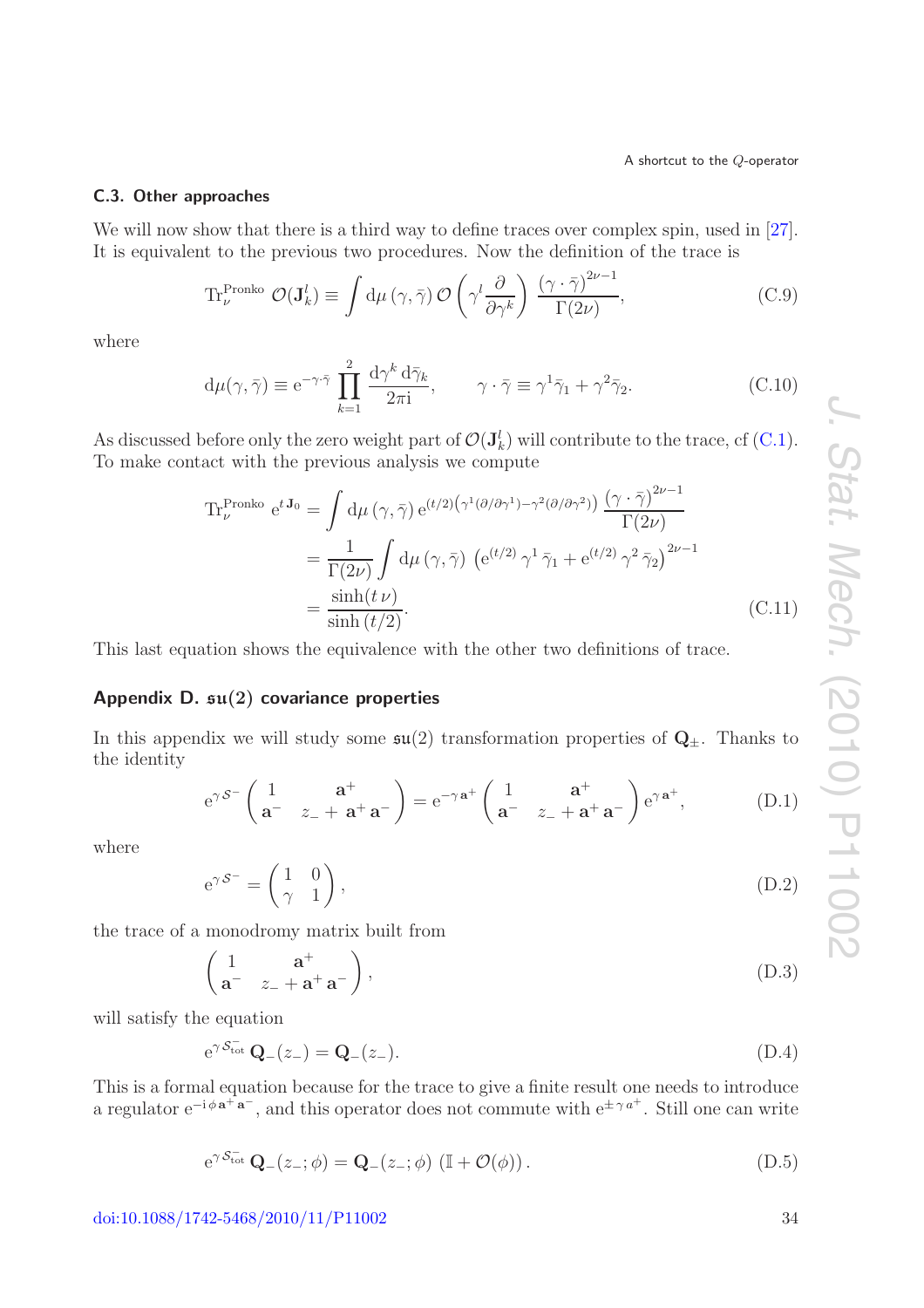In a similar way one can show that

$$
\mathbf{Q}_{+}(z_{+};\phi) e^{\gamma \mathcal{S}_{\text{tot}}^{+}} = \mathbf{Q}_{+}(z_{+};\phi) \left( \mathbb{I} + \mathcal{O}(\phi) \right). \tag{D.6}
$$

On the other hand  $\mathbf{Q}_{\pm}$  are  $\mathfrak{u}(1)$  invariant for any value of the twist, namely

$$
e^{\gamma \mathcal{S}^3_{\text{tot}}} \mathbf{Q}_{\pm}(z_{\pm}; \phi) e^{-\gamma \mathcal{S}^3_{\text{tot}}} = \mathbf{Q}_{\pm}(z_{\pm}; \phi).
$$
 (D.7)

Using the previous identities one can show that

$$
e^{\vec{\gamma}\cdot\vec{\mathcal{S}}_{\text{tot}}} \mathbf{Q}_{\pm}(z_{\pm}^1; \phi) \mathbf{Q}_{\pm}^{-1}(z_{\pm}^2; \phi) e^{-\vec{\gamma}\cdot\vec{\mathcal{S}}_{\text{tot}}} = \mathbf{Q}_{\pm}(z_{\pm}^1; \phi) \mathbf{Q}_{\pm}^{-1}(z_{\pm}^2; \phi) \left( \mathbb{I} + \mathcal{O}_{\pm}(\phi) \right). \tag{D.8}
$$

The proof is trivial using that  $\mathbf{Q}_{\pm}(z^1, \phi)$  and  $\mathbf{Q}_{\pm}^{-1}(z^2, \phi)$  commute. So the  $\mathfrak{su}(2)$  invariance in the  $\phi \rightarrow 0$  limit follows.

### <span id="page-35-0"></span>**Appendix E. sl(2) transformation properties of Wronskian**

Let us investigate how  $\mathbf{Q}_{z_0}(z; \phi)$  and  $\mathbf{P}_{z_0}(z; \phi)$  transform under rotations of  $\mathbf{Q}_{\pm}$ . One has

$$
\begin{pmatrix} \mathbf{Q}_{+} \\ \mathbf{Q}_{-} \end{pmatrix} \rightarrow \begin{pmatrix} \alpha & \beta \\ \gamma & \delta \end{pmatrix} \begin{pmatrix} \mathbf{Q}_{+} \\ \mathbf{Q}_{-} \end{pmatrix}, \quad \text{with } \alpha \delta - \beta \gamma = 1.
$$
 (E.1)

One then finds

$$
\mathbf{P}_{z_0}(z;\phi) \to \mathbf{P}_{z_0}(z;\phi), \qquad \mathbf{Q}_{z_0}(z;\phi) \to \mathbf{Q}_{z_0}(z;\phi) + \mathbf{P}_{z_0}(z;\phi) \mathcal{O}^{\left(\alpha \atop{\gamma} \beta\right)}_{\begin{pmatrix} z_0;\phi \end{pmatrix}}.
$$
 (E.2)

The explicit form of  $\mathcal O$  is not important here, just notice that  $\mathcal O$  vanishes for

$$
\begin{pmatrix} \alpha & \beta \\ \gamma & \delta \end{pmatrix} = \begin{pmatrix} \alpha & 0 \\ 0 & \alpha^{-1} \end{pmatrix}, \qquad \begin{pmatrix} \alpha & \beta \\ \gamma & \delta \end{pmatrix} = \begin{pmatrix} 0 & i\alpha^{-1} \\ i\alpha & 0 \end{pmatrix} = \begin{pmatrix} 0 & i \\ i & 0 \end{pmatrix} \begin{pmatrix} \alpha & 0 \\ 0 & \alpha^{-1} \end{pmatrix}, \quad (E.3)
$$

which is the reason why equations [\(4.12\)](#page-23-4) and [\(4.13\)](#page-23-5) cannot be inverted for  $Q_{\pm}$ . This freedom corresponds to the normalization of  $Q_{\pm}$  and to the discrete operation of exchanging **Q**<sup>+</sup> with **Q**−.

## <span id="page-35-1"></span>**Appendix F. Numerics**

In this appendix we want to present more details on the method used in section [4.5](#page-25-0) for finding the two-cut root distributions for both the  $Q$  and the  $P$  polynomials. We will perform it in two steps. Firstly, we will find all roots of the polynomial  $Q(u)$  using the method presented in [\[31\]](#page-39-7). Then, using the information about the polynomial  $Q(u)$  we will find  $P(u)$  from the generalized Wronskian relation [\(4.14\)](#page-24-0). We will end this appendix with a few figures presenting different aspects of the problem.

According to [\[31\]](#page-39-7), in order to find roots of the polynomial  $Q(u)$  for given M and  $L \sim M$ , we have to take as a starting point a slightly modified system. Let us fix the number of excitations M, and choose the length of the spin chain  $L' \gg L$  such that  $M/L' \ll \frac{1}{2}$ . One finds that the approximate root distribution in this case is given in terms of the roots  $z_k$  of Hermite polynomials as

<span id="page-35-2"></span>
$$
u_k = \frac{1}{2\pi n_k} \left( L + i z_k \sqrt{2L} + \mathcal{O}(1) \right). \tag{F.1}
$$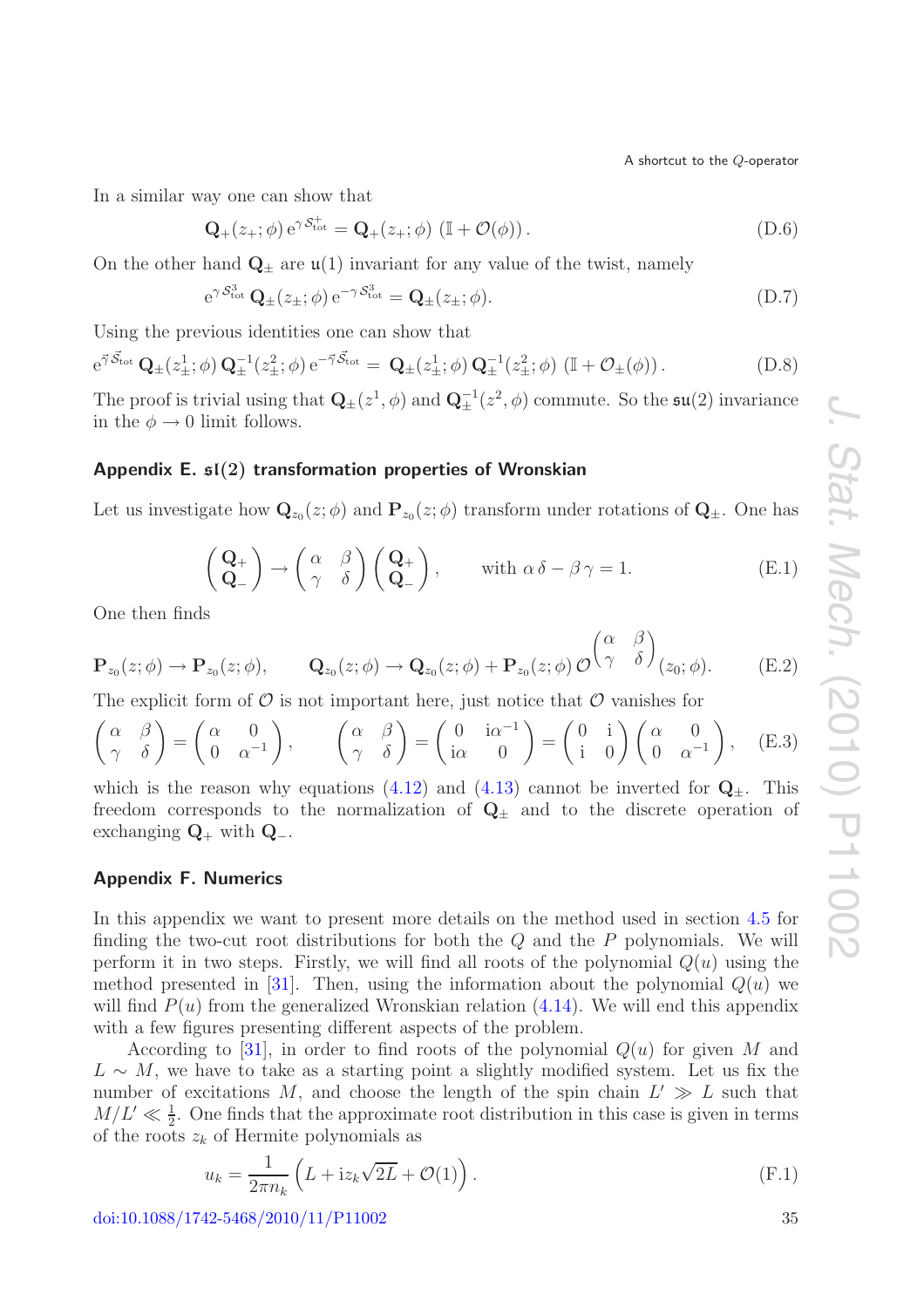<span id="page-36-0"></span>

**Figure F.1.** Root distribution of  $Q(u)$  (purple squares) and  $P(u)$  (blue dots) with various  $\tilde{u}_0$  for  $L = 60$  and  $M = 16$ . (a)  $\tilde{u}_0 = 0$ , (b)  $\tilde{u}_0 = 1$ , (c)  $\tilde{u}_0 = 4$ . Reading this figure from the bottom one can see that when  $|\tilde{u}_0|$  is decreased the two condensates shown in (c) start to approach each other (b) and eventually assemble on one line (a). It is interesting to note that for even length *L* the two condensates pass through each other without 'touching' (like in the figure), while for odd *L* they 'scatter', thereby producing double roots on the imaginary axis for  $\tilde{u}_0 = 0$ .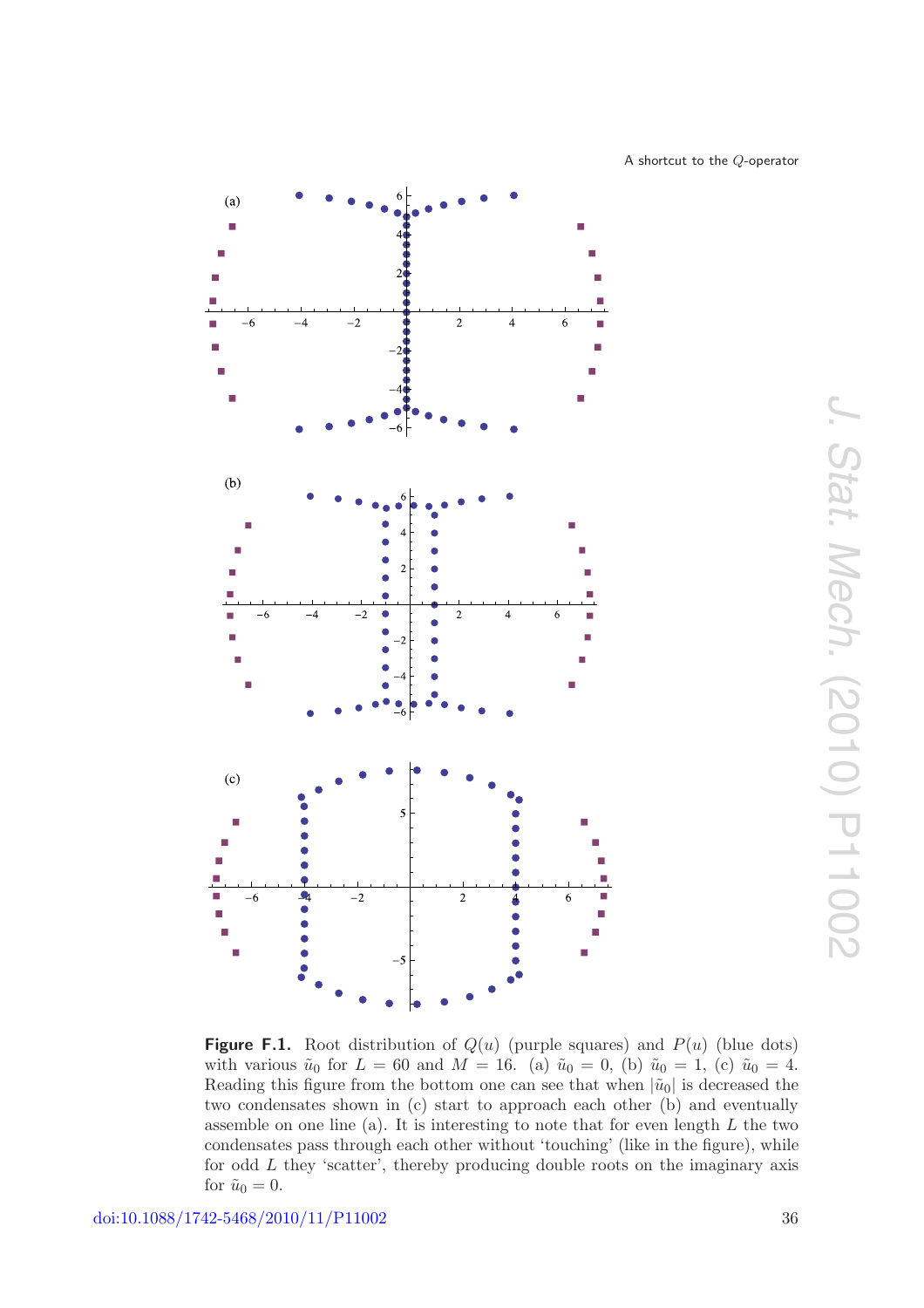Here,  $z_k$  are the solutions of  $H(z_k) = 0$ , where by H we denoted a Hermite polynomial. To simplify our considerations we will investigate only the simplest two-cut solution with mode numbers given by  $n_k = 1$ , for  $k = 1, \ldots, M/2$ , and  $n_k = -1$ , for  $k = M/2+1, \ldots, M$ . Knowing the approximate solution, we can use it as a starting point for the Newton method. This way we can find the solution of  $(2.7)$  with desired precision for any M and much larger L . Unfortunately, this method does not work for the configurations close to half-filling because then the approximation  $(F.1)$  is not good enough, and the Newton algorithm no longer converges. However, to overcome this difficulty, we can treat the root distribution as a function of the length, while keeping the magnon number M fixed. Assuming in addition that the root distributions for slightly differing Ls should be numerically close, we can use the solution found for a given length as initial data for Bethe equations with smaller length. This way we get a sequence of configurations with fixed M and decreasing L, corresponding to increasing filling  $M/L$ . This procedure is sufficient to produce the solutions of Bethe equations with excitation numbers very close to half-filling. In particular, we can get the configuration presented in figure [1](#page-20-1) in the main text.

In order to get the root configuration of the  $P$ -polynomials we will use  $(4.14)$  with  $j = 0$  and in the  $\phi \rightarrow 0$  limit. At the left-hand side we then have only  $u^L$ , while at the right-hand side we can substitute  $Q(u) = \prod_{i=1}^{M/2} (u^2 - u_i^2)$ . Here we denoted by  $u_i$  all roots with positive real parts found at the previous stage. We assume the polynomial  $P(u)$  to be of the form  $P(u) = (u - \tilde{u}_0) \sum_{i=0}^{L-M} a_i u^i$ , where we factorized out  $(u - \tilde{u}_0)$  in order to use the freedom of  $P(u)$  which we discussed in the main text. We can indeed always construct a solution of the untwisted Wronskian in the form  $P'(u) = P(u) + \alpha Q(u)$  by choosing  $\alpha$ such that any given  $\tilde{u}_0$  become a root of P'. This way we can find a one-parameter family of solutions numerated by  $\tilde{u}_0$ . Now for given  $\tilde{u}_0$  we substitute the polynomial  $P(u)$  of the mentioned form into the Wronskian relation. This way we will end up with the set of  $L - M + 1$  linear equations, where the coefficients  $a_i, i = 0, \ldots, L - M$  will play the role of unknowns. The solution of these linear equations is easy to find. It leaves us only with the problem of finding the roots of  $P(u)$ , which we can perform numerically. Using the methods presented above we are able to find configurations for chosen values of L and M below half-filling. Additionally, we may observe the behaviour of the solution for different  $\tilde{u}_0$ , see also [\[33\]](#page-39-9). In the main text we presented only the  $\tilde{u}_0 = 0$  case. In figure [F.1](#page-36-0) we illustrate the root configurations also for other values.

## <span id="page-37-1"></span><span id="page-37-0"></span>**References**

- <span id="page-37-2"></span>[1] Lipatov L N, Evolution equations in QCD, 1998 *Perspectives in Hadronic Physics: Proc. Conf. ICTP (Trieste, May 1997)* ed S Boffi, C Ciofi Degli Atti and M Giannini (Singapore: World Scientific)
- [2] Braun V M, Derkachov S E and Manashov A N, Integrability of three-particle evolution equations in QCD, 1998 *Phys. Rev. Lett.* **81** [2020](http://dx.doi.org/10.1103/PhysRevLett.81.2020) [arXiv[:hep-ph/9805225\]](http://arxiv.org/abs/hep-ph/9805225)
	- Braun V M, Derkachov S E, Korchemsky G P and Manashov A N, Baryon distribution amplitudes in QCD, 1999 *Nucl. Phys.* B **[553](http://dx.doi.org/10.1016/S0550-3213(99)00265-5)** 355 [arXiv[:hep-ph/9902375\]](http://arxiv.org/abs/hep-ph/9902375)
	- Belitsky A V, Fine structure of spectrum of twist-three operators in QCD, 1999 *Phys. Lett.* B **[453](http://dx.doi.org/10.1016/S0370-2693(99)00326-3)** 59 [arXiv[:hep-ph/9902361\]](http://arxiv.org/abs/hep-ph/9902361)
	- Belitsky A V, Renormalization of twist-three operators and integrable lattice models, 2000 *Nucl. Phys.* B **[574](http://dx.doi.org/10.1016/S0550-3213(00)00003-1)** 407 [arXiv[:hep-ph/9907420\]](http://arxiv.org/abs/hep-ph/9907420)
- <span id="page-37-3"></span>[3] Minahan J A and Zarembo K, The Bethe-ansatz for N = 4 super Yang–Mills, 2003 *J. High Energy Phys.* [JHEP03\(2003\)013](http://dx.doi.org/10.1088/1126-6708/2003/03/013) [arXiv[:hep-th/0212208\]](http://arxiv.org/abs/hep-th/0212208)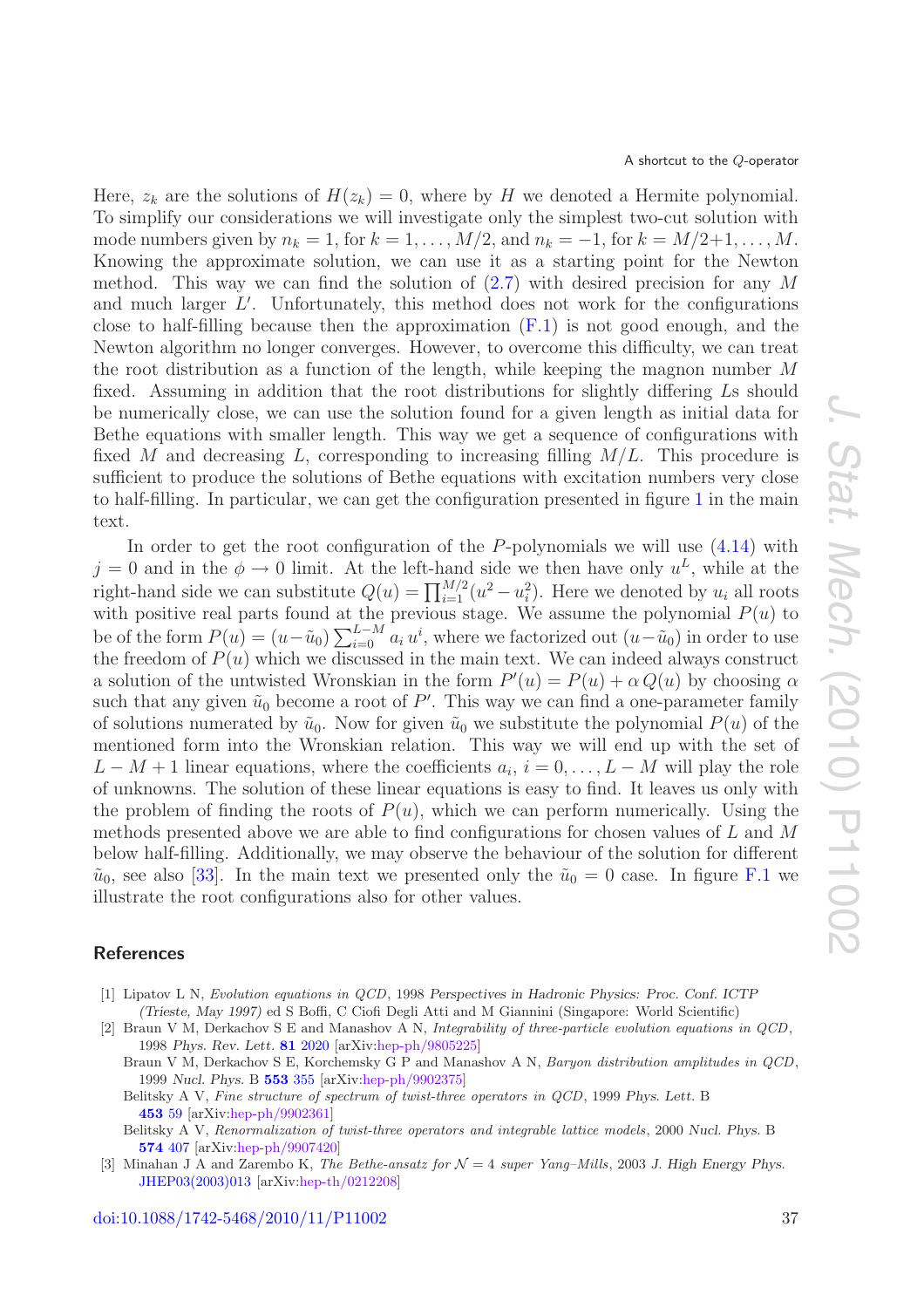- Beisert N, Kristjansen C and Staudacher M, The dilatation operator of  $\mathcal{N}=4$  Super Yang–Mills theory, 2003 *Nucl. Phys.* B **[664](http://dx.doi.org/10.1016/S0550-3213(03)00406-1)** 131 [arXiv[:hep-th/0303060\]](http://arxiv.org/abs/hep-th/0303060)
- Beisert N and Staudacher M, The  $\mathcal{N} = 4$  *SYM integrable super spin chain*, 2003 *Nucl. Phys.* B **[670](http://dx.doi.org/10.1016/j.nuclphysb.2003.08.015)** 439 [arXiv[:hep-th/0307042\]](http://arxiv.org/abs/hep-th/0307042)
- <span id="page-38-0"></span>[4] Bena I, Polchinski J and Roiban R, *Hidden symmetries of the*  $AdS_5 \times S^5$  *superstring*, 2004 *Phys. Rev.* D **69** [046002](http://dx.doi.org/10.1103/PhysRevD.69.046002) [arXiv[:hep-th/0305116\]](http://arxiv.org/abs/hep-th/0305116)
- <span id="page-38-1"></span>[5] Beisert N and Staudacher M, Long-range PSU(2, 2|4) Bethe ansaetze for gauge theory and strings, 2005 *Nucl. Phys.* B **[727](http://dx.doi.org/10.1016/j.nuclphysb.2005.06.038)** 1 [arXiv[:hep-th/0504190\]](http://arxiv.org/abs/hep-th/0504190)
	- Beisert N, Eden B and Staudacher M, Transcendentality and crossing, 2007 *J. Stat. Mech.* [P01021](http://dx.doi.org/10.1088/1742-5468/2007/01/P01021) [arXiv[:hep-th/0610251\]](http://arxiv.org/abs/hep-th/0610251)
- <span id="page-38-2"></span>[6] Arutyunov G and Frolov S, *String hypothesis for the*  $AdS_5 \times S^5$  *mirror*, 2009 *J. High Energy Phys.* [JHEP03\(2009\)152](http://dx.doi.org/10.1088/1126-6708/2009/03/152) arXiv[:arXiv:0901.1417](http://arxiv.org/abs/arXiv:0901.1417) [hep-th]
	- Gromov N, Kazakov V and Vieira P, Integrability for the full spectrum of planar AdS/CFT, 2009 arXiv[:0901.3753](http://arxiv.org/abs/0901.3753) [hep-th]
	- Bombardelli D, Fioravanti D and Tateo R, Thermodynamic Bethe ansatz for planar AdS/CFT: a proposal, 2009 arXiv[:0902.3930](http://arxiv.org/abs/0902.3930) [hep-th]
	- Gromov N, Kazakov V, Kozak A and Vieira P, Integrability for the full spectrum of planar AdS/CFT II, 2009 arXiv[:0902.4458](http://arxiv.org/abs/0902.4458) [hep-th]
	- Arutyunov G and Frolov S, *Thermodynamic Bethe ansatz for the*  $AdS_5 \times S^5$  *mirror model*, 2009 *J. High Energy Phys.* [JHEP05\(2009\)068](http://dx.doi.org/10.1088/1126-6708/2009/05/068) arXiv[:0903.0141](http://arxiv.org/abs/0903.0141) [hep-th]
- <span id="page-38-3"></span>[7] Baxter R J, Partition function of the eight-vertex lattice model, 1972 *Ann. Phys.* **70** [193](http://dx.doi.org/10.1016/0003-4916(72)90335-1) Baxter R J, 2000 *Ann. Phys.* **[281](http://dx.doi.org/10.1006/aphy.2000.6010)** 187
- <span id="page-38-4"></span>[8] Bazhanov V V, Lukyanov S L and Zamolodchikov A B, Integrable structure of conformal field theory II. Q-operator and DDV equation, 1997 *Commun. Math. Phys.* **[190](http://dx.doi.org/10.1007/s002200050240)** 247 [arXiv[:hep-th/9604044\]](http://arxiv.org/abs/hep-th/9604044)
- <span id="page-38-5"></span>[9] Bazhanov V V, Lukyanov S L and Zamolodchikov A B, Integrable structure of conformal field theory. III: the Yang–Baxter relation, 1999 *Commun. Math. Phys.* **[200](http://dx.doi.org/10.1007/s002200050531)** 297 [arXiv[:hep-th/9805008\]](http://arxiv.org/abs/hep-th/9805008)
- <span id="page-38-6"></span>[10] Bazhanov V V, Hibberd A N and Khoroshkin S M, Integrable structure of W(3) conformal field theory, quantum Boussinesq theory and boundary affine Toda theory, 2002 *Nucl. Phys.* B **[622](http://dx.doi.org/10.1016/S0550-3213(01)00595-8)** 475 [arXiv[:hep-th/0105177\]](http://arxiv.org/abs/hep-th/0105177)
- [11] Bazhanov V V and Tsuboi Z, Baxter's Q-operators for supersymmetric spin chains, 2008 *Nucl. Phys.* B **[805](http://dx.doi.org/10.1016/j.nuclphysb.2008.06.025)** 451 arXiv[:0805.4274](http://arxiv.org/abs/0805.4274) [hep-th]
- <span id="page-38-7"></span>[12] Kojima V, Baxter's  $Q$ -operator for the W-algebra  $W_N$ , 2008 *J. Phys. A: Math. Theor.* **41** [355206](http://dx.doi.org/10.1088/1751-8113/41/35/355206) arXiv[:0803.3505](http://arxiv.org/abs/0803.3505) [nlin]
- <span id="page-38-8"></span>[13] Bethe H, Zur theorie der metalle. I. Eigenwerte und eigenfunktionen der linearen atomkette, 1931 *Z. Phys.* **71** [205](http://dx.doi.org/10.1007/BF01341708)
- <span id="page-38-9"></span>[14] Kirillov A N and Liskova N A, Completeness of Bethe's states for generalized XXZ model, 1997 *J. Phys. A: Math. Gen.* **30** [1209](http://dx.doi.org/10.1088/0305-4470/30/4/022) [arXiv[:hep-th/9403107\]](http://arxiv.org/abs/hep-th/9403107) Kirillov A N and Liskova N A, Completeness of Bethe's states for generalized XXZ model, II, 1996 arXiv[:hep-th/9607012](http://arxiv.org/abs/hep-th/9607012)
- [15] Baxter R J, Completeness of the Bethe ansatz for the six and eight-vertex models, 2002 *J. Stat. Phys.* **[108](http://dx.doi.org/10.1023/A:1015437118218)** 1 [arXiv[:cond-mat/0111188\]](http://arxiv.org/abs/cond-mat/0111188)
- [16] Fabricius K and McCoy B M, Bethe's equation is incomplete for the XXZ model at roots of unity, 2001 *J. Stat. Phys.* **[103](http://dx.doi.org/10.1023/A:1010380116927)** 647 [arXiv[:cond-mat/0009279\]](http://arxiv.org/abs/cond-mat/0009279)
- <span id="page-38-10"></span>[17] Tarasov V and Varchenko A, Completeness of Bethe vectors and difference equations with regular singular points, 1995 *Int. Math. Res. Not.* **13** [637](http://dx.doi.org/10.1155/S1073792895000377) Mukhin E, Tarasov V and Varchenko A, Bethe algebra of homogeneous XXX Heisenberg model has simple
	- spectrum, 2007 arXiv[:0706.0688](http://arxiv.org/abs/0706.0688) [math]
- <span id="page-38-11"></span>[18] Pronko G P and Stroganov Yu G, Bethe equations on the wrong side of equator, 1999 *J. Phys. A: Math. Gen.* **32** [2333](http://dx.doi.org/10.1088/0305-4470/32/12/007) [arXiv[:hep-th/9808153\]](http://arxiv.org/abs/hep-th/9808153)
- <span id="page-38-12"></span>[19] Beisert N and Roiban R, *Beauty and the twist: the Bethe ansatz for twisted*  $\mathcal{N} = 4$  *SYM*, 2005 *J. High Energy Phys.* [JHEP08\(2005\)039](http://dx.doi.org/10.1088/1126-6708/2005/08/039) [arXiv[:hep-th/0505187\]](http://arxiv.org/abs/hep-th/0505187)
- <span id="page-38-14"></span><span id="page-38-13"></span>[20] Baxter R J, One-dimensional anisotropic Heisenberg chain, 1972 *Ann. Phys.* **70** [323](http://dx.doi.org/10.1016/0003-4916(72)90270-9)
- <span id="page-38-15"></span>[21] Faddeev L D, How algebraic Bethe ansatz works for integrable model, 1996 arXiv[:hep-th/9605187](http://arxiv.org/abs/hep-th/9605187)
- [22] Bazhanov V V, Lukyanov S L and Zamolodchikov A B, Integrable structure of conformal field theory, quantum KdV theory and thermodynamic Bethe ansatz , 1996 *Commun. Math. Phys.* **[177](http://dx.doi.org/10.1007/BF02101898)** 381 arXiv[:hep/9412229](http://arxiv.org/abs/hep/9412229)
- <span id="page-38-16"></span>[23] Korff C, A Q-operator for the twisted XXX model, 2006 *J. Phys. A: Math. Gen.* **39** [3203](http://dx.doi.org/10.1088/0305-4470/39/13/002) [arXiv[:math-ph/0511022\]](http://arxiv.org/abs/math-ph/0511022)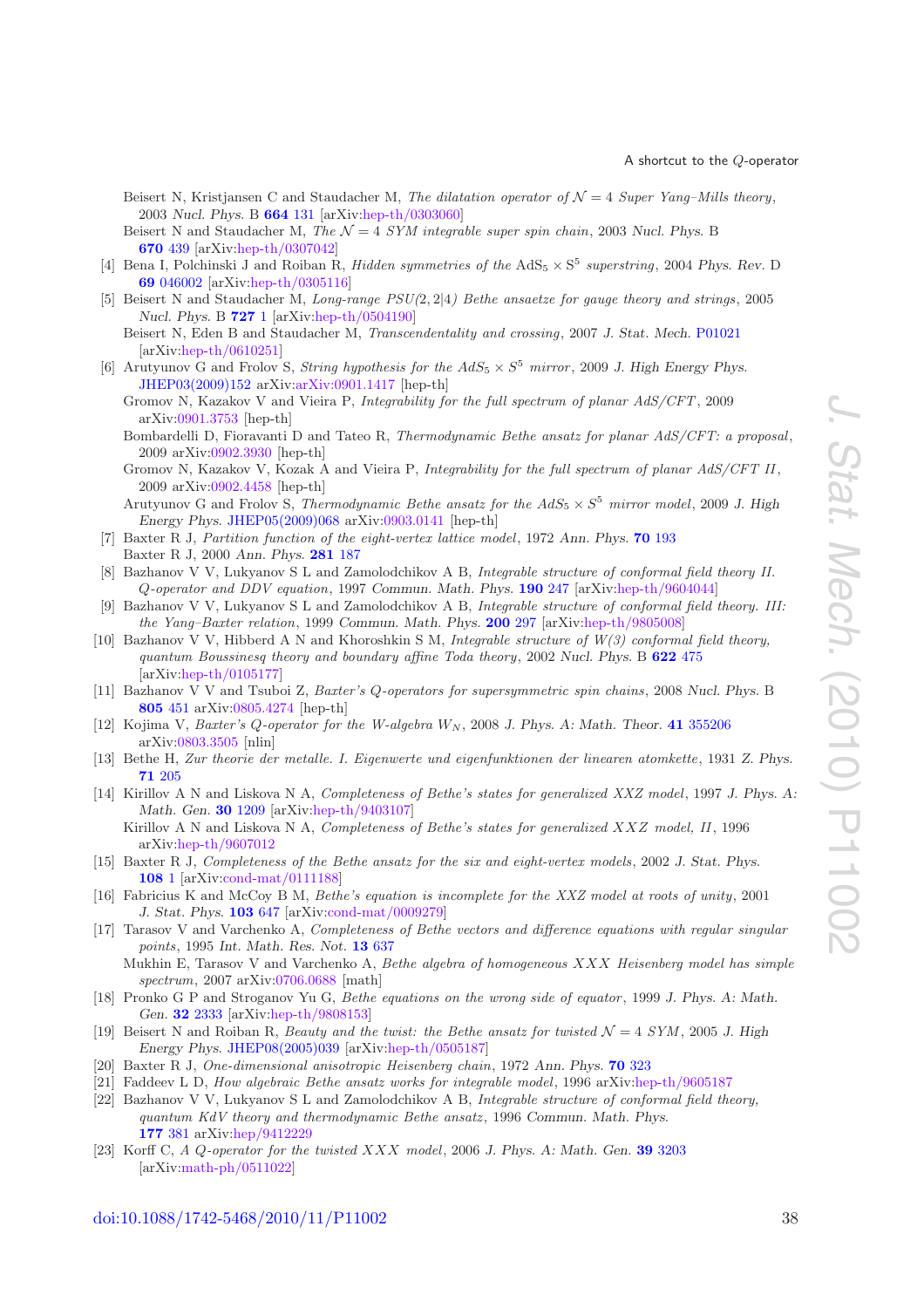- <span id="page-39-0"></span>[24] Kirillov A N and Reshetikhin N Y, Exact solution of the integrable XXZ Heisenberg model with arbitrary spin. I. The ground state and the excitation spectrum, 1987 *J. Phys. A: Math. Gen.* **20** [1565](http://dx.doi.org/10.1088/0305-4470/20/6/038)
- <span id="page-39-1"></span>[25] Derkachov S E and Manashov A N, Factorization of the transfer matrices for the quantum sl(2) spin chains and Baxter equation, 2006 *J. Phys. A: Math. Gen.* **39** [4147](http://dx.doi.org/10.1088/0305-4470/39/16/003) [arXiv[:nlin/0512047\]](http://arxiv.org/abs/nlin/0512047)
- <span id="page-39-2"></span>[26] Kuznetsov V B, Salerno M and Sklyanin E K, Quantum Bäcklund transformation for the integrable DST model, 2000 *J. Phys. A: Math. Gen.* **33** [171](http://dx.doi.org/10.1088/0305-4470/33/1/311) [arXiv[:solv-int/9908002\]](http://arxiv.org/abs/solv-int/9908002)
- <span id="page-39-3"></span>[27] Kovalsky A E and Pronko G P, Baxter Q-operators for the integrable discrete self-trapping chain, 2002 *Theor. Math. Phys.* **142** 259 [arXiv[:nlin/0203030\]](http://arxiv.org/abs/nlin/0203030)
- <span id="page-39-4"></span>[28] Bazhanov V V, Frassek R, Lukowski T, Meneghelli C and Staudacher M, Baxter Q-operators and representations of Yangians, 2010 arXiv[:1010.3699](http://arxiv.org/abs/1010.3699)
- <span id="page-39-5"></span>[29] Pronko G P, On the Baxter's Q operator for the XXX spin chain, 2000 *Commun. Math. Phys.* **[212](http://dx.doi.org/10.1007/s002200000235)** 687 [arXiv[:hep-th/9908179\]](http://arxiv.org/abs/hep-th/9908179)
- <span id="page-39-6"></span>[30] Boos H, Jimbo M, Miwa T, Smirnov F and Takeyama Y, A recursion formula for the correlation functions of an inhomogeneous XXX model, 2004 arXiv[:hep-th/0405044](http://arxiv.org/abs/hep-th/0405044)
- <span id="page-39-7"></span>[31] Bargheer T, Beisert N and Gromov N, Quantum stability for the Heisenberg ferromagnet, 2008 *New J. Phys.* **10** [103023](http://dx.doi.org/10.1088/1367-2630/10/10/103023) arXiv[:0804.0324](http://arxiv.org/abs/0804.0324) [hep-th]
- <span id="page-39-8"></span>[32] Beisert N, Minahan J A, Staudacher M and Zarembo K, Stringing spins and spinning strings, 2003 *J. High Energy Phys.* [JHEP09\(2003\)010](http://dx.doi.org/10.1088/1126-6708/2003/09/010) [arXiv[:hep-th/0306139\]](http://arxiv.org/abs/hep-th/0306139)
- <span id="page-39-9"></span>[33] Gromov N and Vieira P, Complete 1-loop test of AdS/CFT, 2008 *J. High Energy Phys.* [JHEP04\(2008\)046](http://dx.doi.org/10.1088/1126-6708/2008/04/046) arXiv[:0709.3487](http://arxiv.org/abs/0709.3487) [hep-th]
- <span id="page-39-10"></span>[34] Baxter R J, Eight vertex model in lattice statistics and one-dimensional anisotropic Heisenberg chain. 2. Equivalence to a generalized ice-type lattice model, 1973 *Ann. Phys.* **[76](http://dx.doi.org/10.1016/0003-4916(73)90440-5)** 25
- <span id="page-39-12"></span><span id="page-39-11"></span>[35] Baxter R J, 1982 *Exactly Solved Models in Statistical Mechanics* (New York: Academic)
- [36] Fabricius K and McCoy B M, New developments in the eight vertex model, 2003 *J. Stat. Phys.* **[111](http://dx.doi.org/10.1023/A:1022213209641)** 323 [arXiv[:cond-mat/0207177\]](http://arxiv.org/abs/cond-mat/0207177)
	- Fabricius K and McCoy B M, New developments in the eight vertex model II. Chains of odd length, 2004 arXiv[:cond-mat/0410113](http://arxiv.org/abs/cond-mat/0410113)
	- Fabricius K, A new Q-matrix in the Eight-Vertex Model, 2007 *J. Phys. A: Math. Theor.* **40** [4075](http://dx.doi.org/10.1088/1751-8113/40/15/002) [arXiv[:cond-mat/0610481\]](http://arxiv.org/abs/cond-mat/0610481)
- <span id="page-39-13"></span>[37] Bazhanov V V and Mangazeev V V, Eight-vertex model and non-stationary Lam´e equation, 2005 *J. Phys. A: Math. Gen.* **38** [L145](http://dx.doi.org/10.1088/0305-4470/38/8/L01) [arXiv[:hep-th/0411094\]](http://arxiv.org/abs/hep-th/0411094)
	- Bazhanov V V and Mangazeev V V, Analytic theory of the eight-vertex model, 2007 *Nucl. Phys.* B **[775](http://dx.doi.org/10.1016/j.nuclphysb.2006.12.021)** 225 [arXiv[:hep-th/0609153\]](http://arxiv.org/abs/hep-th/0609153)
- <span id="page-39-14"></span>[38] Lipatov L N, High-energy asymptotics of multicolor QCD and two-dimensional conformal field theories, 1993 *Phys. Lett.* B **[309](http://dx.doi.org/10.1016/0370-2693(93)90951-D)** 394
	- Lipatov L N, High-energy asymptotics of multicolor QCD and exactly solvable lattice models, 1993 arXiv[:hep-th/9311037](http://arxiv.org/abs/hep-th/9311037)
		- Lipatov L N, 1994 *Pis. Zh. Eksp. Teor. Fiz.* **59** 571
	- Lipatov L N, Asymptotic behavior of multicolor QCD at high energies in connection with exactly solvable spin models, 1994 *JETP Lett.* **59** 596 (translation)
- <span id="page-39-15"></span>[39] Faddeev L D and Korchemsky G P, High-energy QCD as a completely integrable model, 1995 *Phys. Lett.* B **[342](http://dx.doi.org/10.1016/0370-2693(94)01363-H)** 311 [arXiv[:hep-th/9404173\]](http://arxiv.org/abs/hep-th/9404173)
- <span id="page-39-17"></span><span id="page-39-16"></span>[40] Sklyanin E K, Bäcklund transformations and Baxter's Q-operator, 2000 [arXiv[:nlin/0009009\]](http://arxiv.org/abs/nlin/0009009)
- [41] Gaudin M and Pasquier V, The periodic Toda chain and a matrix generalization of the Bessel function's recursion relations, 1992 *J. Phys. A: Math. Gen.* **25** [5243](http://dx.doi.org/10.1088/0305-4470/25/20/007)
- <span id="page-39-18"></span>[42] Choudhury A G and Chowdhury A R, Canonical and noncanonical variables, Baxter's Q-operator and the XXX model, 2003 *Chaos, Solitons Fractals* **[16](http://dx.doi.org/10.1016/S0960-0779(02)00310-7)** 79
- <span id="page-39-19"></span>[43] Bazhanov V V and Stroganov Yu G, Chiral Potts model as a descendant of the six vertex model, 1990 *J. Stat. Phys.* **59** [799](http://dx.doi.org/10.1007/BF01025851)
- <span id="page-39-20"></span>[44] von Gehlen G and Rittenberg V,  $\mathbb{Z}_N$  symmetric quantum chains with an infinite set of conserved charges and  $\mathbb{Z}_N$  zero modes, 1985 Nucl. Phys. B **[257](http://dx.doi.org/10.1016/0550-3213(85)90350-5)** 351
- [45] Au-Yang H, McCoy B M, Perk J H H, Tang S and Yan M L, Commuting transfer matrices in the chiral Potts models: solutions of star triangle equations with genus >1, 1987 *Phys. Lett.* A **[123](http://dx.doi.org/10.1016/0375-9601(87)90065-X)** 219
- <span id="page-39-21"></span>[46] Baxter R J, Perk J H H and Au-Yang H, New solutions of the star triangle relations for the chiral potts model, 1988 *Phys. Lett.* A **[128](http://dx.doi.org/10.1016/0375-9601(88)90896-1)** 138
- <span id="page-39-22"></span>[47] Derkachov S E, Baxter's Q-operator for the homogeneous XXX spin chain, 1999 *J. Phys. A: Math. Gen.* **32** [5299](http://dx.doi.org/10.1088/0305-4470/32/28/309) [arXiv[:solv-int/9902015\]](http://arxiv.org/abs/solv-int/9902015)

Derkachov S E, Factorization of the R-matrix. I, 2007 *J. Math. Sci.* **143** [2773](http://dx.doi.org/10.1007/s10958-007-0164-8) [arXiv[:math/0503396\]](http://arxiv.org/abs/math/0503396)